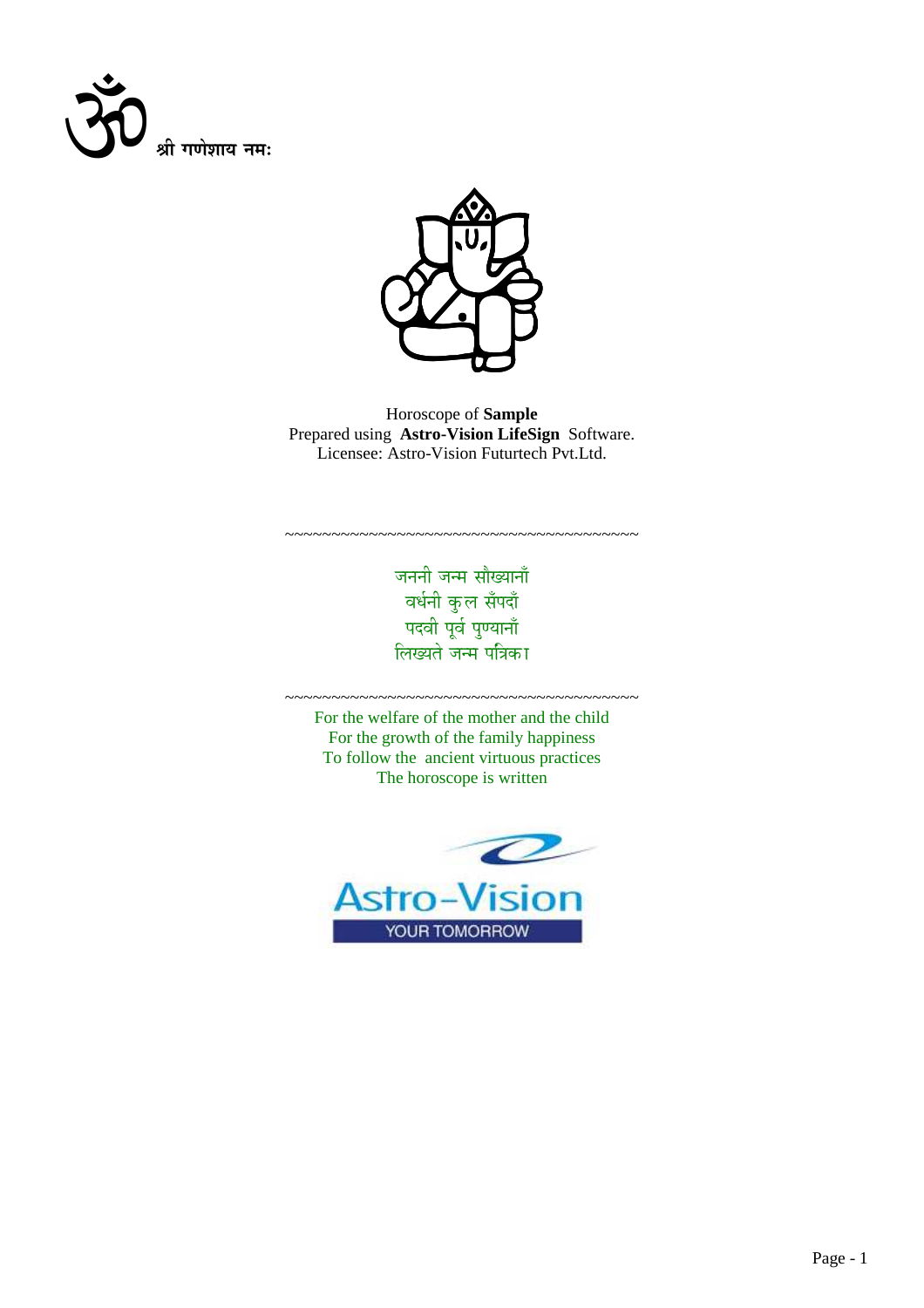#### **Astro-Vision LifeSign Horoscope** [CompleteHoroscope 12.5.1.0]

Name : Sample Sex : Male Date of Birth : 2 March, 2011 Wednesday Time of Birth (Hr.Min.Sec) : 03:15:00 AM Standard Time Time Zone (Hrs.Mins) : 05:30 East of Greenwich Place of Birth : Paramagudi Longitude & Latitude (Deg.Mins) : 78.36 East, 9.33 North Birth Star - Star Pada (Quarter) : **Shravana** - 2 Birth Rasi - Rasi Lord : **Makara** - Sani Lagna (Ascendant) - Lagna Lord : Dhanu - Guru Thidhi (Lunar Day) : Thrayodasi, Krishnapaksha

Sunset (Hrs. Mins) : 06:27 PM " Dinamana (Hrs. Mins) : 11.57 Dinamana (Nazhika.Vinazhika) : 29.52 Local Mean Time (LMT) : Standard Time - 16 Min. Astrological Day of Birth : Tuesday Kalidina Sankhya : 1867156

Star Lord : Chandra Ganam, Yoni, Animal : Deva, Male, Monkey Bird, Tree : Cock, Maddar Plant Chandra Avastha : 4 / 12 Chandra Vela : 12 / 36 Chandra Kriya : 20 / 60 Dagda Rasi : Vrishabha,Simha Karanam : Gara Nithya Yoga : Parikha Rasi of Sun - Star Position : Kumbha - Satabhisha Position of Angadityan : Feet Zodiac sign (Western System) : Pisces

Yogi Point - Yogi Star : 334:38:36 - Uttarabhadra Yogi Planet : Sani Duplicate Yogi : Guru Avayogi Star - Planet : Rohini - Chandra Atma Karaka (Soul) - Karakamsa : Sani - Karkata Amatya Karaka (Intellect/Mind) : Budha Lagna Aruda (Pada) / Thanu : Mithuna Dhana Aruda (Pada) : Vrishabha

# **Sayana Longitude of Planets**

The longitude of planets including that of Uranus, Neptune and Pluto are given as per western method of calculation.

Your ZODIAC sign as per WESTERN system is Pisces

Ayanamsa : Chitra Paksha = 24 Deg. 1 Min. 4 Sec. Sunrise (Hrs.Mins) : 06:30 AM Standard Time Dasa System : Vimshottari, Years = 365.25 Days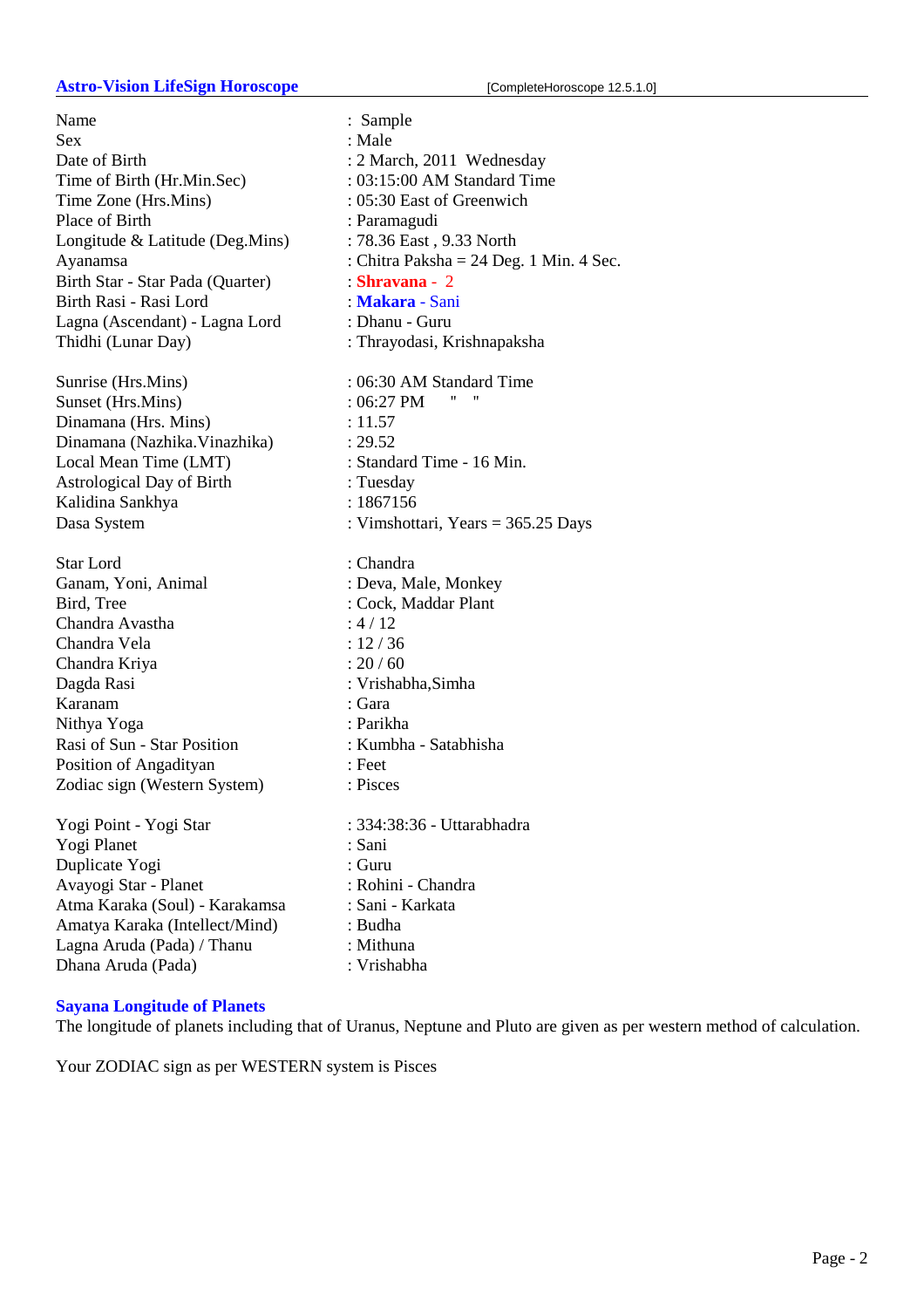| <b>Planet</b> | Longitude   | <b>Planet</b>  | Longitude       |
|---------------|-------------|----------------|-----------------|
|               | Deg:Min:Sec |                | Deg:Min:Sec     |
| Lagnam        | 288:43:31   | Jupiter        | 7:57:40         |
| Moon          | 308:23:21   | <b>Saturn</b>  | 196:12:24 Retro |
| Sun           | 340:57:23   | Uranus         | 359:26:3        |
| Mercury       | 344:57:3    | <b>Neptune</b> | 328:51:16       |
| Venus         | 299:45:33   | Pluto          | 277:7:23        |
| <b>Mars</b>   | 335:25:6    | <b>Node</b>    | 269:8:8         |

NIRAYANA longitudes of planets, which is the basis of calculations in the Indian system are derived from the SAYANA values shown above. All the charts, calculations and analysis following this are based on Indian Predictive Astrology.

# **Nirayana Longitude of Planets**

The Indian system of astrology is based on the nirayana longitude planets, which is obtained by subtracting the ayanamsa value from the sayana longitudes, calculated as per western system.

There are different basis for calculating ayanamsa. The method selected here is : Chitra Paksha = 24Deg.1 Min.4 Sec.

| <b>Planet</b> | Longitude   | <b>Rasi</b>    | <b>Long.</b> in Rasi | <b>Star</b>   | Pada           |
|---------------|-------------|----------------|----------------------|---------------|----------------|
|               | Deg:Min:Sec |                | Deg:Min:Sec          |               |                |
|               |             |                |                      |               |                |
| Lagnam        | 264:42:26   | <b>Dhanu</b>   | 24:42:26             | Purvashada    | 4              |
| Chandra       | 284:22:17   | Makara         | 14:22:17             | Shravana      | 2              |
| Surya         | 316:56:19   | Kumbha         | 16:56:19             | Satabhisha    | 4              |
| <b>Budha</b>  | 320:55:59   | Kumbha         | 20:55:59             | Purvabhadra   |                |
| Shukra        | 275:44:29   | Makara         | 5:44:29              | Uttarashada   | 3              |
| Kuja          | 311:24:2    | Kumbha         | 11:24:2              | Satabhisha    | $\overline{2}$ |
| Guru          | 343:56:35   | Meena          | 13:56:35             | Uttarabhadra  | 4              |
| Sani          | 172:11:19   | Kanya          | $22:11:19$ Retro     | Hasta         | 4              |
| Rahu          | 245:7:4     | <b>Dhanu</b>   | 5:7:4                | Moola         | $\overline{2}$ |
| Ketu          | 65:7:4      | <b>Mithuna</b> | 5:7:4                | Mrigasira     | 4              |
| Maandi        | 149:49:17   | Simha          | 29:49:17             | Utaraphalguni |                |

| Jup               |                                                     | Ket | Sun | Mer               | Moo<br>Rah |     |
|-------------------|-----------------------------------------------------|-----|-----|-------------------|------------|-----|
| Sun<br>Mer<br>Mar | Shravana<br>2-March-2011<br>03:15:00 AM             |     | Ven | <b>Navamsa</b>    |            | Sat |
| Ven<br>Moo        | <b>Rasi</b><br>Longitude -78.36<br>Latitude $+9.33$ | Maa | Mar |                   |            |     |
| V<br>Rah<br>Lag   |                                                     | Sat | Maa | Jup<br>Ket<br>Lag |            |     |

Dasa balance at birth = Chandra 6 Years, 8 Months, 20 Days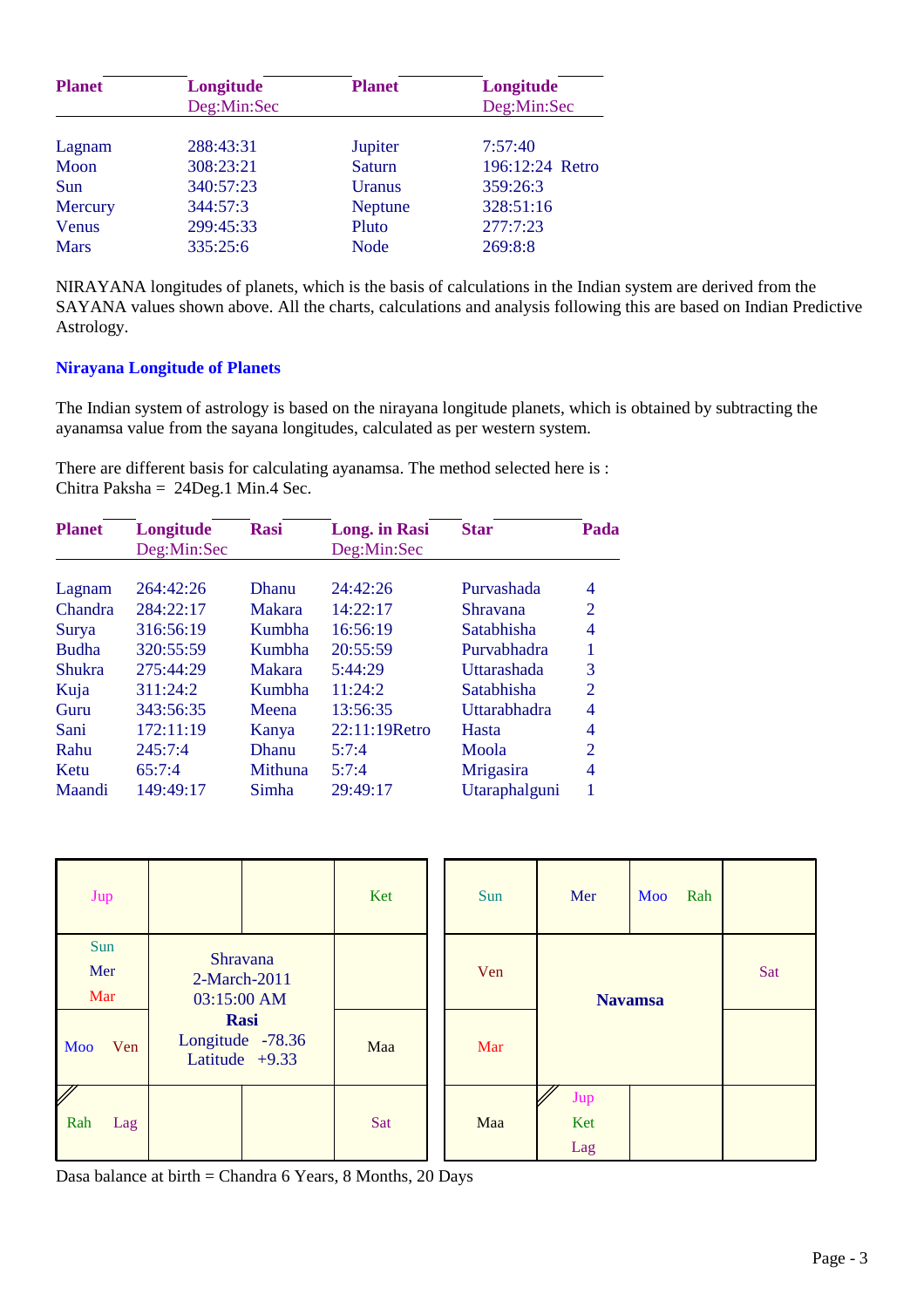# **Special Rasi Chakra**

| Jup13:56:35            |                                                     |                 | Ket5:7:4     |
|------------------------|-----------------------------------------------------|-----------------|--------------|
| Sun16:56:19            |                                                     |                 |              |
| Mer20:55:59;           |                                                     | <b>Shravana</b> |              |
| Mar11:24:2;            | 03:15:00 AM                                         | 2-March-2011    |              |
| Moo14:22:17 Ven5:44:29 | <b>Rasi</b><br>Longitude -78.36<br>Latitude $+9.33$ | Maa29:49:17     |              |
| Rah5:7:4 Lag24:42:26   |                                                     |                 | Sat22:11:19? |

**?** Retrograde ) Exalted ( Debilitated ; Combust<br>Navamsa: Moo::Vrishabha Sun::Meena **Navamsa:** Moo::Vrishabha Sun::Meena Mer::Mesha Ven::Kumbha Mar::Makara Jup::Vrischika Sat::Karkata Rah::Vrishabha Ket::Vrischika Lag::Vrischika Maa::Dhanu Dasa balance at birth = Chandra 6 Years, 8 Months, 20 Days

|            |                    | Ket |     |
|------------|--------------------|-----|-----|
| Sun        |                    |     |     |
| Mer        |                    |     |     |
| Jup        | <b>Bhava Chart</b> |     |     |
| Moo<br>Mar |                    |     | Maa |
| Ven<br>Lag | Rah                |     | Sat |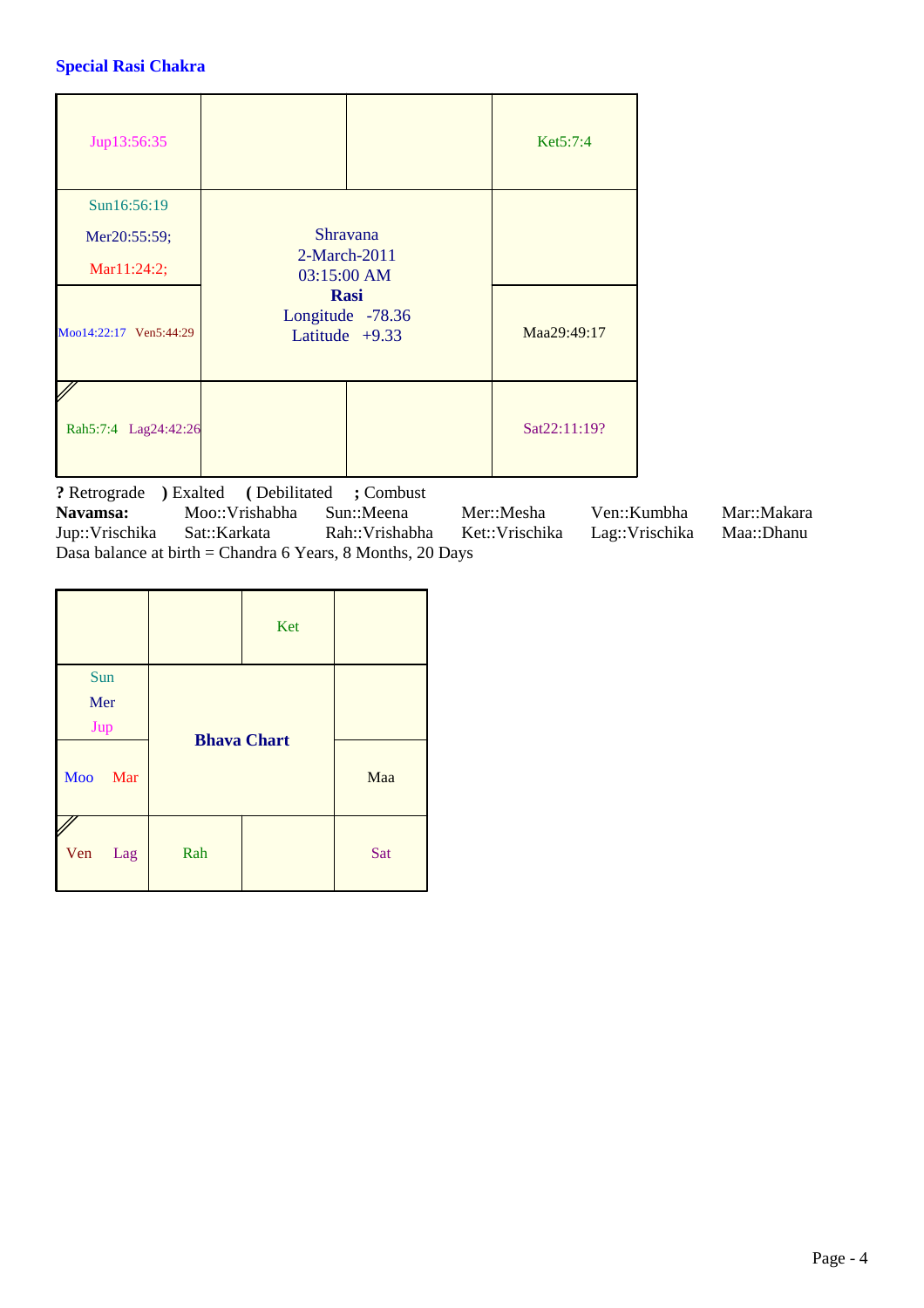#### **Bhava Table**

| <b>Bhava</b>   | <b>Arambha</b>                         | <b>Madhya</b> | Anthya                       | <b>Planets</b>   |
|----------------|----------------------------------------|---------------|------------------------------|------------------|
|                | <b>Beginning</b>                       | Middle        | Ending                       |                  |
|                | Deg:Min:Sec                            | Deg:Min:Sec   | Deg:Min:Sec                  | Located in Bhava |
|                |                                        |               |                              |                  |
| $\mathbf{1}$   | 250:56:7                               | 264:42:26     | 280:56:7                     | Ven              |
| $\overline{2}$ | 280:56:7                               | 297:9:47      | 313:23:28                    | Moo, Mar         |
| 3              | 313:23:28                              | 329:37:8      | 345:50:48                    | Sun, Mer, Jup    |
| $\overline{4}$ | 345:50:48                              | 2:4:29        | 15:50:48                     |                  |
| 5              | 15:50:48                               | 29:37:8       | 43:23:28                     |                  |
| 6              | 43:23:28                               | 57:9:47       | 70:56:7                      | Ket              |
| $\overline{7}$ | 70:56:7                                | 84:42:26      | 100:56:7                     |                  |
| 8              | 100:56:7                               | 117:9:47      | 133:23:28                    |                  |
| 9              | 133:23:28                              | 149:37:8      | 165:50:48                    | Maa              |
| 10             | 165:50:48                              | 182:4:29      | 195:50:48                    | Sat              |
| 11             | 195:50:48                              | 209:37:8      | 223:23:28                    |                  |
| 12             | 223:23:28                              | 237:9:47      | 250:56:7                     | Rah              |
|                |                                        |               |                              |                  |
|                | <b>Astro-Vision LifeSign Horoscope</b> |               | <b>Panchanga Predictions</b> |                  |

**Name : Sample** [Male]

## **Om Sri**

# **During Uttarayana period; with Jupiter in Meena rasi and Saturn in Kanya rasi; on 2011 March 1 Tuesday ( Astrological Day of Birth ) at 22 Ghati (Nazhika) 2 Vinazhika After sunset; in Second Pada of Star Shravana; Krishnapaksha Thrayodasi Thidhi, Gara Karana and Parikha Nithya Yoga; with Moon in Makara rasi and Vrishabha Navamsa; in Dhanu Lagna and Ending Drekkana; the Boy is born.**

**Weekday : Tuesday** ( You are born on Wednesday before sunrise. As per astrology, the day starts at sunrise and thus Tuesday is the astrological day of birth. )

Birth on a Tuesday indicates that you show your anger without hesitation. You may enjoy adventurous sports. You do not mind changing your words or decisions. You have the energy to go after your goals and achieve results.

#### **Birth Star : Shravana**

You have a distinctive and commanding personality. Your words and actions demonstrate your innate nobility. But often others do not treat you in the manner in which you feel you should be treated. You are not willing to wander through life aimlessly. You are adamant about your needs and you try to achieve them by whatever means possible. However, you will maintain your principles. You appear tough and uncaring, but the seriousness is only external. Those who are close to you recognize the difference between your social and private persona. There will be marked fluctuations in your periods of good and bad luck. If you are displeased by any situation, you voice your concerns, sometimes ignoring the feelings of those around you. Despite your seeming lack of concern for others, you are willing to sacrifice yourself for the betterment of your family. You have a deep desire to help others. You are prone to secretive worries; however, you will lead a good life. Although there may be disappointments, you will ultimately find peace with the person you love.

# **Thidhi (Lunar Day) : Thrayodasi**

Since you are born in THRAYODASI THIDHI, you are truthful and trustworthy. However, you tend to be careful with your money and this may be regarded as miserliness by others. You are a loyal friend to those in need.

# **Karanam : Gara**

Since you are born in Gara Karana, you will develop taste for good food. You prefer food that gives you health and strength. You like discussions with your friends about their problems. Your strategies often work out to advantage.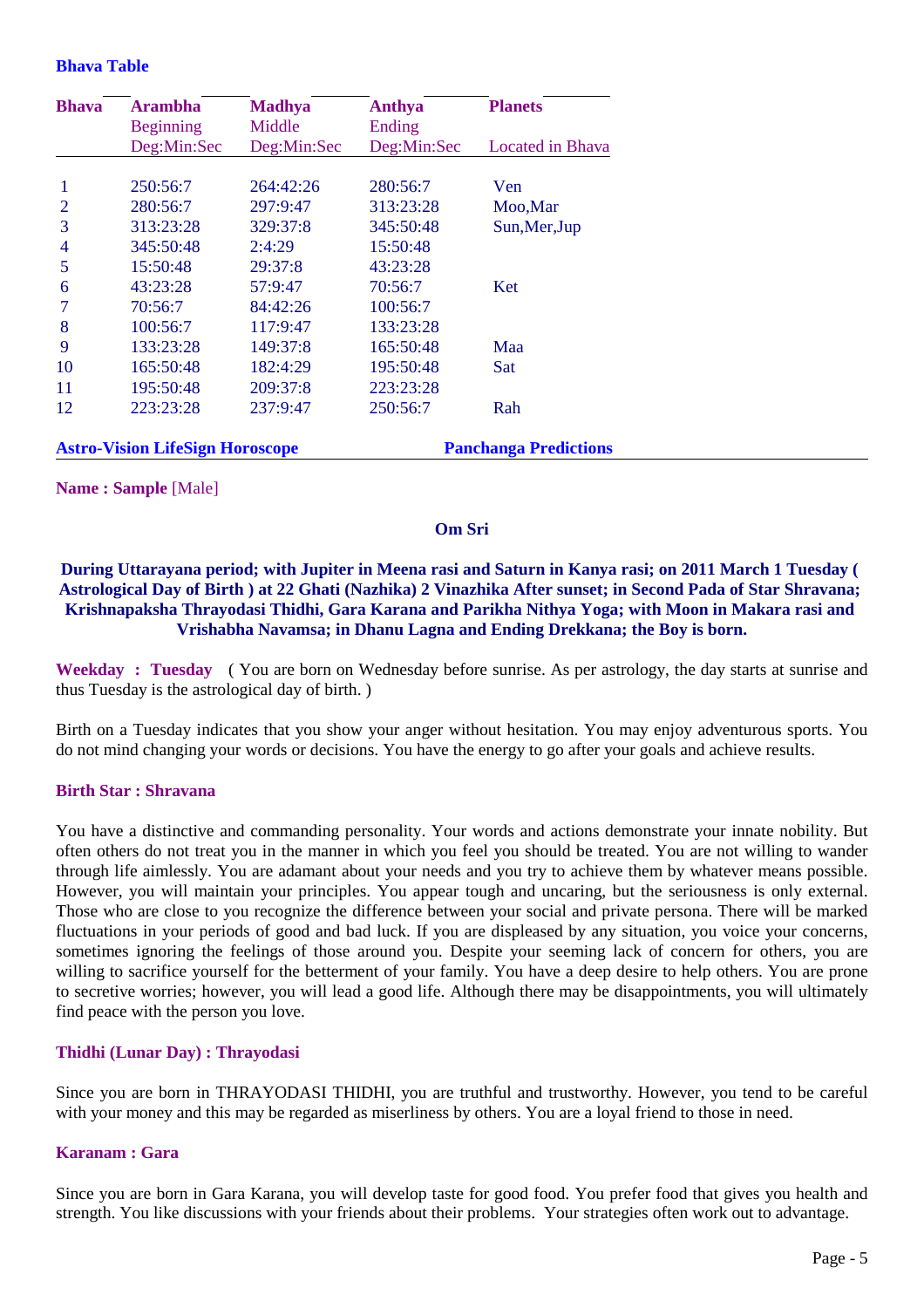# **Nithya Yoga : Parikha**

PARIKHA NITHYAYOGA gives you a tenacious nature and a battling spirit. These tools will be the secret of your success. However, you should not let these tendencies control your every action. Even as a child, you develop an interest in arms and ammunition and the military. You are likely to be smaller than average in size. If you are born poor, you may be a social rebel.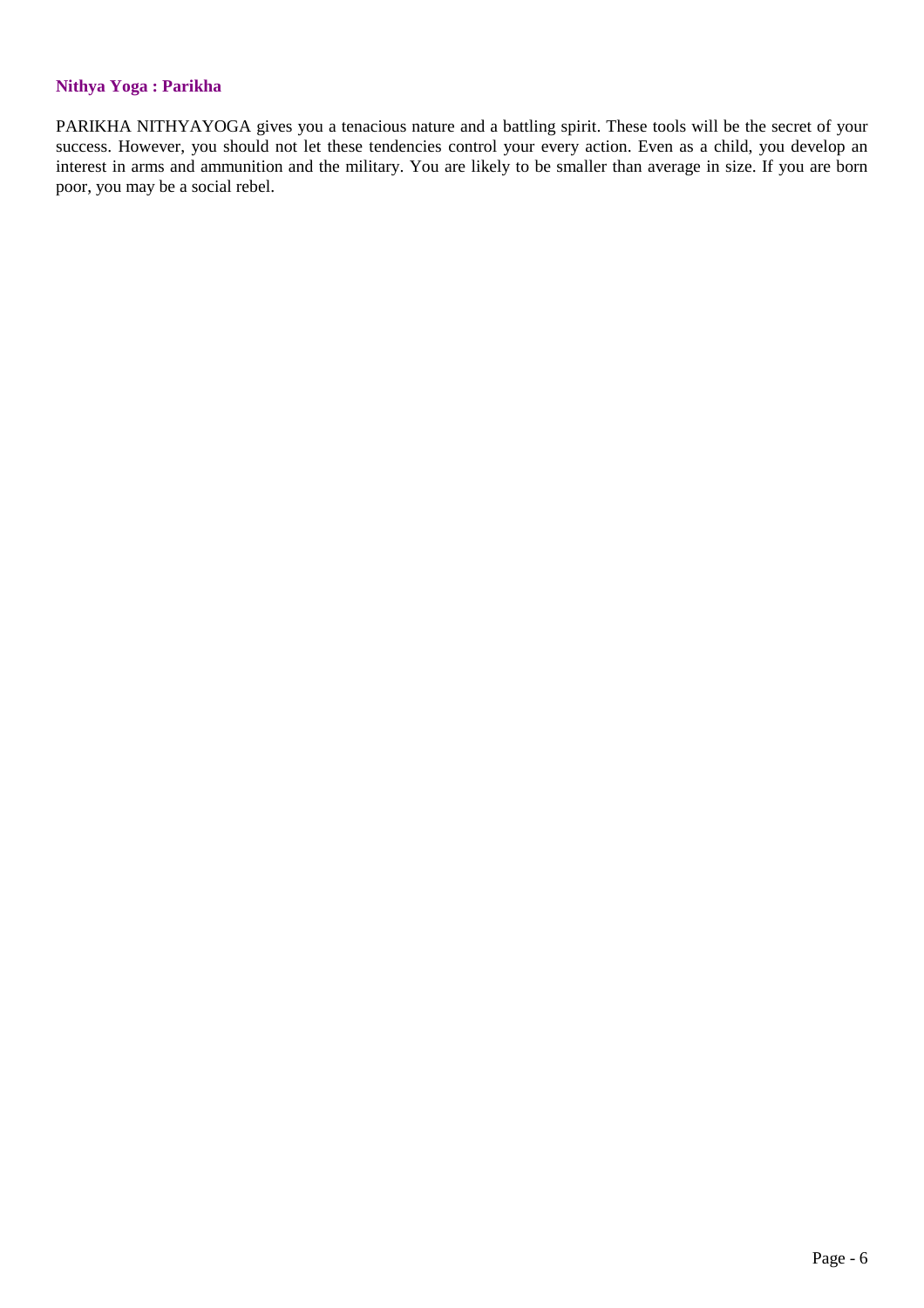This report describes the influence of planets on your character and life. You may find repetitions or contradictions in the report which only show the interactive nature of various planets on your life.

#### **Personality, physical structure, status**

The first house of the horoscope represents the personality characteristics, physical structure, status and fame of the person.

Based on the position of Lagna the following characteristics may be present in your personality. You are: philosophically inclined; adept at your profession or specialization; active; enterprising; wealthy; conventional; business-like; sympathetic, affectionate; insightful; restless; anxious; honest; self disciplined. Physically you have: a long face and neck; a slight stoop, which develops as you get older; good looks. You earn the good will of people in power. You are quite conservative in your views. You tend to worry unnecessarily. You may be misunderstood by others.

Since your Lagna lies in the third Drekkana of its house, your finances will generally be good, except in early life. You will be surprised at the strange and unusual ways in which you can make money. You will gain by marriage. You will inherit sudden legacies, but this may lead to trouble also. If you do not speculate excessively, you may amass considerable wealth. The important years in your life are 17, 26, 29, 35, 38, 42 & 45.

Since the ascendant lord is in the 4th house, you are from a good family and decent home. You are ambitious and good-looking. You will achieve and maintain prosperity by hard work. Your aims and objectives are clear. Others will enjoy your company. You will do well on account of your parents, and both your parents will be responsible for your happiness. You are well-built, attractive, and well-behaved.

As Rahu is in the first house, you will be strong but appear weak. If you have children, they will probably be born late in your life.

Lagna lord is positioned in own house, which indicates that you will rise to positions of power and authority.

# **Wealth, land and properties**

Land and properties, wealth, family, speech, food and skills are some of the important topics highlighted by the second house in a horoscope.

As the 2nd lord is in the 10th house you will be scrupulous and educated. You will have a variety of interests. You have an earthy physicality. You enjoy sex and believe in the joy of physical love. You may have difficulty or delay in having children. You will participate in a variety of activities. You will financially benefit from a career in business, agriculture or philosophy.

Since the Moon occupies the 2nd house, you will be wealthy, principled, and romantic. You enjoy all things about the human condition. You are a delightful conversationalist and you are pleasant to deal with.

Since Venus is in the 2nd house, you will be a romantic and possess artistic skills. You will be faithful to your partner. You will be educated and affluent. Your life span will be average.

Since Mars aspects the second lord, you can make a name in fields connected with law and justice.

It is seen that Jupiter aspects the second lord. You can find happiness in reading and comprehending ancient history and epics and sharing your wealth of knowledge with others.

Since the second lord is aspected by the fourth lord, there are chances of your gaining wealth through maternal connections.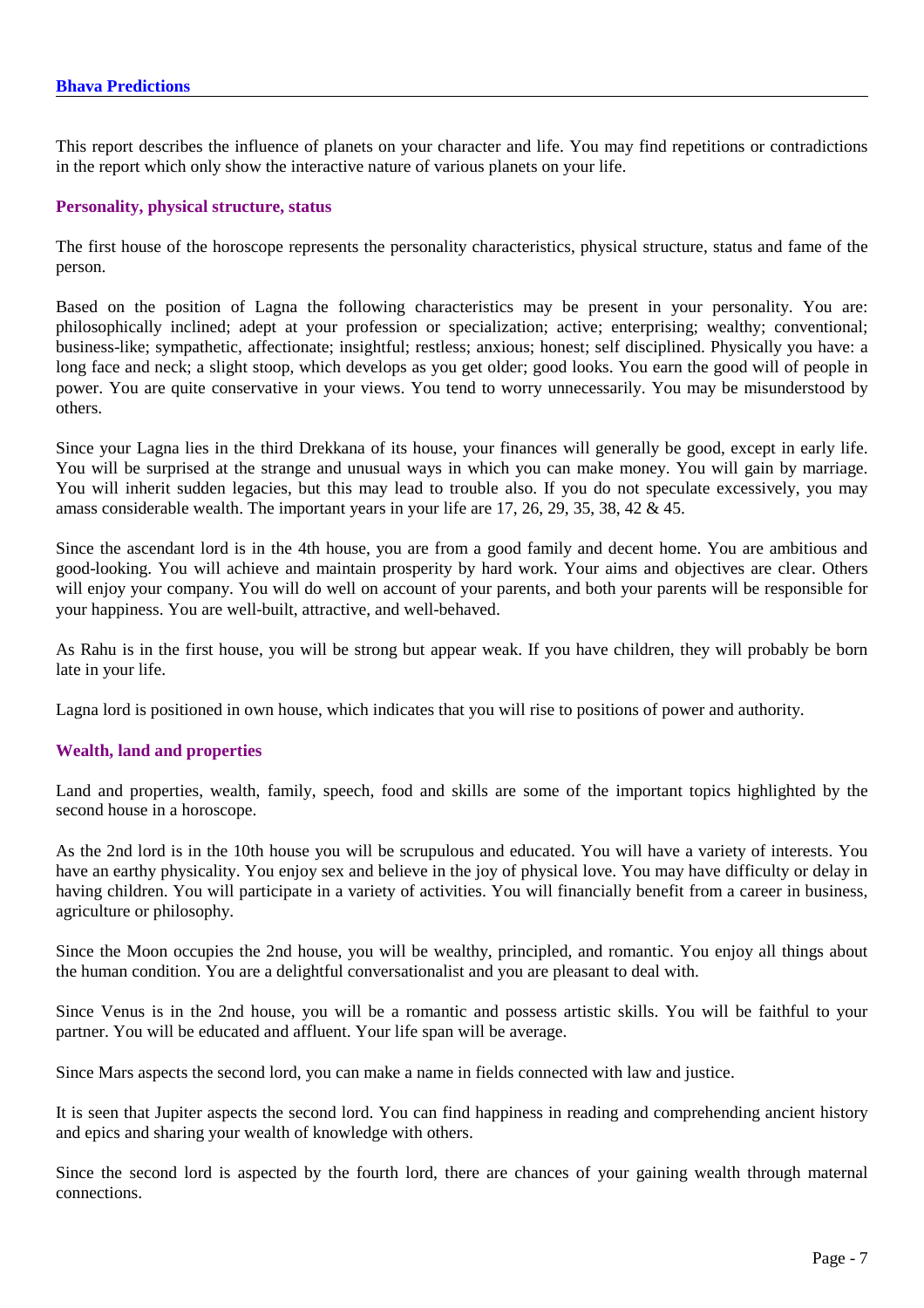Since the second lord is aspected by the fifth lord, there are chances of your gaining wealth through your progeny.

# **Siblings**

Third house in the horoscope mainly refers to siblings, courage and cleverness .

Since the 3rd lord is in the 10th, you will be a self-made individual. You will be wealthy, and will be able to acquire the things that interest you. Finally, however, you might feel guilty about having lived for hedonistic pleasures. Most of the time, your pleasant manner and straight forward approach help to create understanding for you. Your profession or vocation will make you travel. If you have brothers, they will do well in life and assist you in different ways.

Since the Sun happens to be in the 3rd house, you are strong and courageous. You have an imposing personality. Your relationship with your brothers and sisters may not be satisfactory. You will be dissatisfied by the attitude of your bosses.

Since Mercury happens to be in the 3rd house, you are However, you are astute enough to overcome the obstacles created by your enemies. You do the best you can for those you love.

Since Mars happens to be in the 3rd house, you will be a capable, good-natured and wealthy individual. Brothers and sisters may consider you detrimental to their personal interest. It is your responsibility to maintain a happy marriage.

Since third lord is aspected by Lagna lord, you will take efforts to maintain cordial relationship with your brothers and sisters.

# **Property, Education etc.**

The fourth house of your horoscope refers to property, education, mother, vehicles, and general happiness.

In your horoscope the lord of the 4th house is occupying the 4th itself. Even as a child, your love of tradition, community, and family will be recognized by others. You will acquire financial strength and will be extremely respected in society. You may be considered to have a hedonistic streak.

As Jupiter is the lord of the 4th house, you will be devoted to the cause of your choice. You will have a missionary zeal in what you do. You have a deep commitment and devotion to your enterprise. You will command respect from men as well as women on account of your sense of service and spiritual values. You are capable of seeing both sides of the argument and rendering judgment without favoritism.

As Mars and Mercury influence each other in your chart, you are likely to do well in any field of study where there is scope for good reasoning. Analytical studies or research connected with scientific development will be most suitable for you.

Since Jupiter is seen occupying the fourth, you will be educated and philosophical. You will enjoy the patronage and concern of those in power. You are respected, fortunate and spiritually-inclined.

It is seen that Mars is afflicted by other planets. Hence, take extra care in property dealings so as to avoid losses.

Apart from the above, you should be happy to note that there is a beneficial influence of Jupiter on the fourth house and this reduces any bad effects predicted otherwise.

# **Children, mind, intelligence.**

The fifth house of the horoscope mainly gives indications regarding children, mind and intelligence.

Since the 5th lord is in the 3rd, you are an excellent and eager communicator. You flash the news, with or without imaginative additions, faster than it is received. You are interested in your work and honest with co-workers, brothers and sisters. Your goal is financial security for your family. Your children may misunderstand your motives and see you as overly miserly. Despite the arguments about finances, your children will soon find out that you only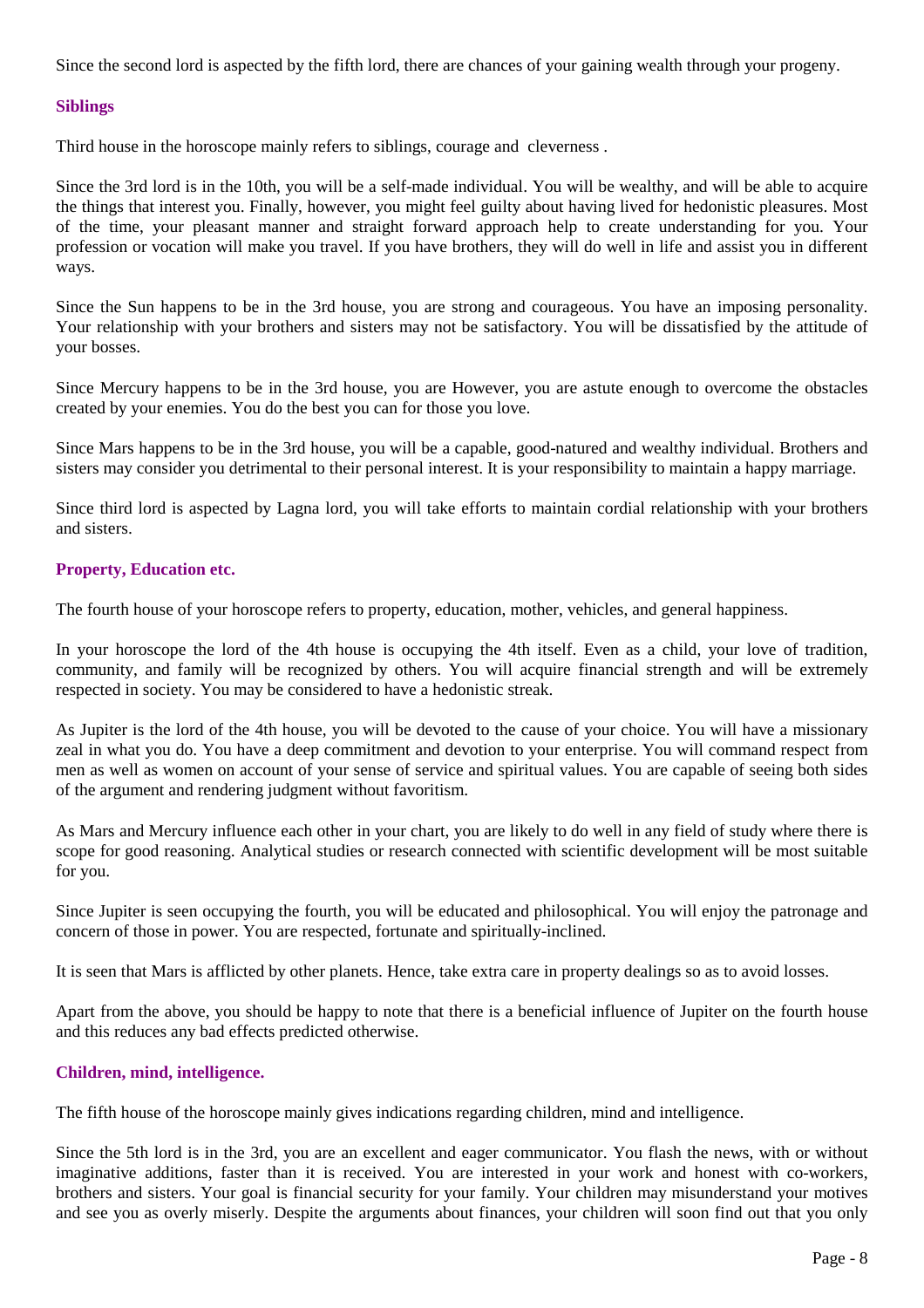have their best interests at heart. You will never take chances with the security of your children.

Positioning of benefic planets in the fifth house from Lagna, Moon or Jupiter or benefic planets aspecting these houses is considered to favour well for having children. Such positive indications are seen in this horoscope.

# **Diseases, enemies, obstacles**

The sixth house gives indications regarding diseases, enemies, obstacles and other generally negative topics.

Since the 6th lord is in the 2nd, you will be adventurous, and will move to places where life is difficult. You are hardworking. You have a way of communicating effectively and convincingly. You feel shaky about finance, and tightness of resources. Your caution stems from your uncontrollable need to ensure the security of your future and that of your family. There is no reason to worry about health. Silent disapproval of loved ones and friends disturbs you much more than the direct attack of open enemies. You are very emotionally attached to your friends. If you are not careful right from the beginning you may lose money through enemies. You may have problems with your vision, or with your teeth. You may stammer.

Sixth lord is positioned together with Saturn. You may worry unnecessarily about loss of property.

# **Marriage etc.**

The various aspects of your married life are influenced by the 7th. house.

Your 7th lord is in the 3rd house. You will do anything to maintain and enjoy the interest of your wife. Not only you will be faithful to your wife, but you will also hold her wishes and desires paramount. You will notice and appreciate the good fortune she has brought to your life. You will admire and respect her. You will take keen interest in clothing, and you will be particular about the clothes that you and your partner wear. You will be unusually interested in the legal profession. You will have skill and knowledge of the world of finance and trade. You will have an interest in literature. You will be selective about your choice of a mate. You will chose a woman whose tastes and talents complement your own. You will have a variety of interests and pastimes. You are diplomatic and clever in what you set out to do.

A person from the west could make an ideal partner for you.

Ketu is in your 7th house. As an adult, your experiences will be quite contrary to what you might have dreamed of in your boyhood. You may face some disappointments early. But you will eventually become a strong and determined individual. You will learn problem solving skills.

It is seen that Venus is afflicted by other planets. Hence, occasional disturbances in family life should be expected. Both partners are advised to take care to ensure the success of the family unit.

# **Longevity, difficulties**

The eighth house gives indications regarding longevity, medical treatment and other difficulties.

Since the 8th lord is in the 2nd, you may not be as physically active as you would like to be. May experience problems of the eyes and teeth. You are picky about your food and may not like what is served to you. You should try to protect and retain what you already possess as it is rather difficult to regain what has been lost. Normally, a person of your temperament who receives genuine and intense response from your partner will not look elsewhere for fulfilment. You will need all your strength to remain calm and collected when your lover becomes stubborn or violently emotional. Guard against diseases that may cause problems in old age.

# **Fortune, Prosperity, Inheritance etc.**

In your horoscope, the lord of the 9th house is occupying the 3rd. You have the capability either to improve your income or gain special advantage through writing, speeches and other oratorial abilities. It is to be expected that your brothers and sisters will help and encourage you, even in childhood.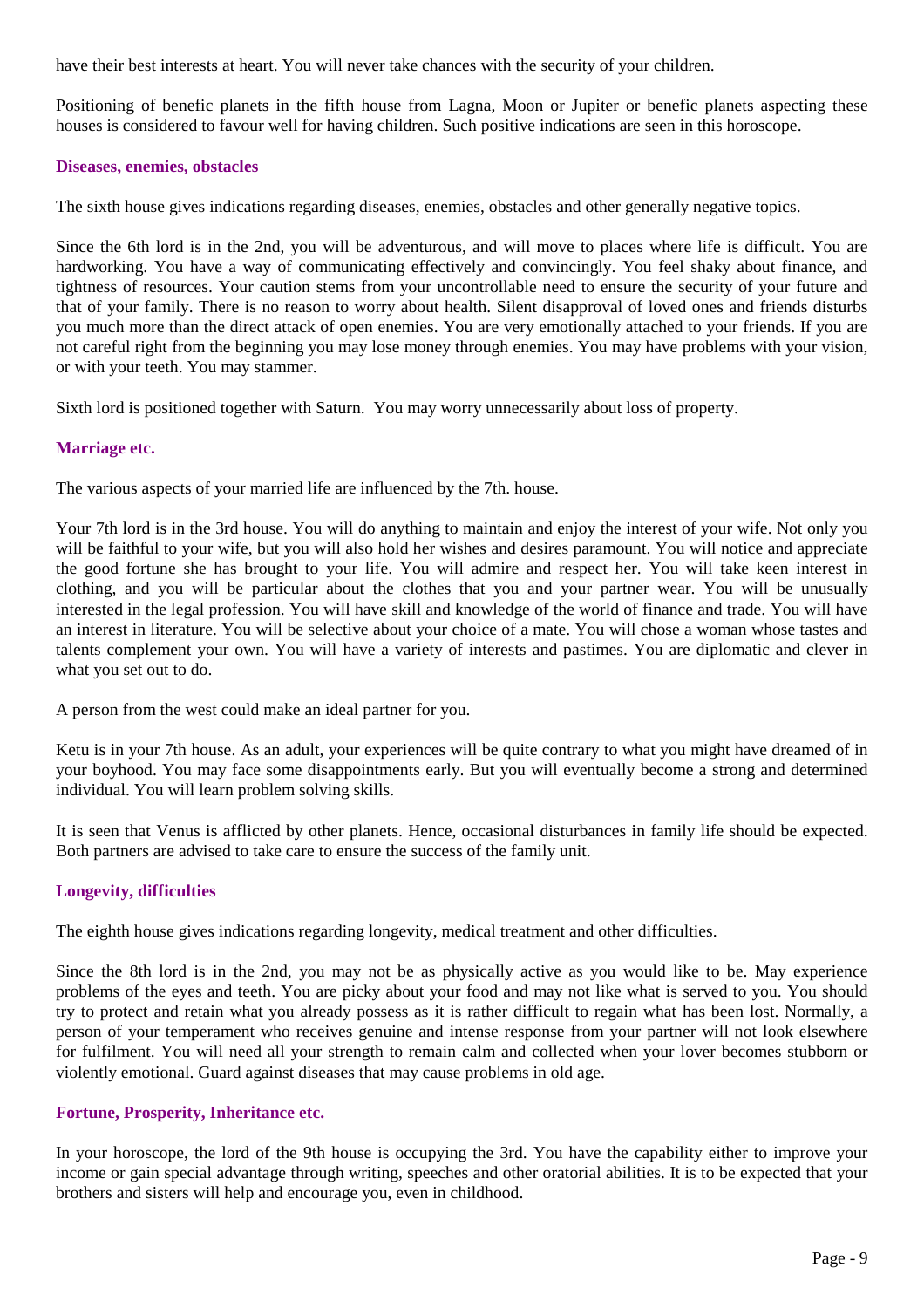It is seen that the lord of 9th is weak, and this reduces the good effects.

Red and shades of red are lucky colors for you. Ruby is your lucky stone. It will give you good effects in your career, and benefits from your father. It is especially recommended if you are engaged in a job or trade connected with chemicals or medicines.

# **Profession**

Verse from Phaladeepika says that the tenth house indicates Vyapara (commerce), Aspada (rank or position), Karma (acts, occupation, profession), Jaya (success), Kirti (fame), Kratu (sacrifice), Jeevana (livelihood, profession), Vyoma (sky), Achara (conduct), Guna (good qualities), Pravritti (inclination), Gamana (going), Ajna (command)

According to Sarvartha Chintamani, from the tenth house, the astrologer should judge occupation, command, authority, fame, rain, life in foreign lands, performance of sacrifice, esteem, respect, means of livelihood, profession, the knees and the servants. An analysis of the tenth house, lord of tenth house, planets in tenth house, position of Sun and Moon are analysed below to get an insight into the professions astrologically indicated for you.

In your horoscope, the lord of the tenth house is placed in the third house. Verse from Brihat Parasara Hora indicates that you will gain happiness through your brothers. You are valorous and full of virtues. You are eloquent and truthful.

The tenth house is Virgo. Virgo gives artistic temperament. It gives dexterity in manual crafts. It gives you an inventive and curious nature. Mercury, the ruler of the sign gives you a taste for art and literature. You will have the ability to speak well.

You will do well as a teacher, writer, diplomat, envoy, engineer, artist or fashion designer. Your mathematical ability can help you shine as a computer programmer. Health services, publishing, education, confectionery, bakery and textiles are other areas you may choose.

Saturns virtues are patience and persistence, fortitude and reliability. In your horoscope, it is significant to note that Saturn is in the tenth house. Some astrologers are of the opinion that this position means initial success will be followed by ultimate defeat. However, many experts feel that Saturn in tenth means you have to tackle serious challenges in professional life but if you face the problems with courage, ultimate success will be yours to keep. Your uncompromising attitude often lands you in trouble.

The verse from Saravali says that when Saturn is placed in the tenth house, one is rich, learned and courageous. You may become a minister or a punishing authority. You can become a leader of group, city or village.

Saturn is in Virgo. You are very practical minded. Better to leave out theoretical research etc. when you choose a career. Astrologically, production management, project supervision, small scale industries, machine shops, garage etc. are the ideal areas for you.

Apart from the above analysis based on the planetary positions in the horoscope, some general guidance can be derived from the birth star itself. Occupations suggested for your birth star are related to the following.

Mine, mine products, petroleum, oils, liquids, kerosene, wet lands, wells, excavation, tunnels, fisheries, agriculture, plumbing, ice-cream, fridge, air conditioning, pearls, submarine.

Jupiter aspects the tenth house. This strengthens the career prospects.

# **Income**

The eleventh house mainly gives indications regarding income and sources of income.

As the 11th lord is in the 2nd, you will have a harmonious relationship with your older siblings. Partnership and business with friends normally brings you good profit. You are charitable, in addition to being religious.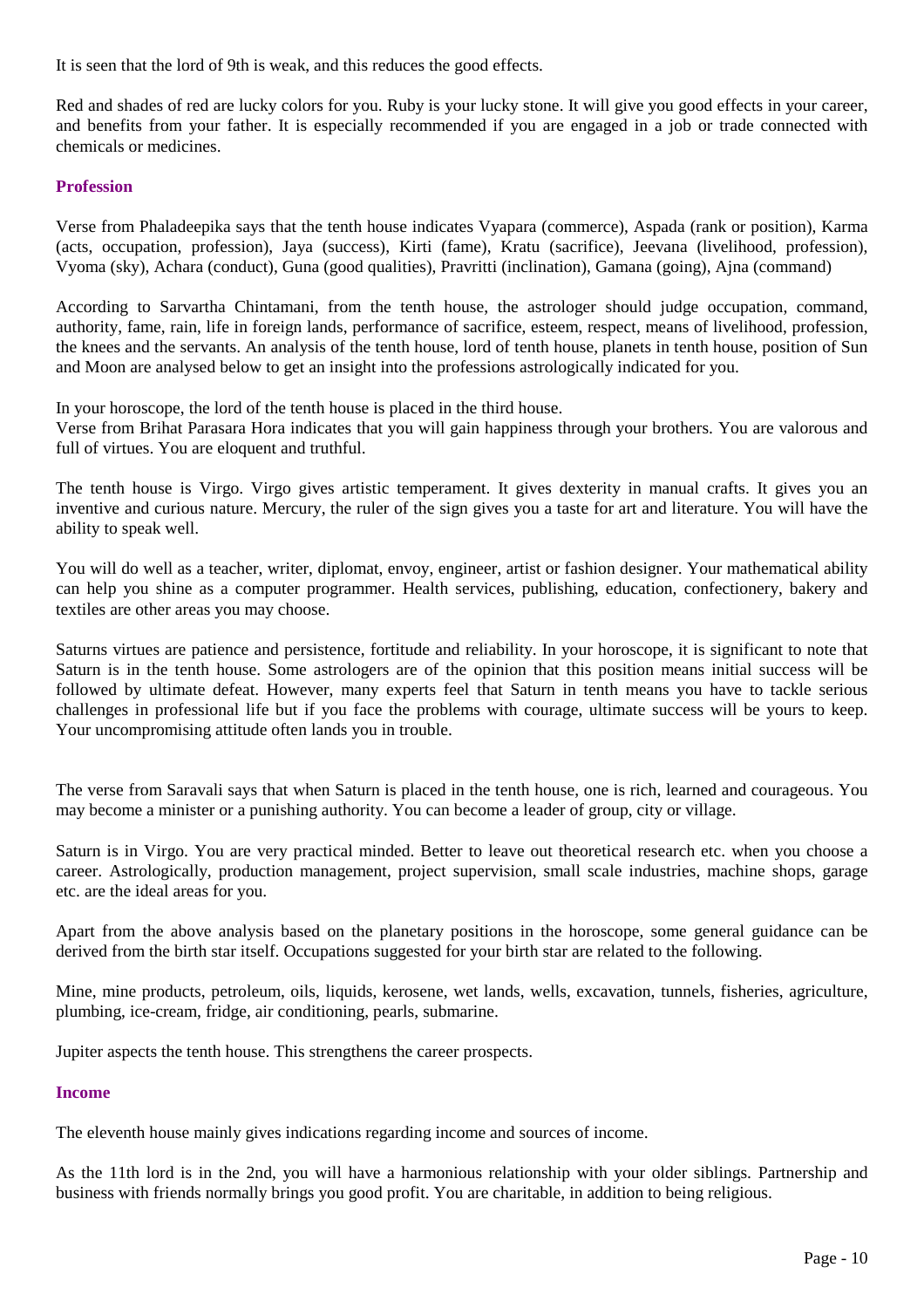# **Expenditure, losses**

The twelfth house gives indications regarding expenditure and losses.

Since the 12th lord is in the 3rd, you will be timid and quiet. Your brother may move away from you, or leave the family. You are not concerned about your clothing and at times you will appear shabby. You will spend money and time on your younger brothers. Time spent on literary items may not achieve the desired results. You tend to be a home-body. You are content with the company of your family and do not care to make too many friends.

#### **Favourable Periods**

# **Favourable Periods for Career**

Considering the lagna lord, tenth lord, benefic planets in lagna and tenth house, aspect of Jupiter on lagna and tenth house and other factors the following dasa/apahara periods are found favourable for career. **Analysis for age 15 to age 60.**

| <b>Dasa</b> | <b>Apahara</b> | <b>Period start</b> | <b>Period End</b> | <b>Analysis</b> |
|-------------|----------------|---------------------|-------------------|-----------------|
| Rahu        | Guru           | 03-08-2027          | 26-12-2029        | Favourable      |
| Rahu        | <b>Budha</b>   | $01 - 11 - 2032$    | 22-05-2035        | Favourable      |
| Guru        | Sani           | $07-01-2045$        | 21-07-2047        | Favourable      |
| Guru        | <b>Budha</b>   | 21-07-2047          | 26-10-2049        | Excellent       |
| Guru        | Ketu           | 26-10-2049          | $02 - 10 - 2050$  | Favourable      |
| Guru        | Shukra         | $02 - 10 - 2050$    | $02-06-2053$      | Favourable      |
| Guru        | Surya          | $02-06-2053$        | 21-03-2054        | Favourable      |
| Guru        | Chandra        | 21-03-2054          | 21-07-2055        | Favourable      |
| Guru        | Kuja           | 21-07-2055          | 26-06-2056        | Favourable      |
| Guru        | Rahu           | 26-06-2056          | 20-11-2058        | Favourable      |
| Sani        | Budha          | 23-11-2061          | $02 - 08 - 2064$  | Favourable      |

# **Favourable Periods for Marriage**

Considering the seventh lord, planets in seventh house, Venus, Rahu, Moon and aspect of Jupiter and other factors the following dasa/apahara periods are found favourable for marriage. **Analysis for age 18 to age 50.**

| <b>Dasa</b> | <b>Apahara</b> | <b>Period start</b> | <b>Period End</b> | <b>Analysis</b> |
|-------------|----------------|---------------------|-------------------|-----------------|
| Rahu        | Guru           | 03-08-2027          | 26-12-2029        | Favourable      |
| Rahu        | Sani           | 26-12-2029          | 01-11-2032        | Favourable      |
| Rahu        | <b>Budha</b>   | 01-11-2032          | 22-05-2035        | Excellent       |
| Rahu        | Ketu           | 22-05-2035          | $08-06-2036$      | Favourable      |
| Rahu        | Shukra         | $08-06-2036$        | $09-06-2039$      | Excellent       |
| Rahu        | Surya          | 09-06-2039          | 03-05-2040        | Favourable      |
| Rahu        | Chandra        | $03-05-2040$        | $01 - 11 - 2041$  | Favourable      |
| Rahu        | Kuja           | 01-11-2041          | 20-11-2042        | Favourable      |
| Guru        | <b>Budha</b>   | 21-07-2047          | 26-10-2049        | Favourable      |
| Guru        | Shukra         | $02 - 10 - 2050$    | 02-06-2053        | Favourable      |
| Guru        | Rahu           | 26-06-2056          | 20-11-2058        | Favourable      |

# **Favourable Periods for Business**

Considering the second, ninth, tenth and eleventh lords, aspect of Jupiter on lagna and eleventh house and other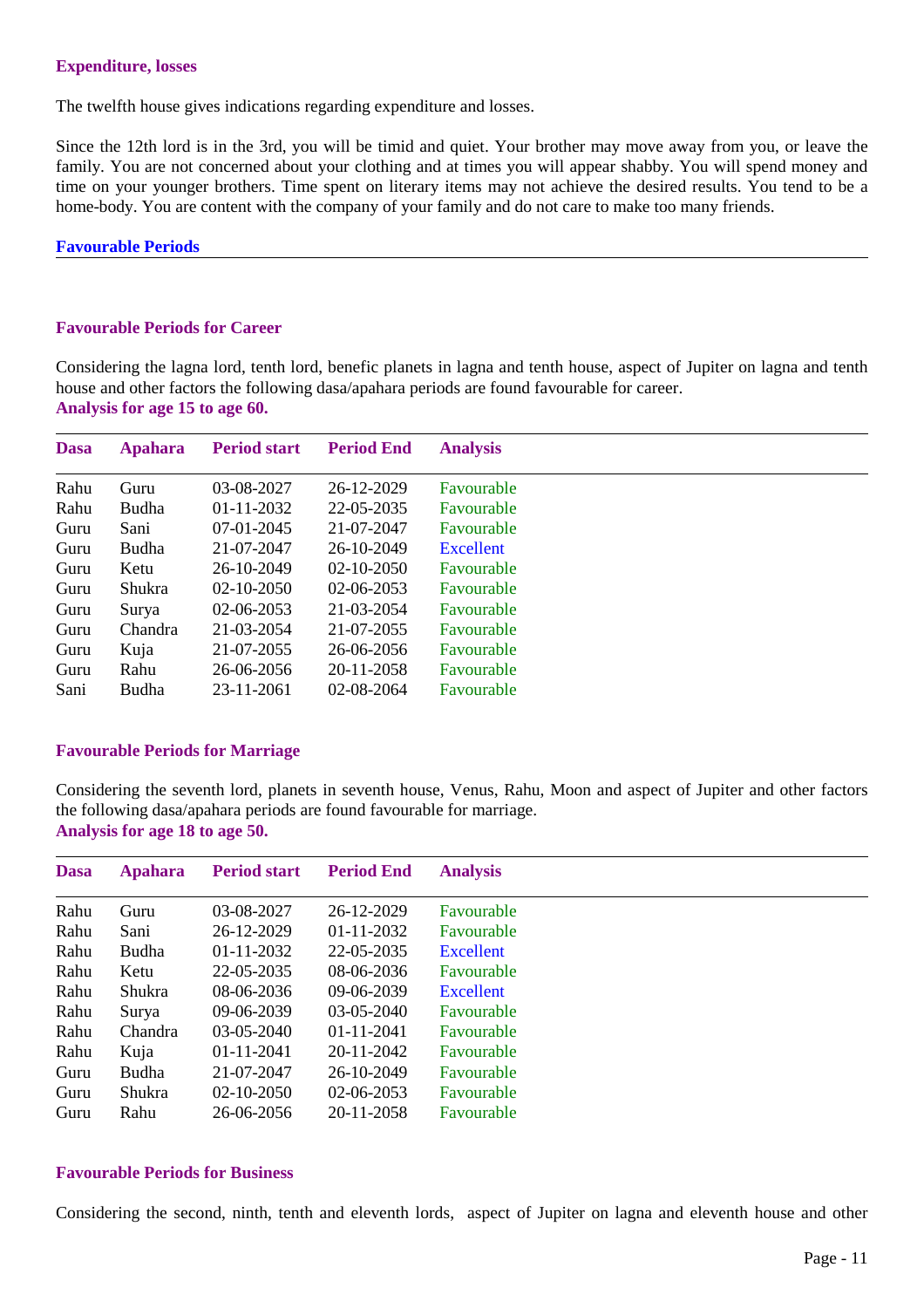factors, the following dasa/apahara periods are found favourable for business activities. **Analysis for age 15 to age 60.**

| <b>Dasa</b> | <b>Apahara</b> | <b>Period start</b> | <b>Period End</b> | <b>Analysis</b>  |  |
|-------------|----------------|---------------------|-------------------|------------------|--|
| Rahu        | Guru           | 03-08-2027          | 26-12-2029        | Favourable       |  |
| Rahu        | Sani           | 26-12-2029          | 01-11-2032        | Favourable       |  |
| Rahu        | Budha          | $01-11-2032$        | 22-05-2035        | Favourable       |  |
| Rahu        | Shukra         | 08-06-2036          | 09-06-2039        | Favourable       |  |
| Rahu        | Surya          | 09-06-2039          | 03-05-2040        | Favourable       |  |
| Guru        | Sani           | 07-01-2045          | 21-07-2047        | <b>Excellent</b> |  |
| Guru        | Budha          | 21-07-2047          | 26-10-2049        | <b>Excellent</b> |  |
| Guru        | Ketu           | 26-10-2049          | 02-10-2050        | Favourable       |  |
| Guru        | Shukra         | $02 - 10 - 2050$    | 02-06-2053        | <b>Excellent</b> |  |
| Guru        | Surya          | 02-06-2053          | 21-03-2054        | Excellent        |  |
| Guru        | Chandra        | 21-03-2054          | 21-07-2055        | Favourable       |  |
| Guru        | Kuja           | 21-07-2055          | 26-06-2056        | Favourable       |  |
| Guru        | Rahu           | 26-06-2056          | 20-11-2058        | Favourable       |  |
| Sani        | <b>Budha</b>   | 23-11-2061          | 02-08-2064        | <b>Excellent</b> |  |
| Sani        | Ketu           | 02-08-2064          | 11-09-2065        | Favourable       |  |
| Sani        | Shukra         | 11-09-2065          | 10-11-2068        | <b>Excellent</b> |  |
| Sani        | Surya          | 10-11-2068          | 23-10-2069        | Excellent        |  |
| Sani        | Chandra        | 23-10-2069          | 25-05-2071        | Favourable       |  |

# **Favourable Periods for House Construction**

Considering the fourth lord, benefic planets with aspect on fourth house or fourth lord and other factors, the following dasa/apahara periods are found favourable for construction of house. **Analysis for age 15 to age 80.**

| <b>Dasa</b>  | <b>Apahara</b> | <b>Period start</b> | <b>Period End</b> | <b>Analysis</b> |
|--------------|----------------|---------------------|-------------------|-----------------|
| Rahu         | Guru           | 03-08-2027          | 26-12-2029        | Favourable      |
| Guru         | Sani           | $07-01-2045$        | 21-07-2047        | Favourable      |
| Guru         | Budha          | 21-07-2047          | 26-10-2049        | Favourable      |
| Guru         | Ketu           | 26-10-2049          | $02 - 10 - 2050$  | Favourable      |
| Guru         | Shukra         | $02 - 10 - 2050$    | $02-06-2053$      | Favourable      |
| Guru         | Surya          | $02-06-2053$        | 21-03-2054        | Favourable      |
| Guru         | Chandra        | 21-03-2054          | 21-07-2055        | Favourable      |
| Guru         | Kuja           | 21-07-2055          | 26-06-2056        | Favourable      |
| Guru         | Rahu           | 26-06-2056          | 20-11-2058        | Favourable      |
| Sani         | Guru           | $09 - 05 - 2075$    | 20-11-2077        | Favourable      |
| <b>Budha</b> | Guru           | 05-12-2089          | 12-03-2092        | Favourable      |

#### **Effect of Dasa/Apahara**

In Indian Astrology, the Dasa system divides your life into periods and sub-periods which are influenced by various planets. The general trend of fortunes and misfortunes that may be expected are given below. The intensity of experiences may vary depending on the natal and transit position of the planets. This needs further in-depth analysis. The effects which are not applicable to a child should be considered as applicable to the parents. Predictions are given starting from current dasa onwards. Details of apahara (bhukti) are given for a maximum of twenty five years only. The starting and ending of each apahara is also shown. (The initial five years are skipped for infants.) Strength of planets is judged by their positions in Saptavarga.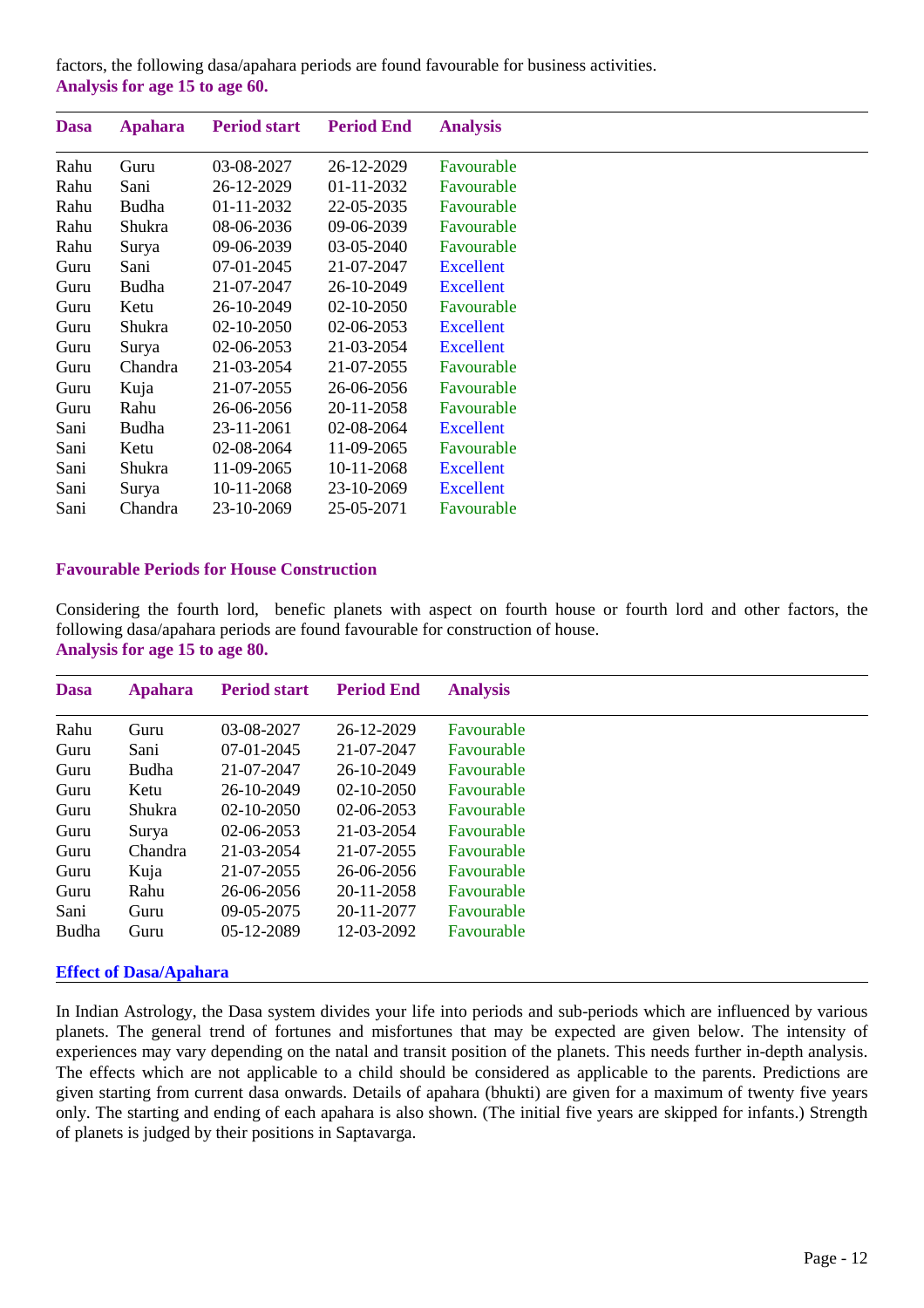#### **Chandra Dasa (Moon)**

You are likely to become a spiritually inclined man who takes an interest in devotional matters. You will attend to, and respect, the wisdom of those older than you. During this period you will meet and associate with more women. Your food habits will become more organized. However, you should pay more attention to your health, otherwise, you may feel weak, lose your energy and tend toward arthritis.

# $\nabla$  ( 19-02-2015 >> 20-09-2015 )

During the sub-period of Ketu in the Moon dasa, you become a little more selfish. Don't drive your parents nuts. You tend to change your mind all the time. Be careful about getting into trouble; it's easy to get into, but it's a lot harder to get out of. Don't do things that you know you shouldn't be doing. You don't have to act goofy to get people to notice you.

# $\nabla$  ( 20-09-2015 >> 21-05-2017)

During the sub-period of Venus in the Moon dasa, you will have a good time with friends your age. You will enjoy school, family, or community sponsored activities. You will be gentle and loving with your family. You'll show an added interest in the things you like.

# $\nabla$  ( 21-05-2017 >> 20-11-2017 )

During the sub-period of Sun in the Moon dasa, you'll do well in school and your teachers and family will encourage you. You'll enjoy sports and out-door activities, so get involved in those things. Other kids may be mean to you or be jealous of you. Don't fight back; tell an adult. Ask your parents if you need something to help you with your school work or your hobbies. They'll try and give you what you need.

# **Kuja Dasa (Mars)**

At this juncture, you will be a man who is capable of winning over or destroying any obstacle in your path. You will progress in your career or business. Animals and birds will play an important part in your life and bring you happiness. You may, however, have to witness arguments and fights between members of your family. If you are married, you may have to face temptations outside the marriage. Remember to focus on that which is most important to you. You are advised to increase your fire and accident insurance, as well as prepare to prevent such accidents. If you feel unwell, consult a doctor soon. In general, you will experience happiness and fulfilment of your desires.

Since Mars is positioned together with Mercury in your chart, it can also cause problems also during this period.

There can be problems connected with health. You should take care as you will be accident-prone during this time. Falls, broken limbs, wounds, etc. are all possible. You may experience urinary or blood related problems. Your will be prone to aggression and may begin serious quarrels with severe consequences. You will not do well in litigation.

# $\nabla$  ( 20-11-2017 >> 18-04-2018 )

During the sub-period of Mars in the Mars dasa, you should be careful with sharp objects. Don't play with knives or tools that may be lying around; you could cut yourself. Ask an adult if you need to use anything sharp. Don't fight with those at home. You'll enjoy sports and exercise. Don't take what doesn't belong to you. Parents: This could be a trying time in the life of your child. Give them encouragement and support.

# $\nabla$  ( 18-04-2018 >> 06-05-2019)

During the sub-period of Rahu in the Mars dasa, you are more likely to have problems from bratty children,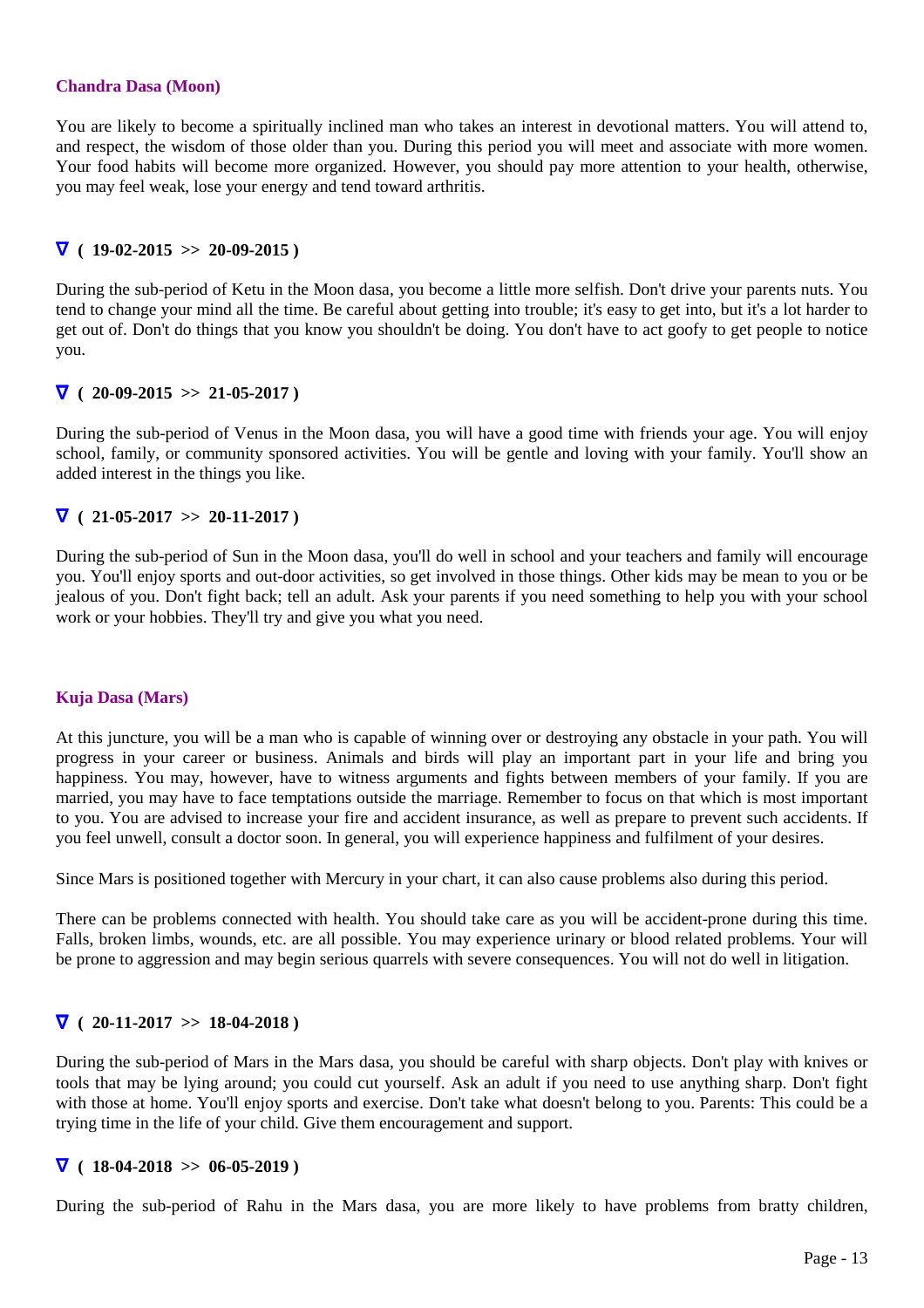electricity, fire or gas. Ask an adult's help before handling anything dangerous. Parents: If any signs of pediatric problems are seen, it is advisable to investigate immediately and thoroughly.

# $\nabla (06-05-2019 >> 11-04-2020)$

During the sub-period of Jupiter in the Mars dasa, you will show an interest in religious and community activities. Your parents may also be more religiously inclined at this time, or they may be finding out about history and art. You'll be interested in learning more about the lives of great people. Adults will be nice to you. Friends will also be ready to share all the good things you have.

# $\nabla$  ( 11-04-2020 >> 21-05-2021)

During the sub-period of Saturn in the Mars dasa, you will be nervous about what is going on at school or in your community. Don't be worried; the adults you trust, at home and in school, will do all they can to protect you from anything bad. Don't feel guilty about what you cannot control. Be more confident.

# ∇ **( 21-05-2021 >> 18-05-2022 )**

You may tend to be careless and lose things during the sub-period of Mercury in the Mars dasa period. Keep away from the trouble-makers in the neighborhood and at school. Don't listen to kids or adults who want you to do things you know you shouldn't be doing. You will either move, or your house will be renovated, or there'll be a lot of new purchases for the home.

# $\nabla$  ( 18-05-2022 >> 14-10-2022 )

During the sub-period of Ketu in the Mars dasa, be careful of unprotected electrical outlets, loose wires, gas and fire. Always ask an adult to help you with anything connected with these things. You may have an occasional upset stomach. Choose your food well. Follow a well-balanced diet.

# ∇ **( 14-10-2022 >> 15-12-2023 )**

During the sub-period of Venus in the Mars dasa, you will get very angry with your family and those around you for the littlest reason. This could cause a lot of problems. Be careful while handling scissors, knives, or other sharp objects. You may have to go away from the house for some reason. You'll do well in school and in extra-curricular activities. Your teachers will like you.

# $\nabla$  ( 15-12-2023 >> 20-04-2024)

During the sub-period of Sun in the Mars dasa, you will desire power and position. You will get recognition and approval. Your friends or someone close to you may become jealous of you.

# ∇ **( 20-04-2024 >> 19-11-2024 )**

You will have progress during the sub-period of Moon in the Mars dasa. Those who were avoiding you or keeping away from you intentionally, will be drawn back to you. You will get unexpected help. People will give you support. This is a favorable period for you.

#### **Rahu Dasa**

Rahu is the planet presiding over gambling and speculation. If your are an adult, it should be noted that there will probably be unusual changes in your behavior at this time. If married, your wife should be aware of these changes before they happen. This is also a period where you have to take special care regarding your health. You may be separated from your wife, or other members of your family. Be careful about your diet, and do not eat undercooked meat, or fish. You cannot expect loyalty from everyone at this time. The weak parts of your body will be the neck, throat and eyes. Rahu is not necessarily bad for everyone; check the other indicators in your chart. Regardless of its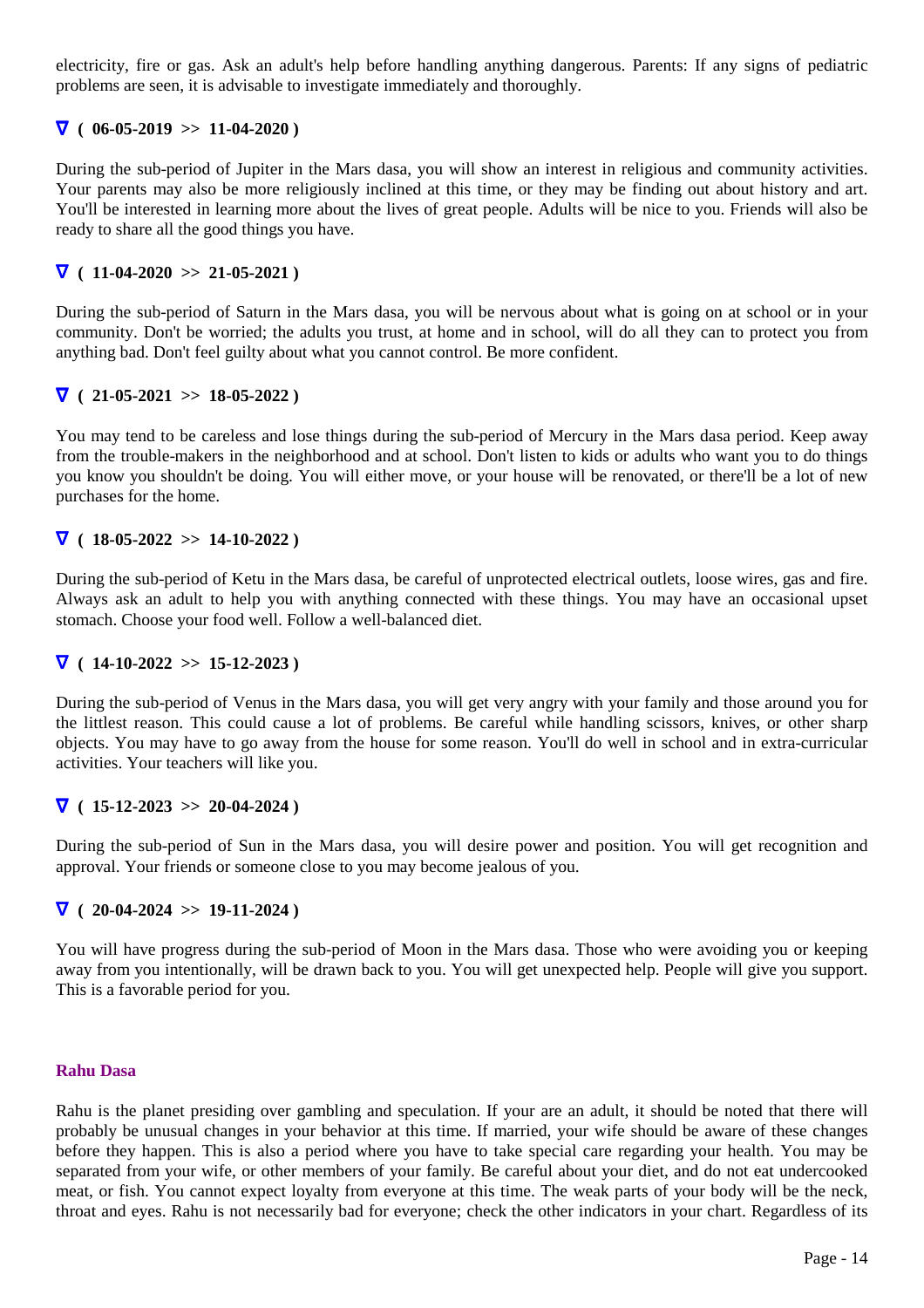effect, you will do well by introspection and self examination.

# $\nabla$  ( 19-11-2024 >> 03-08-2027)

The sub-period of Rahu in the Rahu dasa cannot be considered good due to many reasons. Separations are inevitable. You will witness good and bad effects on you, and on those close to you. You may have to move away from family or friends.

# $\nabla$  ( 03-08-2027 >> 26-12-2029 )

The sub-period of Jupiter in the Rahu dasa, is good for a person's health. You may get married or attend a lot of weddings. You will be well-liked and appreciated. There may be additions to your family. You will enjoy the company of your relatives and close friends.

# $\nabla$  ( 26-12-2029 >> 01-11-2032 )

The sub-period of Saturn in the Rahu dasa may be in certain ways. You may feel distanced, or have to travel away from those you really love.

# $\nabla$  ( 01-11-2032 >> 22-05-2035)

The sub-period of Mercury in the Rahu dasa is good for the establishment of new relationships. You will have more good friends. Your mental capabilities will develop. Your income will rise.

# $\nabla$  ( 22-05-2035 >> 08-06-2036 )

Fever is more likely during the sub-period of Ketu in the Rahu dasa. You should be careful since you will be more accident prone. You may have to face unexpected, and unpleasant events. You should be careful while using electricity, or fire.

# $\nabla (08-06-2036 >> 09-06-2039)$

The sub-period of Venus in the Rahu dasa is not very stable for friendships. Self-control and concentration will become difficult now. It will be difficult to avoid arguments and differences of opinions. Marriages are possible in the family.

Starting from **20-11-2042**

# **Guru Dasa (Jupiter)**

You will enjoy the love, concern and attention of your friends and family during the period of Guru dasa. If married, your wife will figure significantly in contributing to your happiness and prosperity. Those older than you, or in positions of authority over you, will encourage you and appreciate your capabilities. In this period, you can expect enjoyment from people younger than you. You will be noticed and appreciated. However, there is the possibility of unhappy separations. Consult a specialist, since your ears are indicated as the weakest part of your body during this dasa.

Jupiter is well disposed in your case. You can expect added benefits.

Presence of Hamsa Yoga means that Jupiter will be able to give its maximum benefits during its dasa.

You will be more inclined to learn and absorb all you can during this time. This is one of the best Mahadasa's to experience during one's educational career. The middle part of this dasa imparts growth. You will probably be comfortable. You may attend, or participate in, many celebrations. General luck with yellow articles such as gold, and with juicy and sweet products.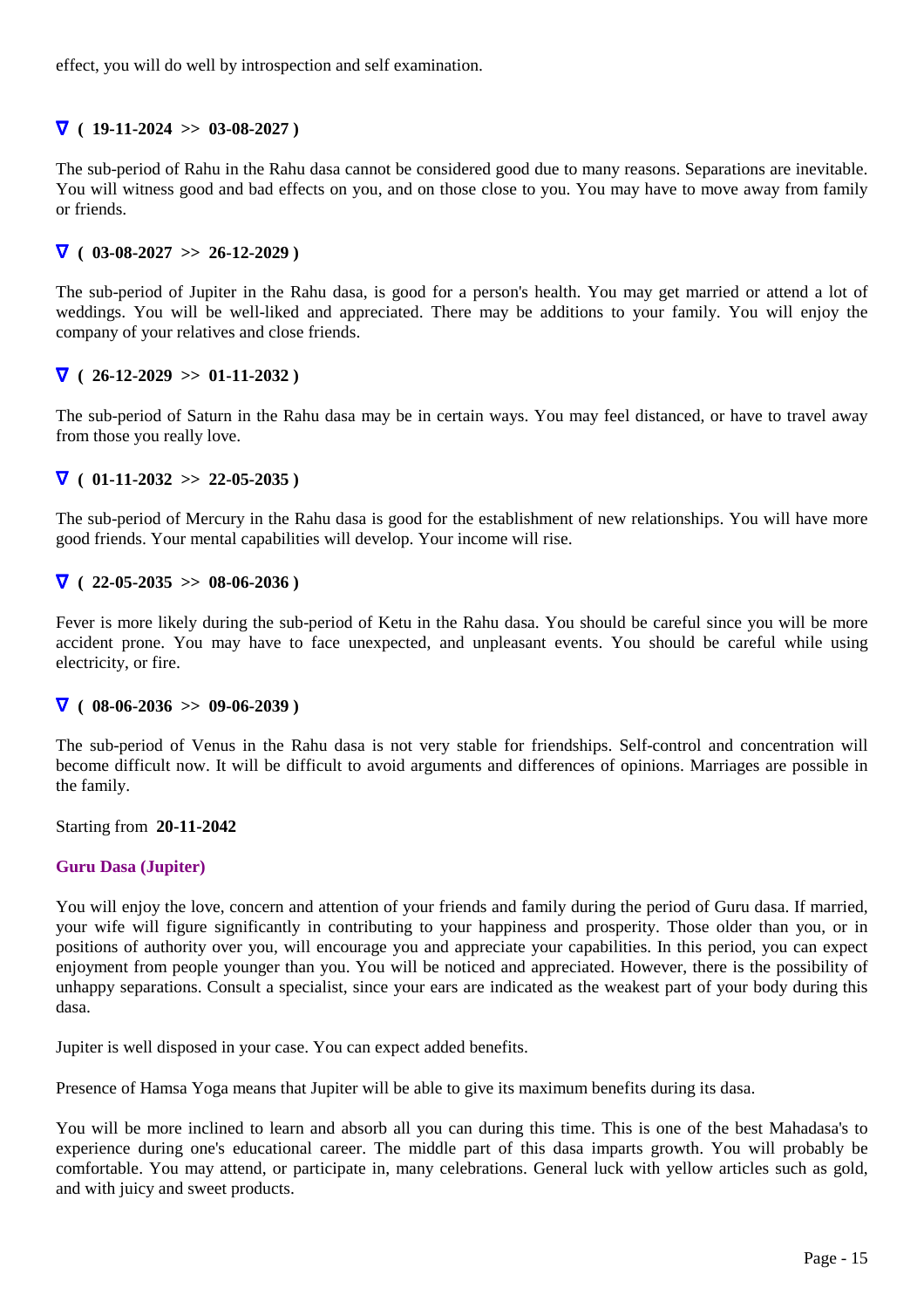# Starting from **20-11-2058**

# **Sani Dasa (Saturn)**

The planet Saturn presides over sorrow, disabilities, disease, distress, and pain. You should expect your share of ups and downs, pleasures and displeasures during this period of Saturn. However, people in powerful positions or in government may be favourably inclined toward you at this time. Your assistants and subordinates will be happy to serve you. This may also be a period of pleasant surprises. You may be susceptible to rheumatic conditions.

Starting from **20-11-2077**

# **Budha Dasa (Mercury)**

During this Budha dasa there will be no shortage of help from those older than you. You will more acutely appreciate and enjoy the environment, animals, and birds. You will also have the companionship of both men and women. Your attention may be diverted to religion or philanthropy. However, this period may uncover some health problems. You will develop and appreciate intellectual and literary activities.

It is seen that Mercury is strong in your chart.

You will be more inclined to devote time and energy to studying, writing, reading, reviewing or interacting profitably with others. Your negotiating and mediating skills will be improved. Friends and relatives may prove useful. You may travel more in the northern direction and enjoy or gain from such travel. Association with people younger than you will be beneficial.

# **Star Remedies**

As you are born in Thiruvonam star, your star lord is Moon. You prefer to keep a safe distance from benevolent thoughts and acts in the money matters. This is mostly due to your miserly nature.

On the basis of the birth star, the Dasa periods of some planets may be generally unfavorable to you. The birth star being Thiruvonam suggests that you may have bitter experiences during the dasa periods of Saturn, Rahu and Kethu.

There will be a number of visible changes in your feelings, thoughts and lifestyle during this period. You may have to stay away from your native place for better prospects. You will need to be economical. Be careful that others don't consider you a miser because of this. You will be very inflexible in your eating habits during this period.

The lord of the birth sign Makaram is Saturn. Always be clear about your belief in others and the enthusiasm in the discharge of duties. Taking into account how your ideas and actions have an influence on others will be beneficial. It will be difficult to get the rightful consideration for the ethical attitude of leaders.

Avoid transactions and auspicious functions in the unfavourable stars of Chathayam, Uthrattathi, Aswathi, Makam, Pooram and Uthram (Chingam sign).

You must practice restraining your words and behaviour during the unfavourable Dasa periods, especially on the hostile stars. Try to stay away from unnecessary tussles. It is best not to interfere in others' matters during this period.

Practicing customary remedial measures will help to mitigate the negative effects.

Praying regularly to Lord Ayyappa and Mother Goddess, particularly during the hostile Dasa period, is considered to be beneficial. For better prospects, visit temples of Goddess on stars of Thiruvonam, Rohini and Atham. Performing the required Poojas on Amavasi days or on the Mondays in the Thiruvonam star will give excellent results.

Pray daily to the lord of the star, Moon, to get good results. Donating free meals daily according to your ability is also auspicious.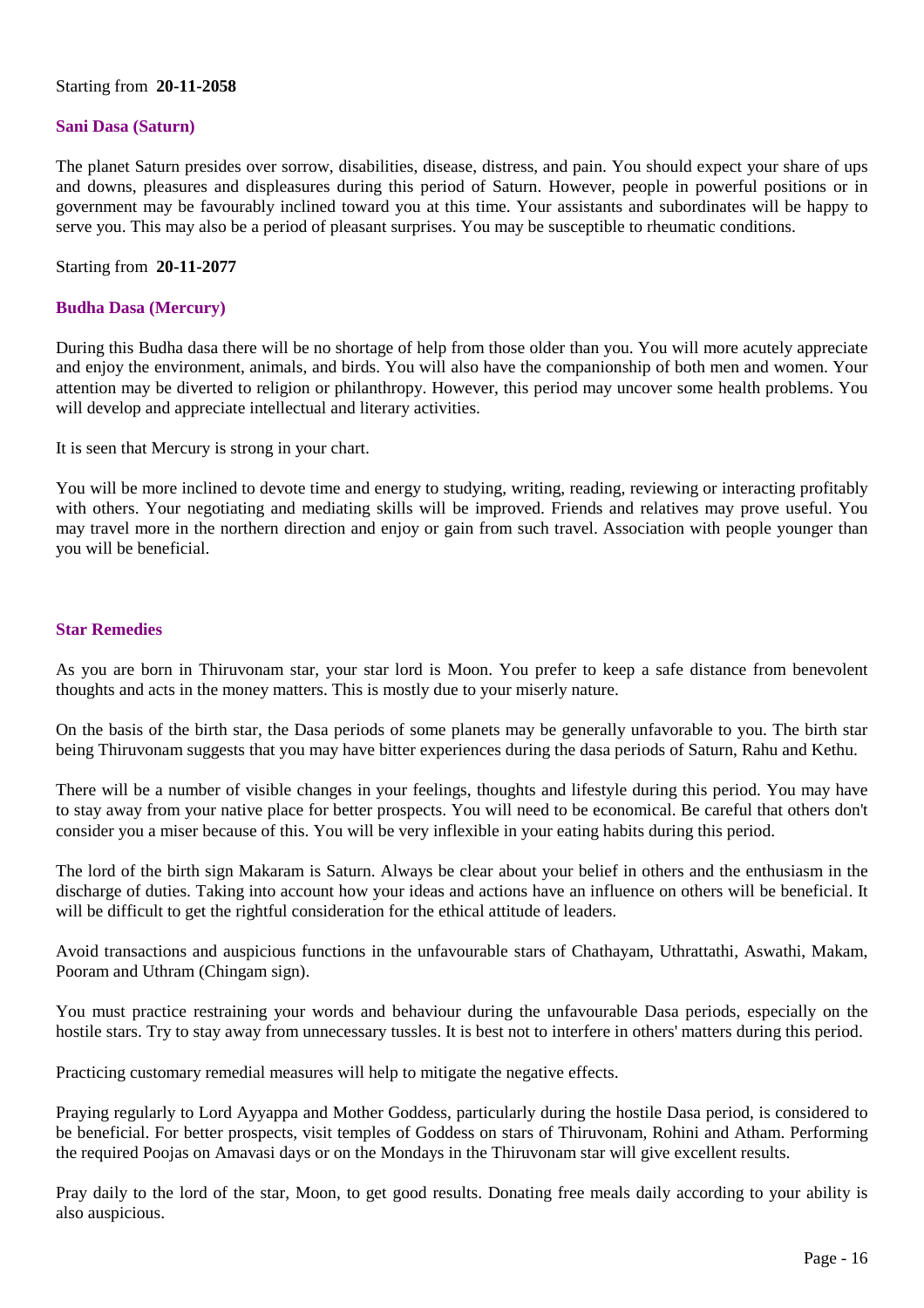Moreover, for better results observe the rites to please the lord of the sign, Saturn. Skip rice meal once on Saturdays. Selecting and wearing white, black and dark blue dresses is considered auspicious.

Lord Vishnu is the lord of Thiruvonam star. Chant faithfully any of the following Mantras to appease the Lord and receive good prospects:

- 1 Om vishno raraadamasi vishnoha Shnach throstho vishnoha syoorasi Vishnordhuvo si vaishnavamasi vishnavethwam
- 2 Om vishnave namaha

Besides, nurturing plants, animals and birds is considered highly auspicious. Especially, avoid harming female monkey, the animal of Thiruvonam star and its habitat. It is also good to offer fruits and other eatables to monkeys. Try to plant and grow Erukku, the official tree of Thiruvonam and do not cut its branches. Do not harm hen, the official bird of Thiruvonam and stop including chicken in your meals. The element of Thiruvonam is Wind. Worship the lord of wind and prevent air pollution for advancement in life.

# **Dasa Remedies**

The remedies for the harmful effects of dasa

The analysis of the general trend of fortunes and misfortunes, during the dasa of each planet, is based on the planetary position in the horoscope. The examination of the benefic and malefic effects of the planets shows that some dasa periods are not generally favorable to you. In order to mitigate the harmful effects of the unfavourable dasa periods, you must observe certain remedial rites.

The unfavourable dasa periods in this horoscope and the remedial rites to be observed during that period are given below.

# **Dasa :Chandra**

Now you are going through the dasa period of Chandra.

Moon is without Pakshabala. Therefore you may occasionally face unfavorable experiences during this dasa.

According to the planetary position in this horoscope, you are likely to undergo adverse experiences during Moon dasa. During this period you may have to face many unforeseen difficulties. You are advised to stay away from laborious mental and physical exertions. Be careful while dealing with eminent personalities.

The intensity of the harmful effects of Moon dasa varies according to the positional variation of Moon. Some of the difficulties that you may have to face, when Moon is in unfavourable positions, are given below.

You may incur unexpected losses and financial difficulties when Moon is debilitated. You are likely to suffer from sleeplessness. Your tendency to worry needlessly may create problems in most of the situations.

During this period there will be visible changes in your thoughts and feelings. Adverse situations may force you to deviate from your own opinion. You will find it difficult to survive the hot environment.

During this period you may find it difficult to maintain family ties. Even silly things will disturb you mentally. Very often it may be tough to restrain your words.

You are prone to illness when Moon is in unfavourable positions. Be careful if symptoms like indigestion, breathlessness, exceptional fatigue and excessive thirst are visible.

If you experience an increase in these sorts of troubles during Moon dasa, you can easily deduce that moon is in unfavourable positions. Those who are more affected by these troubles must adopt the ways to appease Moon.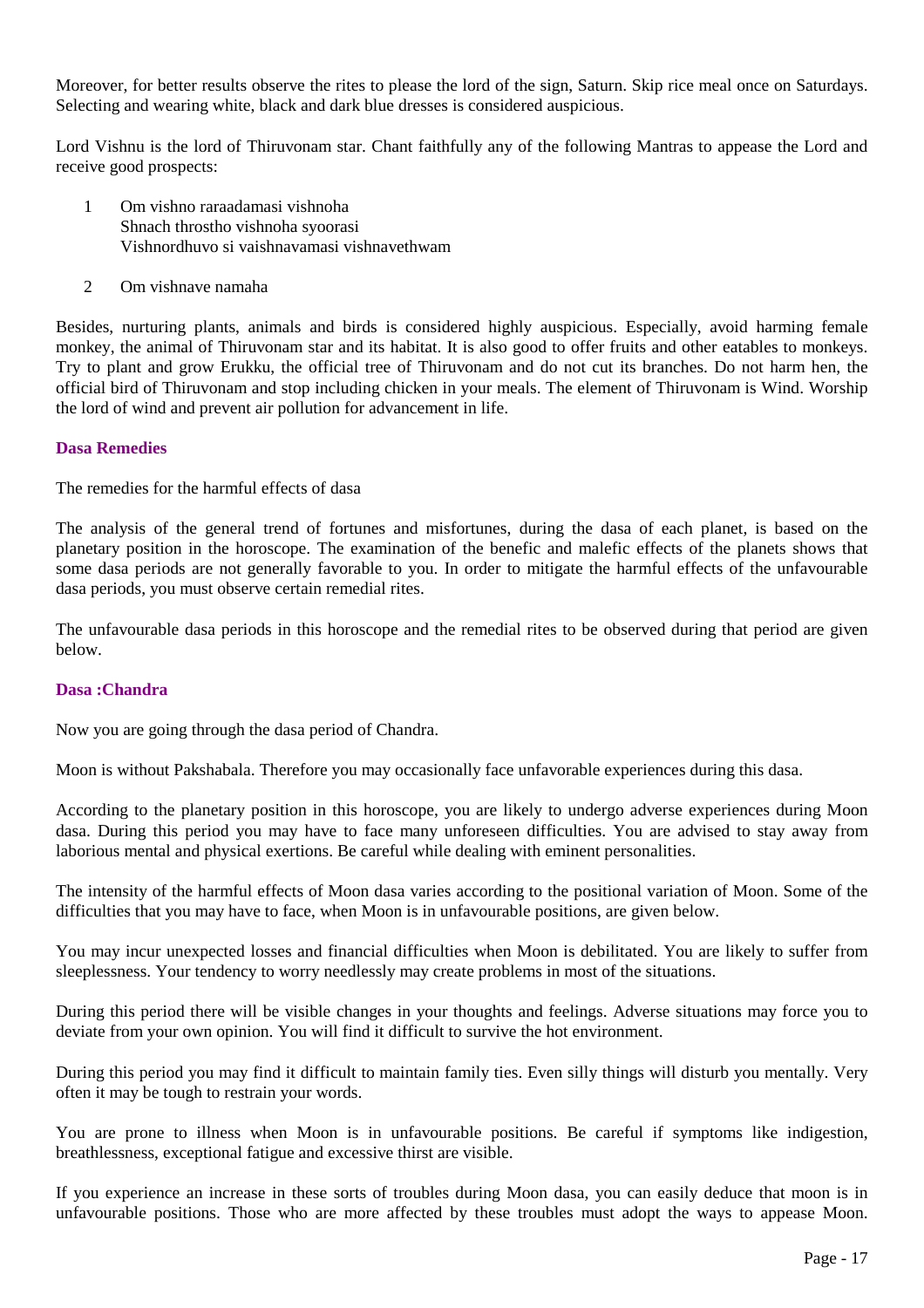Appeasing Moon not only nullifies its harmful effects but also makes your life prosperous.

Based on the detailed examination of this horoscope, the specific directions you are to follow in the Moon dasa are given below.

# **Dress**

The colours which are bright as moon light are dear to Moon. So wear white or sandal coloured dresses to appease Moon. It is auspicious to wear such dresses on Mondays and full moon days; and also when the star lord is Rohini and while worshipping Moon.

# **LifeStyle**

Your lifestyle in the Moon dasa period should complement the requirements of Moon. By engaging in peaceful activities like meditation and prayer, you can reduce the harmful effects of Moon dasa to certain extend. Find some time for helping others and for tending frail people. You must be constant both in your faith and in your field of activity. It is beneficial to pray to your favourite God with a focused mind. Don't forget to give the deserving importance to your love relationships. Stay away from intoxicants and those who are addicted to it during Moon dasa. Abstain from making voyages, swimming and drinking. You must make sure the purity of the water you are drinking. Be careful while dealing with water or other liquids.

# **Alms (Daanam)**

Giving alms good heartedly is a fine method to wash away your sins.

White rice, pearl, white silk, plate filled with milk and ghee, conch, silver statue of Moon, camphor, sugar cane etc can be given as directed in order to appease Moon.

Observe the above remedies till 20-11-2017.

# **Dasa :Kuja**

Your Kuja dasa starts on 20-11-2017

Kuja is in Kumbha Rasi. Lord of the dasa has malfic associations. Therefore you may occasionally face unfavorable experiences during this dasa.

According to the planetary position in this horoscope, you are likely to undergo adverse experiences during Mars dasa. During this period you may have to overcome unexpected difficulties to achieve success. You may have to depend on others even for silly things. Take extra care to preserve your enthusiasm and vitality in your field of activity.

The intensity of the harmful effects of Mars dasa varies according to the positional variation of Mars. Some of the difficulties that you may have to face, when Mars is in unfavourable positions, are given below.

When Mars is debilitated some changes may occur in your field. So be careful that nothing happens to your special abilities.

During this period it is likely that you may knowingly or unknowingly get involved in scandals. You will have to restrict your lifestyle. Be careful when you have to socialize with people, especially with that of the opposite sex.

During this period you shouldn't be prejudiced while handling situations. You will have difficulty in controlling your anger in adverse circumstances. You may be interested in interfering in others affairs. As a result you may fall in unnecessary trouble.

Mars is considered as the planet responsible for discord. Therefore when Mars is in unfavourable positions even silly arguments and disputes may become big issues. So try to avoid adverse situations and restrain your words and behaviour. Show respect to your adversaries while participating in conversations and discussions.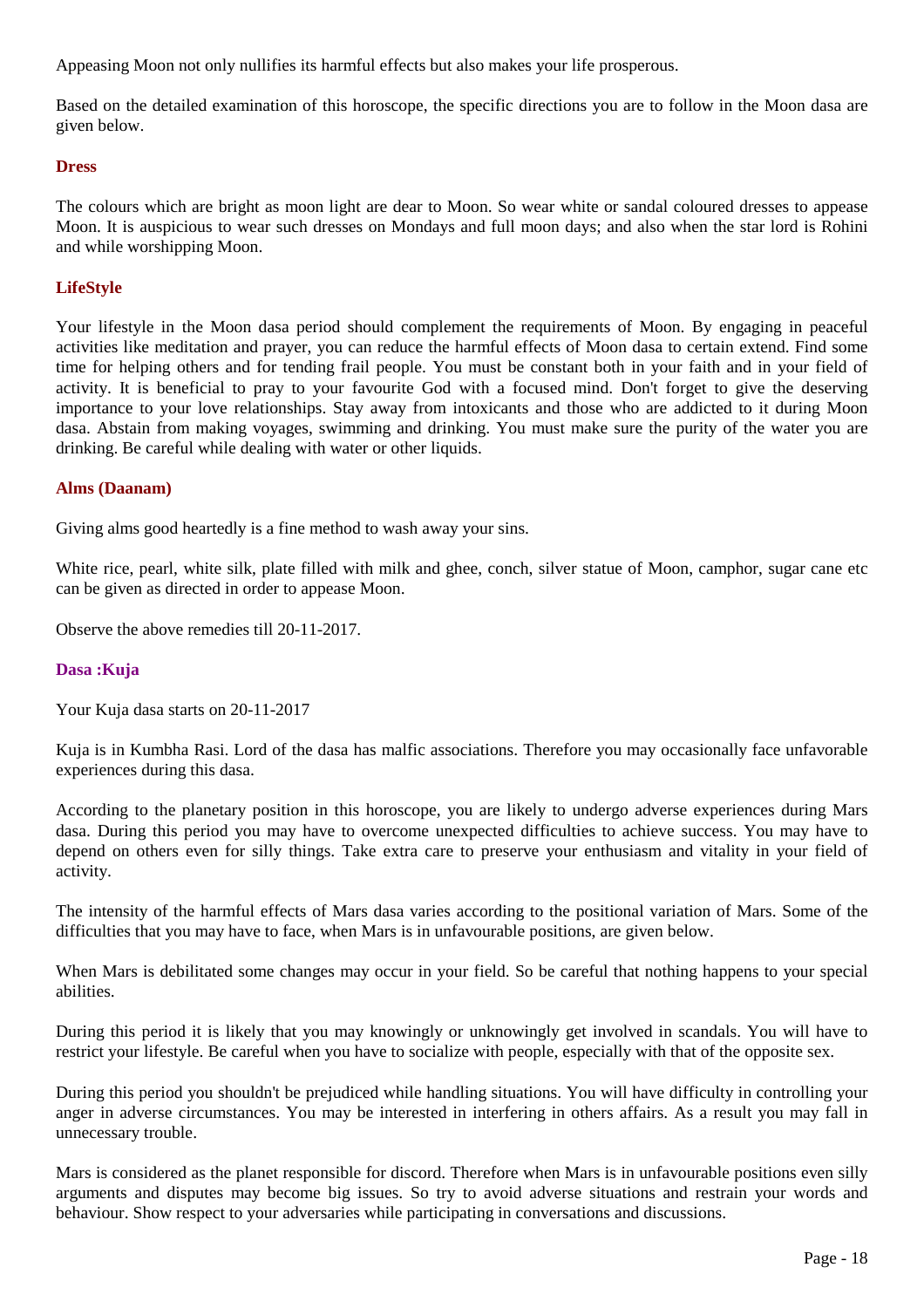During this period you will be prone to illness. The changes in your surroundings may influence your health.

If you experience an increase in these sorts of troubles during Mars dasa, you can easily deduce that Mars is in unfavourable positions. Those who are more affected by these troubles must adopt the ways to appease Mars. Appeasing Mars not only nullifies its harmful effects but also makes your life prosperous.

Based on the detailed examination of this horoscope, the specific directions you are to follow in the Mars dasa are given below.

# **Dress**

Mars is the red planet. Red is also the favourite colour of Mars. You must wear red dresses on Tuesdays to appease Mars. It is beneficial to wear silk dresses of the same colour.

# **Devatha Bhajanam**

The people who's Mars is in Oja rasi in the horoscope must worship Lord Subramanya, and those who's is in Yugma rasi must worship goddess Badrakali.

# **Morning Prayer**

Morning Prayer not only eliminates the harmful effects but also revitalizes your body and mind. Rise before sunrise daily, during Mars dasa. Invoke the grace of Mars after purifying your body. Special care must be taken to clear your mind of all other thoughts.

Suryaaya sheetharuchaye dharaneesuthaaya Soumyaaya devagurave brigunandanaaya Suryaathmajaaya bujagaaya cha kethave cha Nithyam namo bagavathe gurave varaaya (say this prayer) Later, Devadeva jagannaada devathaa naamapeeshwara Booputhraanishtasambootham doshajaatham vinaashaaya (say this prayer too).

Chant this prayer daily, waking from sleep, while facing east in your bed.

# **Fasting (Vratham)**

The term 'fasting' signifies the practice of frugality in the consumption of food materials. Above all, the ultimate motive of fasting and observing rites is to attain all kinds of purity by subduing your body, mind and utterance. You should fast on the days which are relevant to the planet and the days special to you. You should fast on Tuesdays to gratify Mars. You should also visit the temple of Lord Subramanya or of any goddess and make offerings according to your ability, during this period. Doing Angaaraka pooja using red flowers in the month of Makaram will give good results. Avoid salty foods after dusk, while fasting.

Abstain from consuming alcohol, non-vegetarian foods and other intoxicants while fasting. Natural foods like fruits, vegetables, and green leaves- which help digestion- are the suitable food for these days. Refrain from eating cereals, oily, hot and sour food. You can fast partially or fully according to the intensity of the harmful effects. It is not appropriate to indulge in pomp and pleasure while fasting. Your fasting will be fruitful only if you restrict your expression and emotion.

# **Alms (Daanam)**

Giving alms good heartedly is a fine method to wash away your sins.

Donate red bull, pigeon pea, coral, red cloth, gold, copper etc to gratify Mars. Giving away the statue made of gold or copper is also beneficial.

# **Poojas**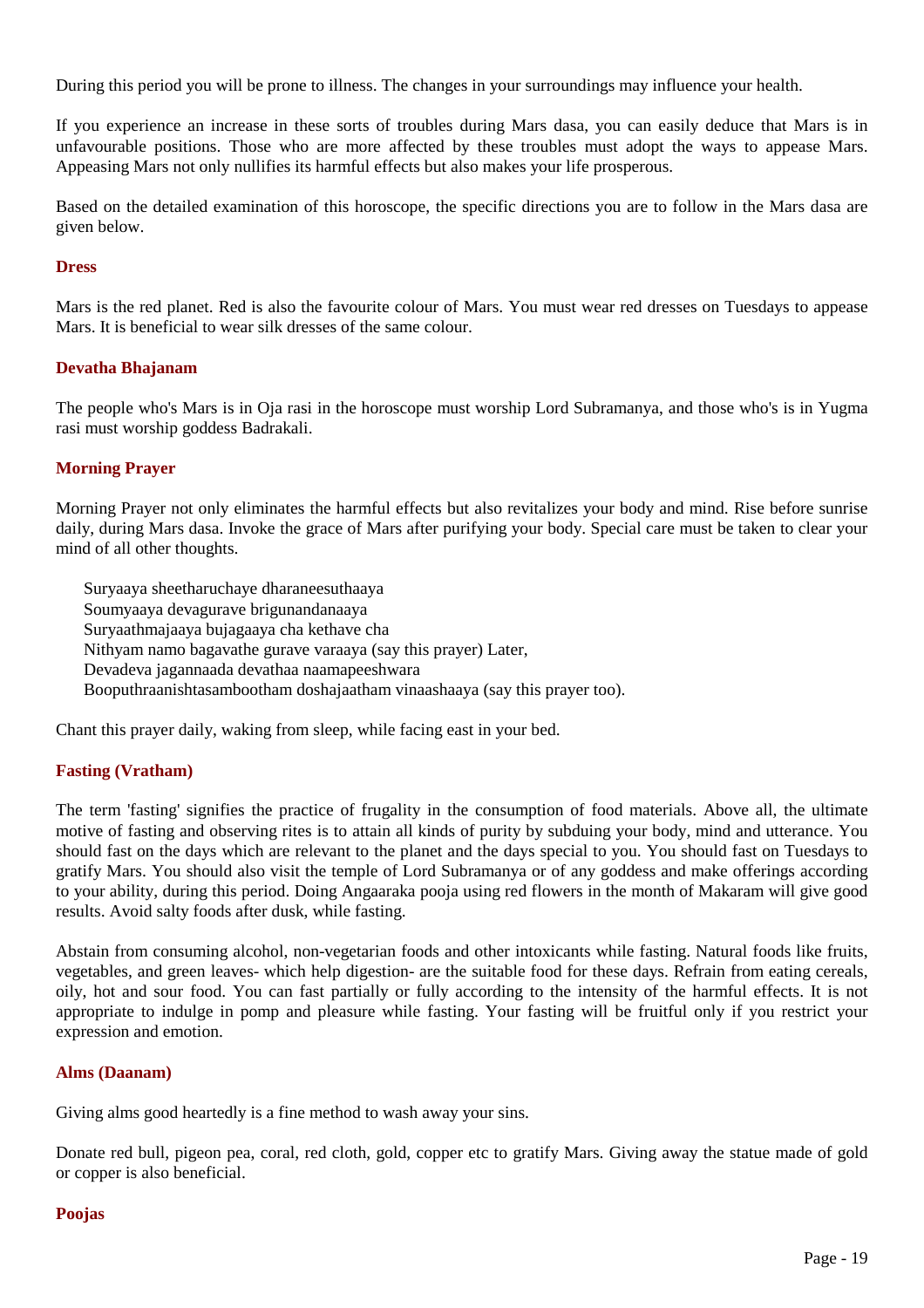Some poojas are suggested to appease Mars. You should worship Mars with red flowers like chrysanthus (thechi), hibiscus and champaka. Mars pooja is a special pooja which provides good results. It is beneficial to visit the temple where the nine planets are consecrated; worshipping the idol of Mars with Champakas and adorning it with the garland of Champakas. The poojas should be performed according to the expert advice of the astrologers. Doing this pooja when Mars is in Makaram rasi will be more effective.

# **Chanting of Mantras**

Those who have any technical difficulty in observing the remedial rites can win the favour of Mars through prayer. You can appease Mars by chanting the following mantras.

Om bhumiputhraya vidhmahe Lohithangaya dhimahi Thannaha baumaha prajodhayath

You will get result only if you chant these mantras with the utmost faith and devotion.

Chant the basic mantras which comprise Mars's various names to gratify him. The mantras are the following.

Om Mahisuthaya namaha Om Mahabhagaya namaha Om Mangalaya namaha Om Mangalaparithaya namaha Om Mahaviraya namaha Om Mahashuraya namaha Om Mahabhalaparakramaya namaha Om Maharaudhraya namaha Om Mahabhadhraya namaha Om Mananiyaya namaha Om Dhayakaraya namaha Om Manadhaya namaha

# **Digital Yanthra**

Another device to gratify the planets is the digital yanthra. The digital yanthra recommended to appease Mars is given below.

8 3 10 9 7 5 4 11 6

Wearing this device with a pure mind not only drives away the harmful effects but also provides a new vigour to the mind. If you wish to prosper in your field, you must place this yanthra- inscribed on a piece of paper or metal leaf- in your work place, vehicle and upon the table.

Observe the above remedies till 19-11-2024.

# **Dasa :Rahu**

Your Rahu dasa starts on 19-11-2024

Your birth star is Shravana. Rahu is in First Bhava. Therefore you may occasionally face unfavorable experiences during this dasa.

According to the planetary position in this horoscope, you are likely to undergo adverse experiences during Rahu dasa. During this period things may happen which will affect your mental stability. You may be the victim of anxiety and unnecessary fear. Your lifestyle may change because of impractical notions.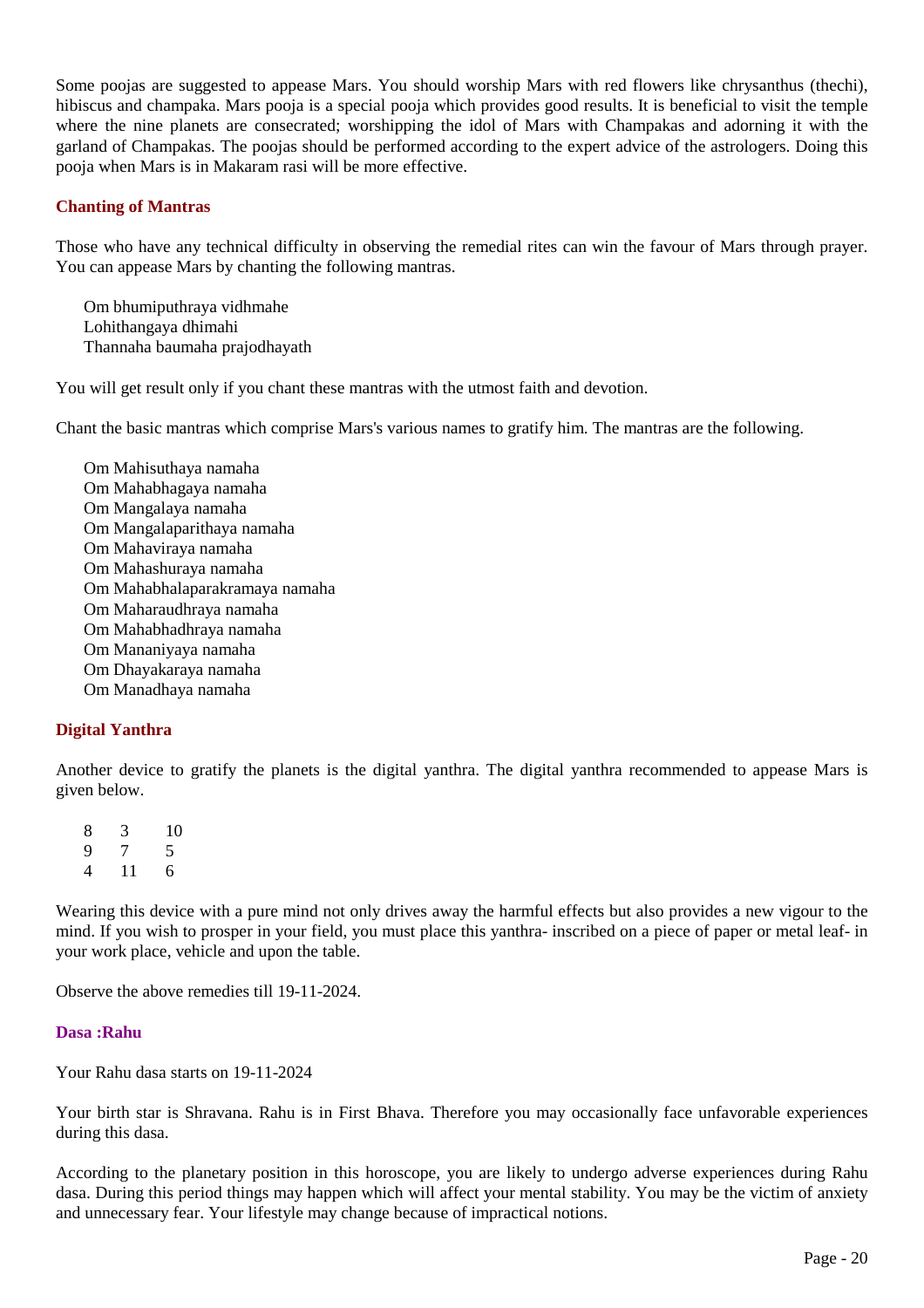The intensity of the harmful effects of Rahu dasa varies according to the positional variation of Rahu. Some of the difficulties that you may have to face, when Rahu is in unfavourable positions, are given below.

When Rahu is debilitated you will be attracted to intoxicants. The opportunities to use your abilities may decline. You may not get the chance to interact with good folks.

As you are likely to be poisoned during this period, you must take care while eating and traveling. Some times your emotions may be uncontrollable. You may overlook the value of time.

During this period you may not have company. You may be affected with skin diseases. You may lack decency in speech.

If you experience an increase in these sorts of troubles during Rahu dasa, you can easily deduce that Rahu is in unfavourable positions. Those who are more affected by these troubles must adopt the ways to appease Rahu. Appeasing Rahu not only nullifies its harmful effects but also makes your life prosperous.

Based on the detailed examination of this horoscope, the specific directions you are to follow in the Rahu dasa are given below.

# **Dress**

Black or dark coloured dresses are dear to Rahu. Therefore wear black dresses, while worshipping Nagas or visiting temples, to appease Rahu.

# **Devatha Bhajanam**

The worship of Nagas is relevant for the elimination of the harmful effects of Rahu dasa. Visiting Naga temples on the days of birth star and Ayilliam, doing poojas in the required manner in the kavu (dense wood where Kaali and the serpent-god Naga are worshipped) and serpent worshipping places in the family are also important.

# **Morning Prayer**

Morning Prayer not only eliminates the harmful effects but also revitalizes your body and mind. Rise before sunrise daily, during Rahu dasa. Invoke the grace of Rahu after purifying your body. Special care must be taken to clear your mind of all other thoughts.

Suryaaya sheetharuchaye dharaneesuthaaya Soumyaaya devagurave brigunandanaaya Suryaathmajaaya bujagaaya cha kethave cha Nithyam namo bagavathe gurave varaaya Paapanaashana lokesha devadeva namosthuthe Shashaangaanishtasambootham doshajaatham vinaashaya Naaraayano mahaadeva daithyaanaamanthakaha prabuha Raahoranishtasambootham doshajaatham nirasyathu

Chant this prayer daily, waking from sleep, while facing east in your bed.

# **Fasting (Vratham)**

The term 'fasting' signifies the practice of frugality in the consumption of food materials. Above all, the ultimate motive of fasting and observing rites is to attain all kinds of purity by subduing your body, mind and utterance. You should fast on the days which are relevant to the planet and the days special to you. As Rahu don't have any dominating day in the week, worshipping Naga gods and visiting Naga temples while fasting on every birth star day is beneficial. You can also fast on the star days like Thiruvaathira, Chothi, Chathayam, and on Sundays.

Abstain from consuming alcohol, non-vegetarian foods and other intoxicants while fasting. Natural foods like fruits, vegetables, and green leaves- which help digestion- are the suitable food for these days. Refrain from eating cereals,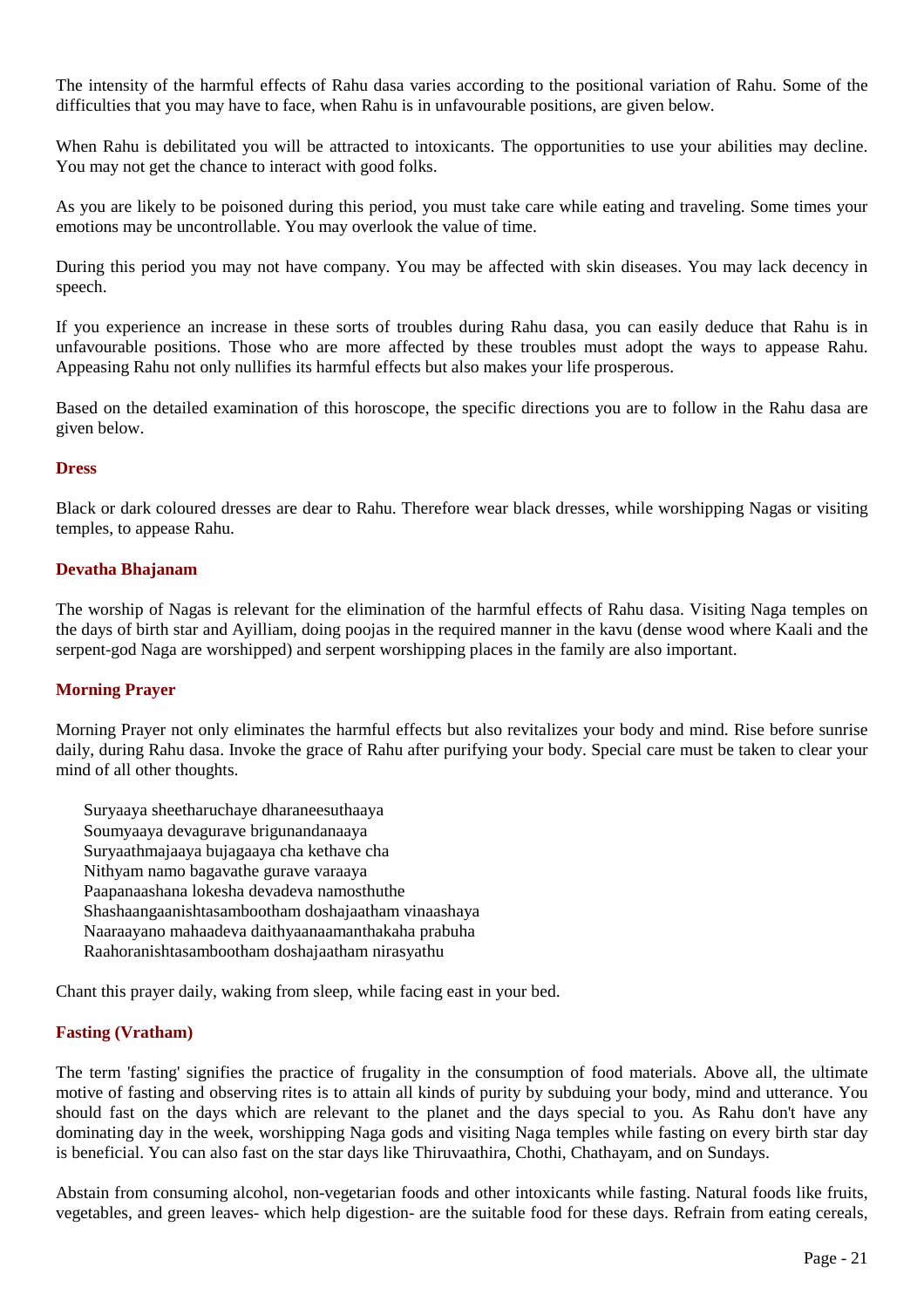oily, hot and sour food. You can fast partially or fully according to the intensity of the harmful effects. It is not appropriate to indulge in pomp and pleasure while fasting. Your fasting will be fruitful only if you restrict your expression and emotion.

# **Alms (Daanam)**

Giving alms good heartedly is a fine method to wash away your sins.

You can donate iron, black gram, topaz, horse, blue cloths, sesame, sesame oil in iron vessel etc to appease Rahu.

# **Poojas**

Some poojas are suggested to appease Rahu. Blue lotus (Karinkoovalathila) and black flowers are used to do Rahu pooja. You can do Rahu pooja on the star days like Thiruvathira, Chothi and Chathayam and on the birthstar day. As there is the ritual of offering meat for Rahu pooja, you must make flour-cake (ada) without salt; put it in coconut milk and offer it imagining it as meat. The poojas should be performed according to the expert advice of the astrologers.

# **Chanting of Mantras**

Those who have any technical difficulty in observing the remedial rites can win the favour of Rahu through prayer. You can appease Rahu by chanting the following mantras.

Om nilavarnaya vidhmahe Saimhikeyaya dhimahi Thanno rahuha prajodhayath

You will get result only if you chant these mantras with the utmost faith and devotion.

Chant the basic mantras which comprise Rahu's various names to gratify him. The mantras are the following.

Om Rahuve namaha Om Saimhikaya namaha Om Vidhundhudhaya namaha Om Surashathrave namaha Om Thamase namaha Om Fanine namaha Om Gargyayanaya namaha Om Nilajimuthasankashaya namaha Om Chathurbhujaya namaha Om Khadgakhedakadharine namaha Om Varadhayakahasthayaka namaha Om krishnadhwajapathakavathe namaha

# **Digital Yanthra**

Another device to gratify the planets is the digital yanthra. The digital yanthra recommended to appease Rahu is given below.

13 8 15 14 12 10 9 16 11

Wearing this device with a pure mind not only drives away the harmful effects but also provides a new vigour to the mind. If you wish to prosper in your field, you must place this yanthra- inscribed on a piece of paper or metal leaf- in your work place, vehicle and upon the table.

Observe the above remedies till 20-11-2042.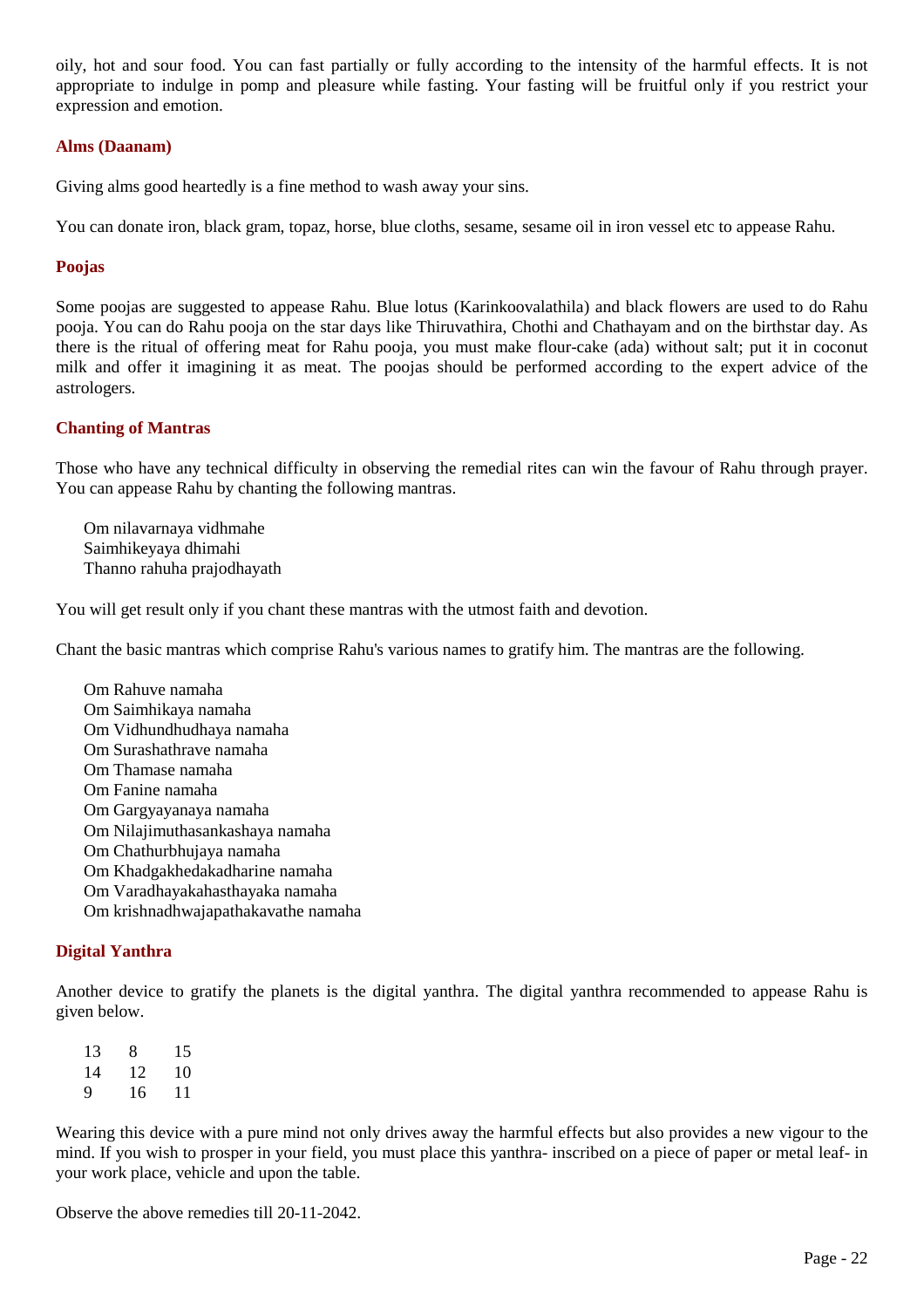# **Dasa :Sani**

Your Sani dasa starts on 20-11-2058

Your birth star is Shravana. Therefore you may occasionally face unfavorable experiences during this dasa.

According to the planetary position in this horoscope, you are likely to undergo adverse experiences during Saturn dasa. You will have to face unexpected obstacles and difficulties in every field. You may not be able to fight against unfavourable situations. Tension may affect your natural sleep.

The intensity of the harmful effects of Saturn dasa varies according to the positional variation of Saturn. Some of the difficulties that you may have to face, when Saturn is in unfavourable positions, are given below.

When Saturn is debilitated, you will have to face the frequent difficulties in your life with a courageous spirit. You may not always be able to formulate ideas with insight and put it in to practice. As a result you may incur financial losses.

During this period the relation with the elderly people may be strained. Generally your social transactions will lack warmth. Take care that your food is hygienic.

During this period there will be a considerable decrease in your capacity to resist diseases. You may not get respite from diseases easily. You may suffer excessively due to Saturn's bad influence.

When Saturn is in unfavourable positions, your ability to think practically will decline considerably. You are advised not to be mentally disturbed.

If you experience an increase in these sorts of troubles during Saturn dasa, you can easily deduce that Saturn is in unfavourable positions. Those who are more affected by these troubles must adopt the ways to appease Saturn. Appeasing Saturn not only nullifies its harmful effects but also makes your life prosperous.

Based on the detailed examination of this horoscope, the specific directions you are to follow in the Saturn dasa are given below.

# **Dress**

Dark blue and black are the favourite colours of Saturn. Wearing these colours will help you to appease Saturn. In order to reduce the harmful effects, you should wear dark blue on Saturdays.

# **LifeStyle**

Your lifestyle in the Saturn dasa period should complement the requirements of Saturn. In order to escape from the harmful effects of Saturn, you should lead a disciplined life. You must think before taking any action. You should avoid reckless actions, adventures and competitions.

Saturn can create obstacles to good causes like prosperity, peace and the grace of god. So you must try to repel its harmful effects through good deeds and by following the path of virtue. Avoid circumstances which may make you do bad things. Engage in activities like farming or appreciating the beauty of nature. Abstain from taking cold food and cool drinks. Performing the pithr karmas (suspended rites for the well-being of forefathers or departed souls) and respecting and caring the elders of the family will be beneficial to you.

# **Devatha Bhajanam**

Lord Shiva and Sri Ayyappa are usually worshipped to eliminate the harmful effects of Saturn dasa. Some astrologers have recommended the worship of Hanuman. The astrologers of Kerala recommend the worship of Sri Ayyappa. Visiting the temple of Sri Ayyappa wearing black or blue dresses, while fasting; and presenting light offerings and sesame sweet broth (Ellu payasa) libation are some of the ways to appease Saturn.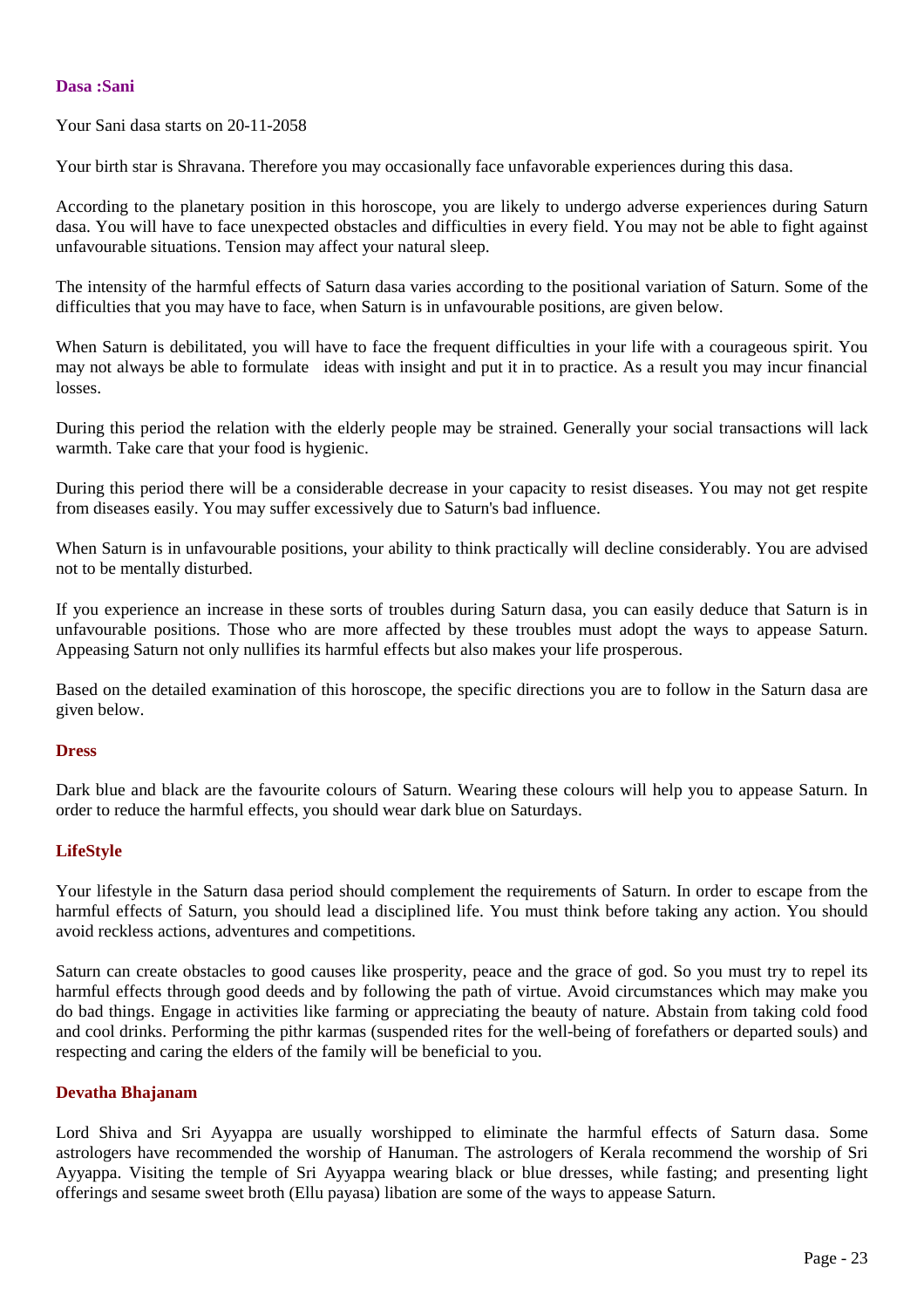# **Alms (Daanam)**

Giving alms good heartedly is a fine method to wash away your sins.

You can donate sesame, black cow, blue sapphire, sesame oil, iron statue of Saturn, antimony sulphate (anjanakallu), black silk, black grains etc to appease Saturn. It is beneficial to give food to the destitute. Take some sesame oil in a flat vessel and see your reflection in it. Giving away this oil will provide good results.

Observe the above remedies till 20-11-2077.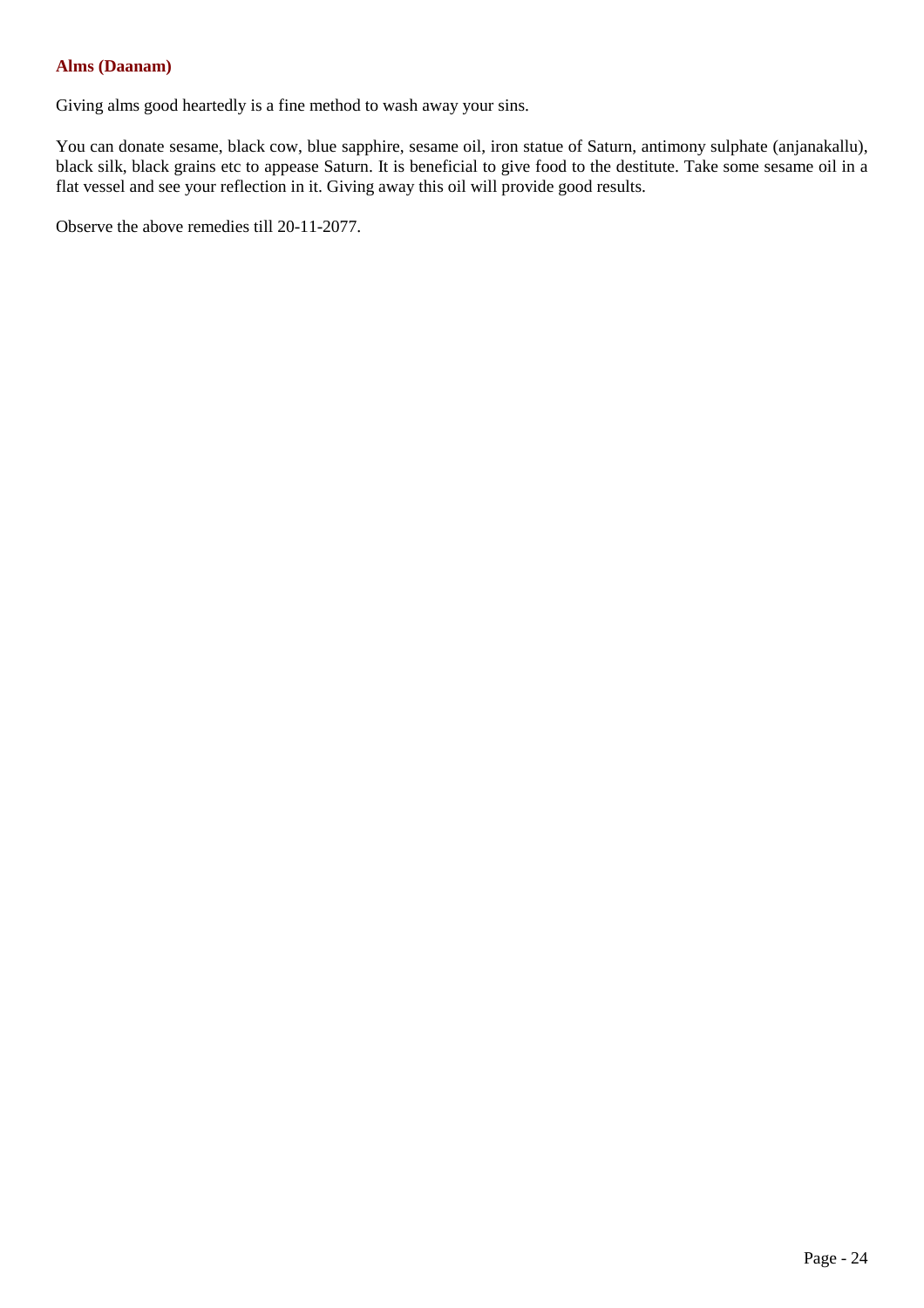# **Details of Dasa and Bhukti (Apahara) Periods**

 $(Years = 365.25$  Days)

Dasa balance at birth = Chandra 6 Years, 8 Months, 20 Days

| <b>Dasa</b>        | <b>Bhukti</b>            | <b>Arambha</b> | <b>Anthya</b>            |
|--------------------|--------------------------|----------------|--------------------------|
|                    |                          |                |                          |
| Moon               | Jupiter                  | 02-03-2011     | 19-02-2012               |
| Moon               | <b>Saturn</b>            | 19-02-2012     | 20-09-2013               |
| Moon               | Mercury                  | 20-09-2013     | 19-02-2015               |
| Moon               | Ketu                     | 19-02-2015     | 20-09-2015               |
| Moon               | Venus                    | 20-09-2015     | 21-05-2017               |
| Moon               | Sun                      | 21-05-2017     | 20-11-2017               |
|                    |                          |                |                          |
| <b>Mars</b>        | <b>Mars</b>              | 20-11-2017     | 18-04-2018               |
| <b>Mars</b>        | Rahu                     | 18-04-2018     | 06-05-2019               |
| <b>Mars</b>        | Jupiter                  | 06-05-2019     | 11-04-2020               |
| <b>Mars</b>        | <b>Saturn</b>            | 11-04-2020     | 21-05-2021               |
| <b>Mars</b>        | Mercury                  | 21-05-2021     | 18-05-2022               |
| <b>Mars</b>        | Ketu                     | 18-05-2022     | 14-10-2022               |
| <b>Mars</b>        | Venus                    | 14-10-2022     | 15-12-2023               |
| <b>Mars</b>        | Sun                      | 15-12-2023     | 20-04-2024               |
| <b>Mars</b>        | Moon                     | 20-04-2024     | 19-11-2024               |
|                    |                          |                |                          |
| Rahu               | Rahu                     | 19-11-2024     | 03-08-2027               |
| Rahu               | Jupiter                  | 03-08-2027     | 26-12-2029               |
| Rahu               | <b>Saturn</b>            | 26-12-2029     | 01-11-2032               |
| Rahu               | Mercury                  | 01-11-2032     | 22-05-2035               |
| Rahu               | Ketu                     | 22-05-2035     | 08-06-2036               |
| Rahu               | Venus                    | 08-06-2036     | 09-06-2039               |
| Rahu               | Sun                      | 09-06-2039     | 03-05-2040               |
| Rahu               | Moon                     |                |                          |
|                    |                          | 03-05-2040     | 01-11-2041               |
| Rahu               | <b>Mars</b>              | 01-11-2041     | 20-11-2042               |
|                    |                          | 20-11-2042     | 07-01-2045               |
| Jupiter            | Jupiter<br><b>Saturn</b> | 07-01-2045     | 21-07-2047               |
| Jupiter            |                          | 21-07-2047     | 26-10-2049               |
| Jupiter            | Mercury<br>Ketu          | 26-10-2049     | 02-10-2050               |
| Jupiter<br>Jupiter | Venus                    | 02-10-2050     | 02-06-2053               |
|                    | Sun                      | 02-06-2053     | 21-03-2054               |
| Jupiter            |                          | 21-03-2054     |                          |
| Jupiter            | Moon<br><b>Mars</b>      | 21-07-2055     | 21-07-2055               |
| Jupiter            |                          |                | 26-06-2056               |
| Jupiter            | Rahu                     | 26-06-2056     | 20-11-2058               |
|                    |                          |                |                          |
| <b>Saturn</b>      | Saturn                   | 20-11-2058     | 23-11-2061<br>02-08-2064 |
| <b>Saturn</b>      | Mercury                  | 23-11-2061     |                          |
| <b>Saturn</b>      | Ketu                     | 02-08-2064     | 11-09-2065               |
| <b>Saturn</b>      | Venus                    | 11-09-2065     | 10-11-2068               |
| <b>Saturn</b>      | Sun                      | 10-11-2068     | 23-10-2069               |
| <b>Saturn</b>      | Moon                     | 23-10-2069     | 25-05-2071               |
| <b>Saturn</b>      | <b>Mars</b>              | 25-05-2071     | 02-07-2072               |
| <b>Saturn</b>      | Rahu                     | 02-07-2072     | 09-05-2075               |
| <b>Saturn</b>      | Jupiter                  | 09-05-2075     | 20-11-2077               |
|                    |                          |                |                          |
| Mercury            | Mercury                  | 20-11-2077     | 17-04-2080               |
| Mercury            | Ketu                     | 17-04-2080     | 15-04-2081               |
| Mercury            | Venus                    | 15-04-2081     | 13-02-2084               |
| Mercury            | Sun                      | 13-02-2084     | 20-12-2084               |
| Mercury            | Moon                     | 20-12-2084     | 21-05-2086               |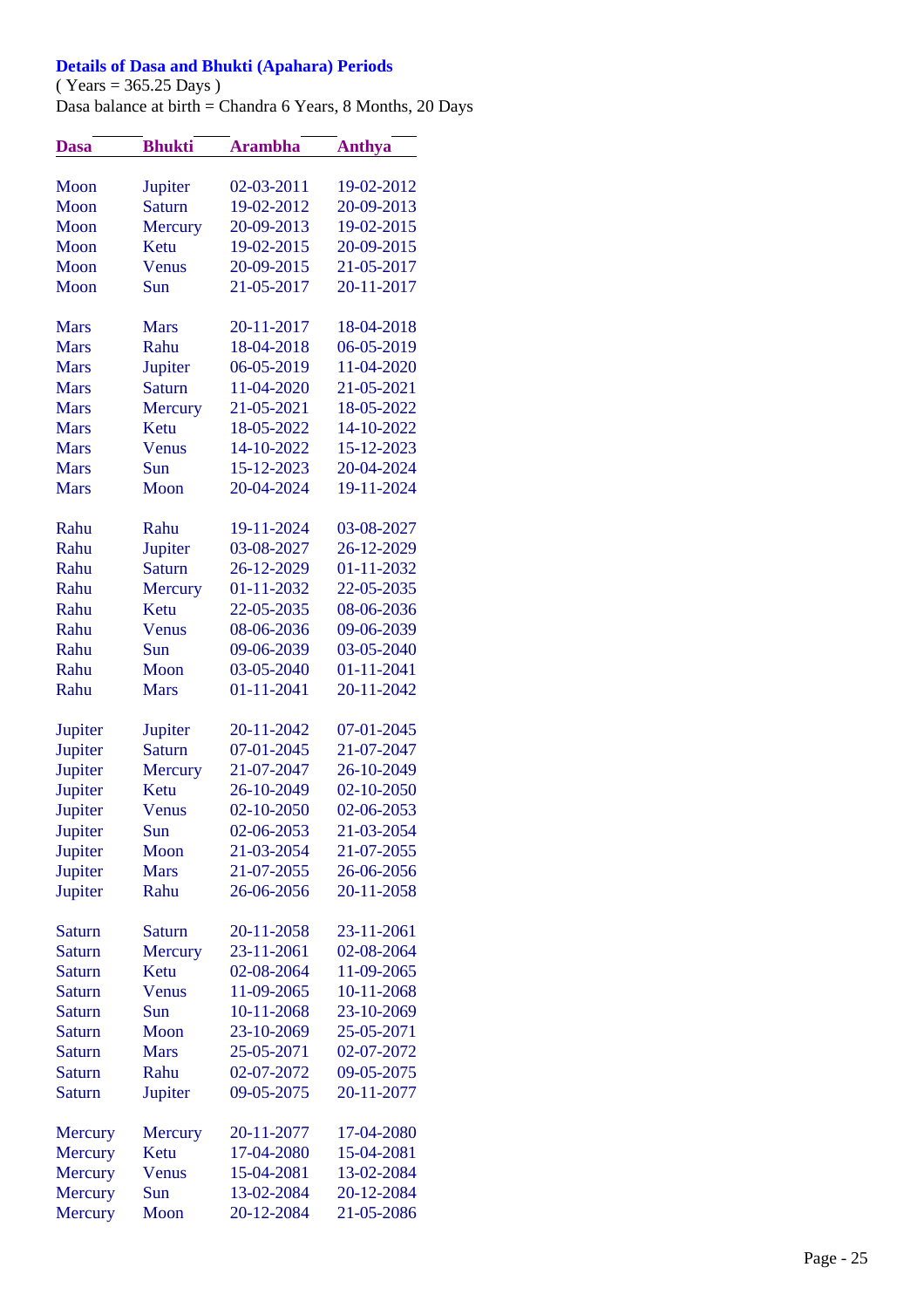| Mercury        | <b>Mars</b>   | 21-05-2086 | 19-05-2087 |
|----------------|---------------|------------|------------|
| Mercury        | Rahu          | 19-05-2087 | 05-12-2089 |
| <b>Mercury</b> | Jupiter       | 05-12-2089 | 12-03-2092 |
| Mercury        | <b>Saturn</b> | 12-03-2092 | 20-11-2094 |
| Ketu           | Ketu          | 20-11-2094 | 18-04-2095 |
| Ketu           | Venus         | 18-04-2095 | 17-06-2096 |
| Ketu           | Sun           | 17-06-2096 | 23-10-2096 |
| Ketu           | Moon          | 23-10-2096 | 24-05-2097 |
| Ketu           | Mars          | 24-05-2097 | 20-10-2097 |
| Ketu           | Rahu          | 20-10-2097 | 08-11-2098 |
| Ketu           | Jupiter       | 08-11-2098 | 15-10-2099 |
| Ketu           | <b>Saturn</b> | 15-10-2099 | 23-11-2100 |
| Ketu           | Mercury       | 23-11-2100 | 21-11-2101 |
| Venus          | Venus         | 21-11-2101 | 22-03-2105 |
| Venus          | Sun           | 22-03-2105 | 22-03-2106 |

#### The bottom line in the chart does not indicate your longivity. **PARYANTHARDASA**

|                                                | Dasa: Chandra                                                                                                                                                             | <b>Apahara: Budha</b>  |                                         |                                                                            |                                                                                                                                 |
|------------------------------------------------|---------------------------------------------------------------------------------------------------------------------------------------------------------------------------|------------------------|-----------------------------------------|----------------------------------------------------------------------------|---------------------------------------------------------------------------------------------------------------------------------|
| 3.Ven<br><b>5.Moo</b><br><b>7.Rah</b><br>9.Sat | 1.Mer $20-09-2013 \implies 02-12-2013$<br>$01-01-2014$ >> 29-03-2014<br>$23-04-2014$ >> 06-06-2014<br>$06-07-2014$ >> 21-09-2014<br>$29-11-2014$ >> 19-02-2015            |                        | 2.Ket<br>4.Sun<br>6.Mar<br>8.Jup        | $02-12-2013$ >> $01-01-2014$                                               | $29-03-2014$ >> $23-04-2014$<br>$06-06-2014$ >> $06-07-2014$<br>$21-09-2014$ >> $29-11-2014$                                    |
|                                                | Dasa: Chandra                                                                                                                                                             | <b>Apahara: Ketu</b>   |                                         |                                                                            |                                                                                                                                 |
| 1.Ket<br>3.Sun<br>7.Jup                        | $19-02-2015 \Rightarrow 04-03-2015$<br>$08-04-2015$ >> 19-04-2015<br>5.Mar $07-05-2015 \gg 19-05-2015$<br>$20-06-2015$ >> 18-07-2015<br>9.Mer $21-08-2015 \gg 20-09-2015$ |                        | 2.Ven<br><b>4.Moo</b><br>6.Rah<br>8.Sat |                                                                            | $04-03-2015$ >> $08-04-2015$<br>$19-04-2015 \Rightarrow 07-05-2015$<br>$19-05-2015$ >> 20-06-2015<br>$18-07-2015$ >> 21-08-2015 |
|                                                |                                                                                                                                                                           |                        |                                         |                                                                            |                                                                                                                                 |
|                                                | Dasa: Chandra                                                                                                                                                             | <b>Apahara: Shukra</b> |                                         |                                                                            |                                                                                                                                 |
| 1.Ven<br>5.Rah<br>7.Sat<br>9.Ket               | $20-09-2015$ >> 31-12-2015<br>3. Moo 30-01-2016 >> 21-03-2016<br>$25-04-2016$ >> $26-07-2016$<br>$15-10-2016$ >> 19-01-2017<br>$16-04-2017$ >> 21-05-2017                 |                        | $2.S$ un<br>6Jup                        | 4.Mar $21-03-2016 \gg 25-04-2016$<br><b>8.Mer</b> 19-01-2017 >> 16-04-2017 | $31-12-2015$ >> $30-01-2016$<br>$26-07-2016$ >> 15-10-2016                                                                      |
|                                                | Dasa: Chandra                                                                                                                                                             | Apahara: Surya         |                                         |                                                                            |                                                                                                                                 |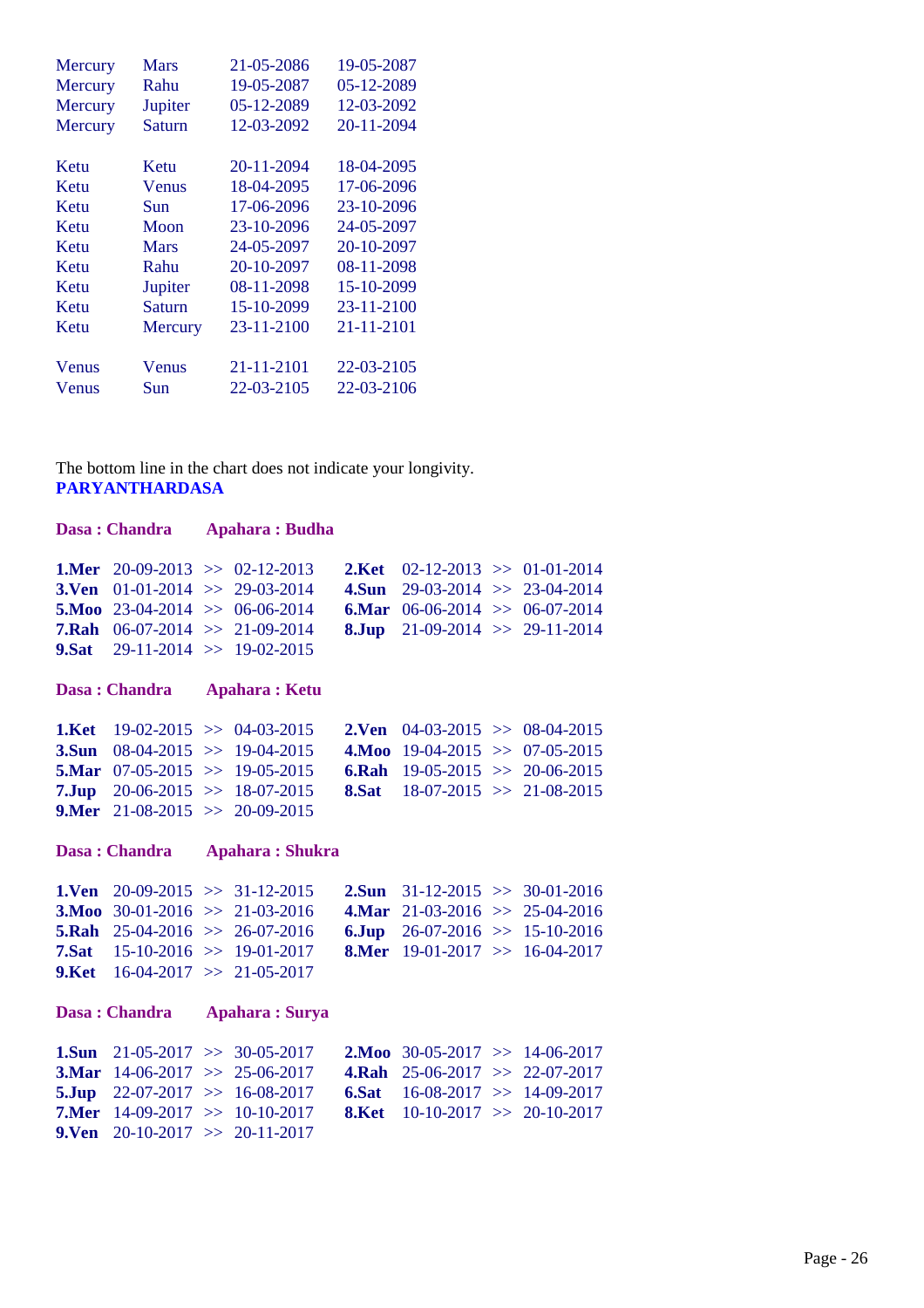**Dasa : Kuja Apahara : Kuja**

|                                          | <b>1.Mar</b> 20-11-2017 >> 28-11-2017         | <b>2.Rah</b> 28-11-2017 >> 21-12-2017    |  |
|------------------------------------------|-----------------------------------------------|------------------------------------------|--|
|                                          | <b>3.Jup</b> $21-12-2017 \gg 10-01-2018$      | 4.Sat $10-01-2018 \gg 02-02-2018$        |  |
|                                          | <b>5.Mer</b> $02-02-2018 \implies 23-02-2018$ | 6.Ket $23-02-2018 \gg 04-03-2018$        |  |
|                                          | <b>7.Ven</b> $04-03-2018 \implies 29-03-2018$ | <b>8.Sun</b> 29-03-2018 $\gg$ 05-04-2018 |  |
| <b>9.Moo</b> 05-04-2018 $\gg$ 18-04-2018 |                                               |                                          |  |

# **Dasa : Kuja Apahara : Rahu**

| <b>1.Rah</b> 18-04-2018 $\gg$ 14-06-2018 |  | <b>2.Jup</b> $14-06-2018 > 04-08-2018$ |  |
|------------------------------------------|--|----------------------------------------|--|
| <b>3.Sat</b> 04-08-2018 >> 04-10-2018    |  | 4.Mer $04-10-2018 \gg 28-11-2018$      |  |
| <b>5.Ket</b> 28-11-2018 $\gg$ 20-12-2018 |  | 6. Ven $20-12-2018 \gg 22-02-2019$     |  |
| <b>7.Sun</b> 22-02-2019 $\gg$ 13-03-2019 |  | <b>8.Moo</b> 13-03-2019 > 14-04-2019   |  |
| <b>9.Mar</b> 14-04-2019 >> 06-05-2019    |  |                                        |  |

# **Dasa : Kuja Apahara : Guru**

|  | <b>1.Jup</b> $06-05-2019 \gg 21-06-2019$<br><b>3.Mer</b> 14-08-2019 >> 01-10-2019<br><b>5.Ven</b> 21-10-2019 >> 17-12-2019<br><b>7.Moo</b> 03-01-2020 >> 31-01-2020<br><b>9.Rah</b> 20-02-2020 >> 11-04-2020 |  | <b>2.Sat</b> 21-06-2019 $\gg$ 14-08-2019<br>4.Ket $01-10-2019$ >> 21-10-2019<br>6. Sun $17-12-2019 \gg 03-01-2020$<br><b>8.Mar</b> 31-01-2020 >> 20-02-2020 |
|--|--------------------------------------------------------------------------------------------------------------------------------------------------------------------------------------------------------------|--|-------------------------------------------------------------------------------------------------------------------------------------------------------------|

# **Dasa : Kuja Apahara : Sani**

| <b>1.Sat</b> 11-04-2020 >> 14-06-2020    |                                               | <b>2.Mer</b> 14-06-2020 >> 11-08-2020 |  |
|------------------------------------------|-----------------------------------------------|---------------------------------------|--|
| <b>3.Ket</b> 11-08-2020 $\gg$ 03-09-2020 |                                               | 4. Ven $03-09-2020 \gg 10-11-2020$    |  |
| <b>5.Sun</b> 10-11-2020 >> 30-11-2020    |                                               | 6.Moo 30-11-2020 >> 03-01-2021        |  |
|                                          | <b>7.Mar</b> $03-01-2021 \implies 26-01-2021$ | <b>8.Rah</b> 26-01-2021 >> 28-03-2021 |  |
| 9.Jup $28-03-2021 \gg 21-05-2021$        |                                               |                                       |  |

# **Dasa : Kuja Apahara : Budha**

|                                       | <b>1.Mer</b> 21-05-2021 $\gg$ 11-07-2021 | <b>2.Ket</b> 11-07-2021 $\gg$ 01-08-2021      |  |
|---------------------------------------|------------------------------------------|-----------------------------------------------|--|
|                                       | <b>3.Ven</b> $01-08-2021 \gg 01-10-2021$ | 4.Sun $01-10-2021 \gg 19-10-2021$             |  |
|                                       | <b>5.Moo</b> 19-10-2021 $\gg$ 18-11-2021 | 6. Mar $18-11-2021 \gg 09-12-2021$            |  |
|                                       | <b>7.Rah</b> $09-12-2021 \gg 02-02-2022$ | <b>8.Jup</b> $02-02-2022 \implies 22-03-2022$ |  |
| <b>9.Sat</b> 22-03-2022 >> 18-05-2022 |                                          |                                               |  |

# **Dasa : Kuja Apahara : Ketu**

|                                       | <b>1.Ket</b> 18-05-2022 >> 27-05-2022    | <b>2.Ven</b> 27-05-2022 $\gg$ 21-06-2022 |  |
|---------------------------------------|------------------------------------------|------------------------------------------|--|
|                                       | <b>3.Sun</b> 21-06-2022 >> 28-06-2022    | 4.Moo 28-06-2022 >> 11-07-2022           |  |
| <b>5.Mar</b> 11-07-2022 >> 19-07-2022 |                                          | <b>6.Rah</b> 19-07-2022 >> 11-08-2022    |  |
|                                       | <b>7.Jup</b> $11-08-2022 \gg 31-08-2022$ | <b>8.Sat</b> 31-08-2022 >> 23-09-2022    |  |
| <b>9.Mer</b> 23-09-2022 >> 14-10-2022 |                                          |                                          |  |

## **Dasa : Kuja Apahara : Shukra**

|                                          | <b>1.Ven</b> 14-10-2022 >> 24-12-2022 | <b>2.Sun</b> 24-12-2022 >> 15-01-2023  |  |
|------------------------------------------|---------------------------------------|----------------------------------------|--|
|                                          | <b>3.Moo</b> 15-01-2023 >> 19-02-2023 | 4.Mar $19-02-2023 \implies 16-03-2023$ |  |
| <b>5.Rah</b> $16-03-2023 \gg 19-05-2023$ |                                       | 6.Jup $19-05-2023 \implies 15-07-2023$ |  |
|                                          | <b>7.Sat</b> 15-07-2023 >> 20-09-2023 | <b>8.Mer</b> 20-09-2023 >> 20-11-2023  |  |
| 9.Ket $20-11-2023 \implies 15-12-2023$   |                                       |                                        |  |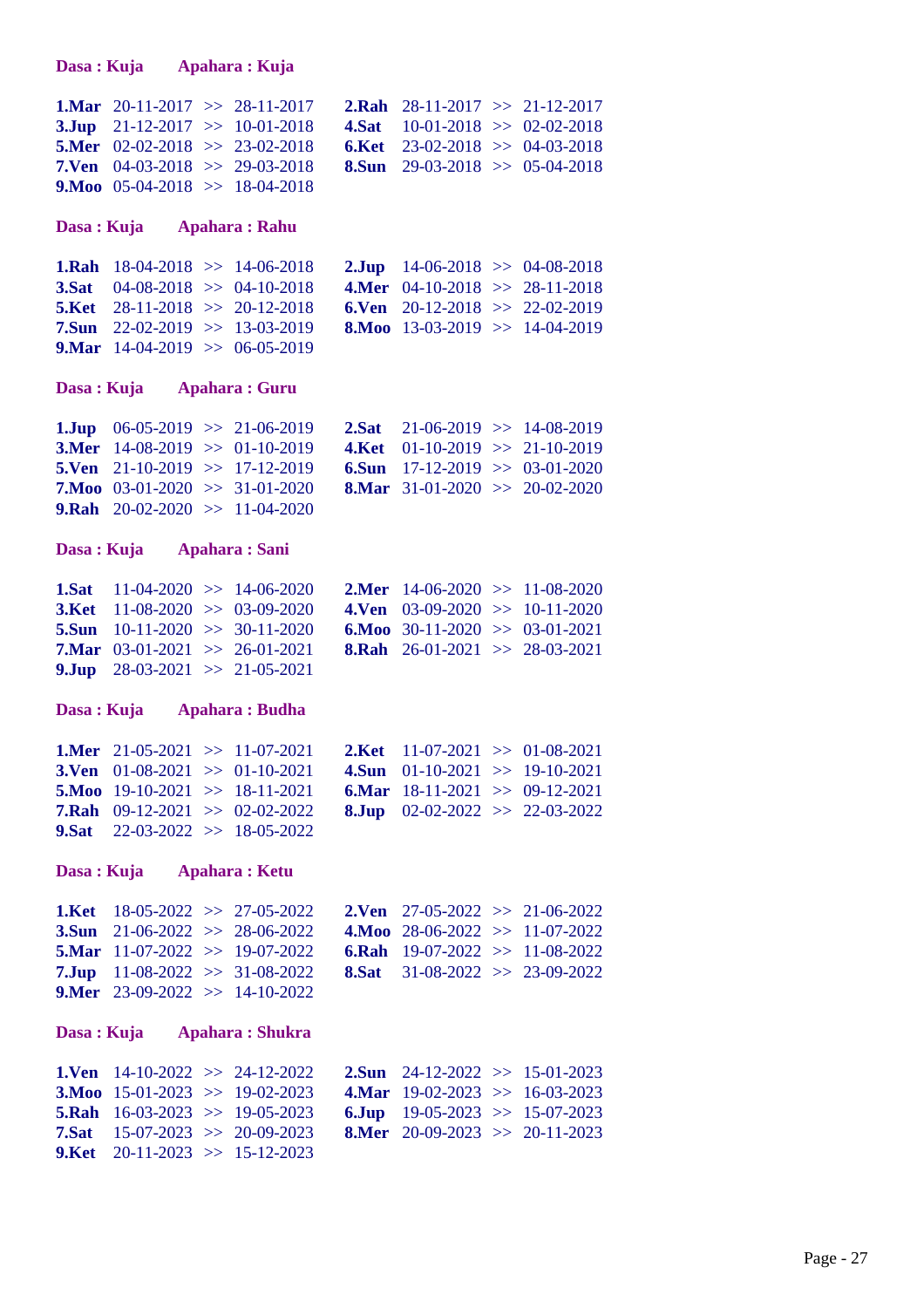**Dasa : Kuja Apahara : Surya**

|  | <b>3.Mar</b> $01-01-2024 \gg 08-01-2024$<br><b>9.Ven</b> 30-03-2024 $\gg$ 20-04-2024 | <b>1.Sun</b> 15-12-2023 $\gg$ 21-12-2023<br><b>5.Jup</b> $27-01-2024 \implies 13-02-2024$<br><b>7.Mer</b> $04-03-2024 \implies 23-03-2024$ | <b>2.Moo</b> 21-12-2023 >> 01-01-2024<br><b>4.Rah</b> $08-01-2024 \implies 27-01-2024$<br>6.Sat $13-02-2024 \gg 04-03-2024$<br><b>8.Ket</b> 23-03-2024 $\gg$ 30-03-2024 |
|--|--------------------------------------------------------------------------------------|--------------------------------------------------------------------------------------------------------------------------------------------|-------------------------------------------------------------------------------------------------------------------------------------------------------------------------|

#### **Dasa : Kuja Apahara : Chandra**

| <b>1.Moo</b> 20-04-2024 $\gg$ 08-05-2024 |  | <b>2.Mar</b> 08-05-2024 $\gg$ 21-05-2024 |  |
|------------------------------------------|--|------------------------------------------|--|
| <b>3.Rah</b> $21-05-2024$ > $22-06-2024$ |  | 4.Jup $22-06-2024 \gg 20-07-2024$        |  |
| <b>5.Sat</b> 20-07-2024 $\gg$ 23-08-2024 |  | <b>6.Mer</b> 23-08-2024 $\gg$ 22-09-2024 |  |
| <b>7.Ket</b> 22-09-2024 $\gg$ 04-10-2024 |  | <b>8.Ven</b> 04-10-2024 >> 09-11-2024    |  |
| <b>9.Sun</b> 09-11-2024 >> 19-11-2024    |  |                                          |  |

#### **Dasa : Rahu Apahara : Rahu**

|  | <b>1.Rah</b> 19-11-2024 $\gg$ 16-04-2025<br><b>3.Sat</b> $26-08-2025 \gg 29-01-2026$<br><b>5.Ket</b> 18-06-2026 $\gg$ 14-08-2026<br><b>7.Sun</b> 26-01-2027 >> 16-03-2027<br><b>9.Mar</b> $06-06-2027 \gg 03-08-2027$ |  | <b>2.Jup</b> 16-04-2025 >> 26-08-2025<br>4.Mer $29-01-2026 \gg 18-06-2026$<br>6. Ven $14-08-2026 \gg 26-01-2027$<br><b>8.Moo</b> 16-03-2027 >> 06-06-2027 |
|--|-----------------------------------------------------------------------------------------------------------------------------------------------------------------------------------------------------------------------|--|-----------------------------------------------------------------------------------------------------------------------------------------------------------|

#### **Dasa : Rahu Apahara : Guru**

|                                               | <b>1.Jup</b> $03-08-2027 \gg 27-11-2027$ | <b>2.Sat</b> 27-11-2027 $\gg$ 14-04-2028 |  |
|-----------------------------------------------|------------------------------------------|------------------------------------------|--|
|                                               | <b>3.Mer</b> 14-04-2028 $\gg$ 16-08-2028 | 4.Ket $16-08-2028 \gg 07-10-2028$        |  |
| <b>5.Ven</b> $07-10-2028 \implies 02-03-2029$ |                                          | 6. Sun $02-03-2029 \implies 15-04-2029$  |  |
|                                               | <b>7.Moo</b> 15-04-2029 $\gg$ 27-06-2029 | <b>8.Mar</b> 27-06-2029 >> 17-08-2029    |  |
| <b>9.Rah</b> $17-08-2029 \gg 26-12-2029$      |                                          |                                          |  |

# **Dasa : Rahu Apahara : Sani**

|                                   | <b>1.Sat</b> 26-12-2029 $\gg$ 09-06-2030      | <b>2.Mer</b> 09-06-2030 > 03-11-2030    |  |
|-----------------------------------|-----------------------------------------------|-----------------------------------------|--|
|                                   | <b>3.Ket</b> $03-11-2030 \implies 03-01-2031$ | 4. Ven $03-01-2031 \implies 26-06-2031$ |  |
|                                   | <b>5.Sun</b> 26-06-2031 $\gg$ 17-08-2031      | 6.Moo 17-08-2031 >> 11-11-2031          |  |
|                                   | <b>7.Mar</b> 11-11-2031 $\gg$ 11-01-2032      | <b>8.Rah</b> 11-01-2032 >> 15-06-2032   |  |
| 9.Jup $15-06-2032 \gg 01-11-2032$ |                                               |                                         |  |

#### **Dasa : Rahu Apahara : Budha**

|                                               | <b>1.Mer</b> $01-11-2032 \implies 13-03-2033$ | <b>2.Ket</b> 13-03-2033 $\gg$ 06-05-2033 |  |
|-----------------------------------------------|-----------------------------------------------|------------------------------------------|--|
| <b>3.Ven</b> 06-05-2033 >> 09-10-2033         |                                               | <b>4.Sun</b> 09-10-2033 >> 24-11-2033    |  |
| <b>5.Moo</b> 24-11-2033 $\gg$ 10-02-2034      |                                               | <b>6.Mar</b> 10-02-2034 $\gg$ 05-04-2034 |  |
| <b>7.Rah</b> $05-04-2034 \implies 23-08-2034$ |                                               | <b>8.Jup</b> 23-08-2034 $\gg$ 25-12-2034 |  |
| <b>9.Sat</b> $25-12-2034 \gg 22-05-2035$      |                                               |                                          |  |

#### **Dasa : Rahu Apahara : Ketu**

|                                          | <b>1.Ket</b> 22-05-2035 $\gg$ 13-06-2035 | <b>2.Ven</b> 13-06-2035 $\gg$ 16-08-2035 |  |
|------------------------------------------|------------------------------------------|------------------------------------------|--|
|                                          | <b>3.Sun</b> 16-08-2035 >> 04-09-2035    | 4.Moo $04-09-2035 \implies 06-10-2035$   |  |
|                                          | <b>5.Mar</b> 06-10-2035 $\gg$ 28-10-2035 | <b>6.Rah</b> 28-10-2035 >> 25-12-2035    |  |
|                                          | <b>7.Jup</b> $25-12-2035 \gg 14-02-2036$ | <b>8.Sat</b> 14-02-2036 $\gg$ 15-04-2036 |  |
| <b>9.Mer</b> 15-04-2036 $\gg$ 08-06-2036 |                                          |                                          |  |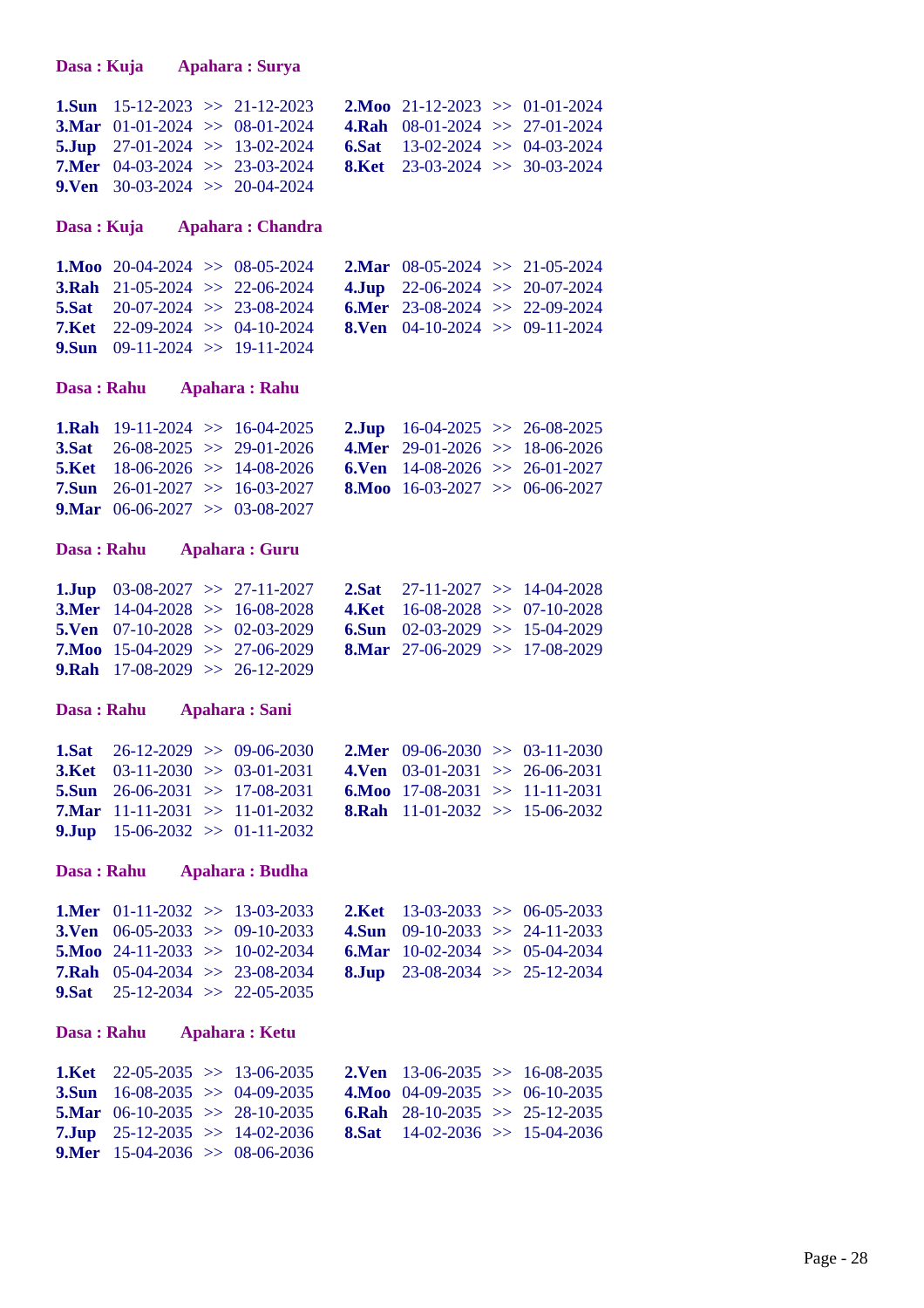|                                  | <b>1.Ven</b> 08-06-2036 $\gg$ 08-12-2036 | <b>2.Sun</b> 08-12-2036 >> 31-01-2037         |  |
|----------------------------------|------------------------------------------|-----------------------------------------------|--|
|                                  | <b>3.Moo</b> 31-01-2037 $\gg$ 03-05-2037 | 4.Mar $03-05-2037 \gg 06-07-2037$             |  |
|                                  | <b>5.Rah</b> $06-07-2037 \gg 17-12-2037$ | 6.Jup $17-12-2037 \gg 12-05-2038$             |  |
|                                  | <b>7.Sat</b> 12-05-2038 $\gg$ 02-11-2038 | <b>8.Mer</b> $02-11-2038 \implies 06-04-2039$ |  |
| 9.Ket $06-04-2039 >> 09-06-2039$ |                                          |                                               |  |

# **Dasa : Rahu Apahara : Surya**

| <b>1.Sun</b> 09-06-2039 >> 25-06-2039    |  | <b>2.Moo</b> 25-06-2039 >> 23-07-2039    |  |
|------------------------------------------|--|------------------------------------------|--|
| <b>3.Mar</b> 23-07-2039 >> 11-08-2039    |  | <b>4.Rah</b> 11-08-2039 >> 29-09-2039    |  |
| <b>5.Jup</b> 29-09-2039 $\gg$ 12-11-2039 |  | 6.Sat $12-11-2039 \gg 03-01-2040$        |  |
| <b>7.Mer</b> 03-01-2040 >> 19-02-2040    |  | <b>8.Ket</b> 19-02-2040 $\gg$ 09-03-2040 |  |
| <b>9.Ven</b> 09-03-2040 $\gg$ 03-05-2040 |  |                                          |  |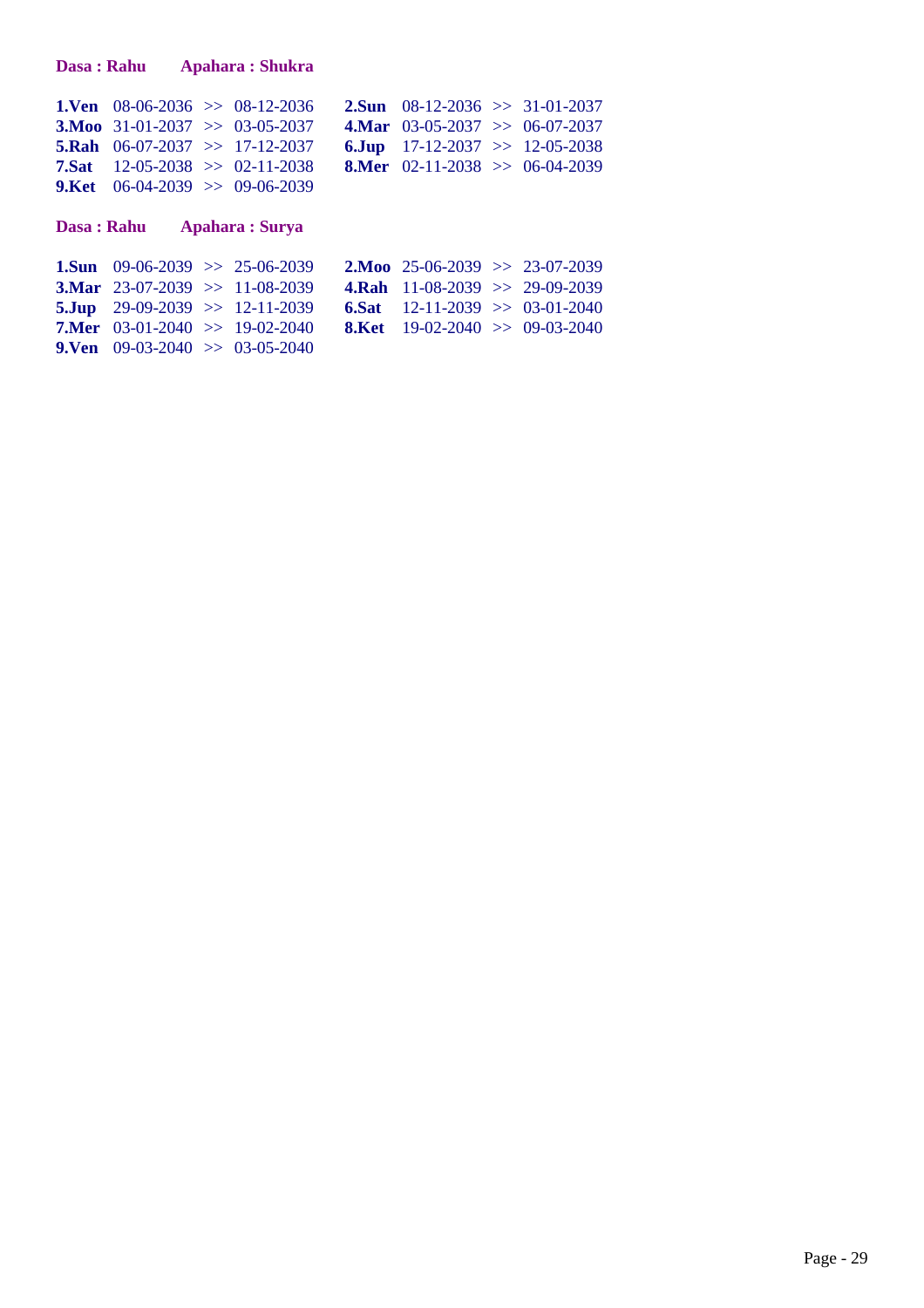Yogas are special combination of planets in the horoscope which influence the life and future of a person. Some are formed by simple conjunction of planets,whereas others are based on complex astrological logic or peculiar placement of planets in the chart. Hundreds of combinations and their effects have been described in the ancient astrological texts. While some combinations are good, others may have undesirable effects.

The important combinations identified in your horoscope are listed below with a brief mention of the effect it can have on you.

# **Hamsa Yoga**

Logic: Jupiter in kendra position in own house.

On account of Hamsa Yoga, you will probably be descended from a famous or distinguished family. Your words and actions are kind and charitable. Not only are you handsome and wealthy, but also lucky. Your wife will be a remarkable woman and you will be happy with her. You are steady in your beliefs and pure at heart.

# **Raja Yoga**

Logic: Lords of Fifth and Seventh houses are in conjunction Lords of Fifth and Tenth houses are in conjunction Lords of Seventh and Ninth houses are in conjunction Lords of Ninth and Tenth houses are in conjunction Very strong Raja yoga is seen in this horoscope

You will rise to positions of power and authority

# **Sunabha Yoga**

Logic: Planet (excepting Sun) situated in the second house from Moon.

Sunabha Yoga is formed when the second house from the Moon is occupied by Mars, Mercury, Jupiter, Venus or Saturn either alone or together. Men born with Sunabha Yoga will naturally become wealthy, intelligent and famous. They delight in the pleasures of sound and sight. They are generally self-made men.

# **Mathrumooladhana Yoga**

Logic: Lord of second joins the lord of fourth.

You will gain money with the help and blessing of your mother.

# **Dwigraha Yoga**

Logic: Two planets are situated in the same house Chandra,Shukra are in Second house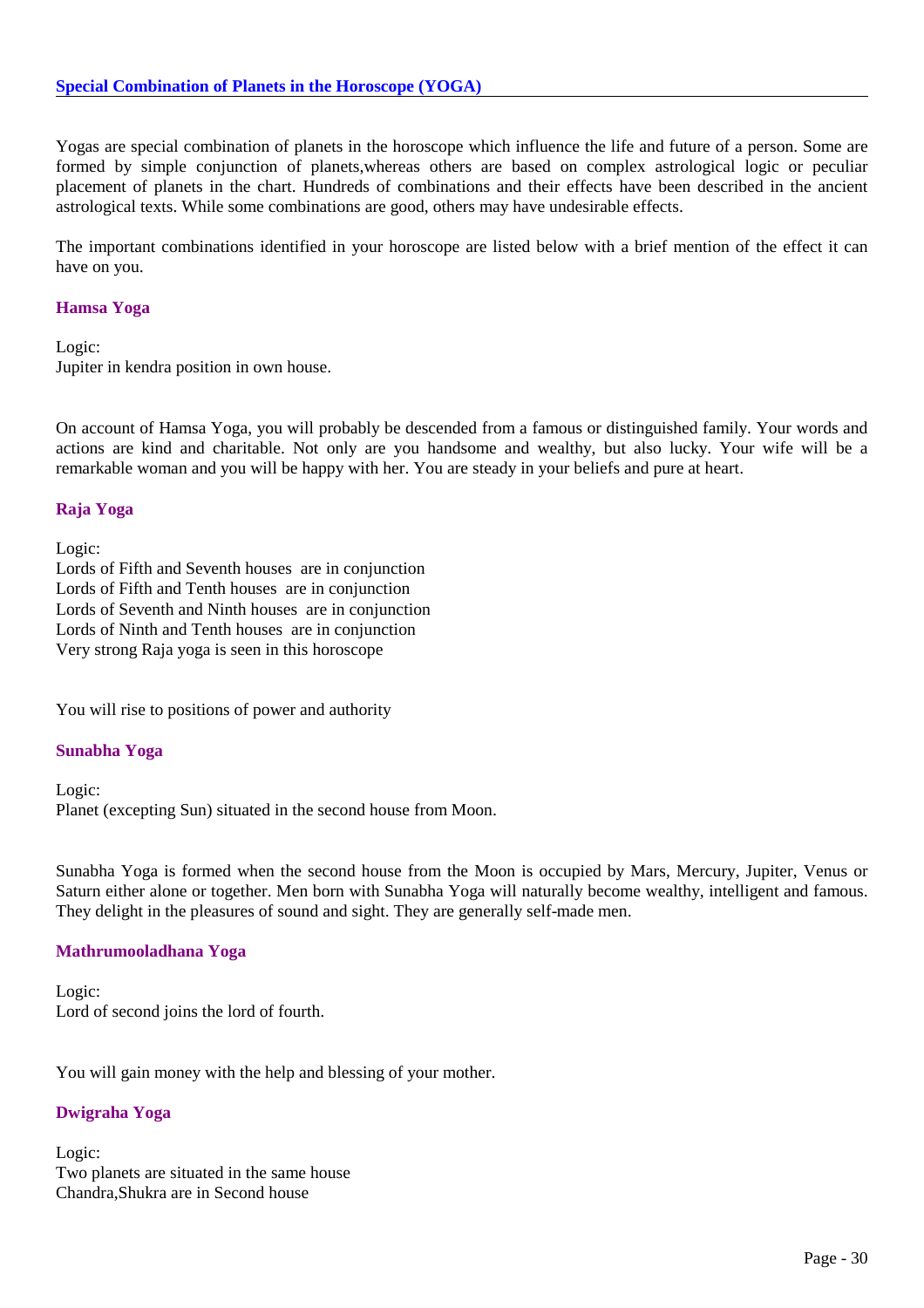Control the tendency to pick up fights with others and to engage in misdemeanours. Be careful in the manner in which you appreciate beauty and fragrance around. A sensible use of your skill to conduct transactions will help you shine in your career.

# **Trigraha Yoga**

Logic: Three planets are situated in the same house Surya,Budha,Kuja are in Third house

Although you may have many possessions, you may fail to derive comfort and happiness from these. Practice self-regulation whenever you are forced to think unkindly. Adventurous activities will be a part of your life. You will earn popularity through your own sweat.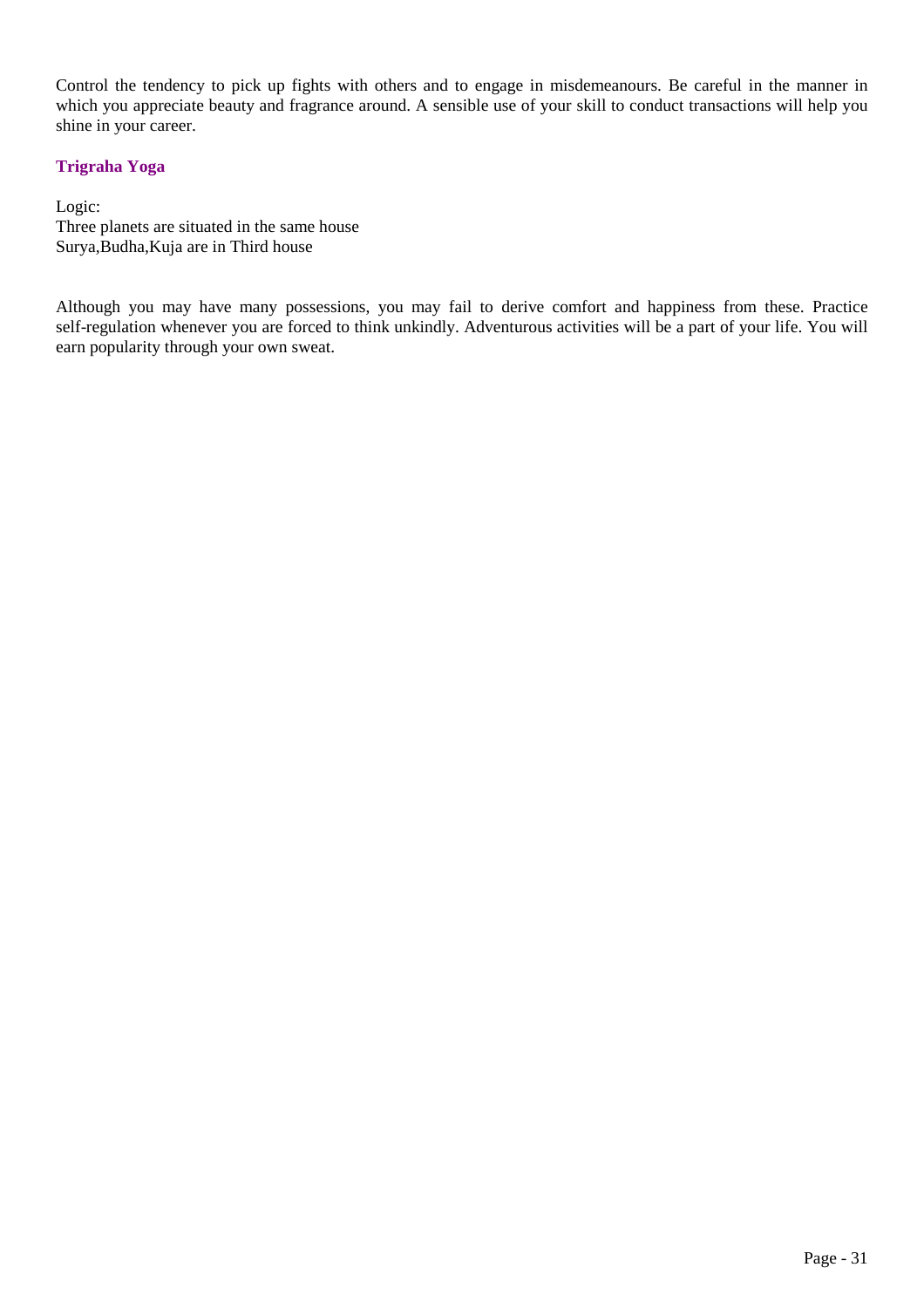# **Kuja Dosha Check**

Great importance is attached to the effect of KUJA in a horoscope. Kuja plays an important role in determining marriage compatibility. Often people say that there is Kuja dosham in a horoscope simply because Kuja is in the 7th. or 8th. house. However, authentic books on astrology gives several rules of exception by which Kuja dosha can be considered as nullified. A proper analysis on this basis is given below to see if there is Kuja dosham in your horoscope or not.

In this horoscope, Kuja (Mars) is in the Third house.

With respect to lagna there is no Kuja dosha in this horoscope.

Result of Kuja Dosha check with respect to Lagna

# **No Kuja Dosha in this horoscope**

# **Check for Moudhyam (combustion)**

When planets come very near to Sun they get 'Moudhyam' (combust). Planets in 'Moudhyam' produce very bad effects. Moon within 12, Mars 17, Mercury 13, Jupiter 11, Venus 9 and Saturn 15 degrees of the Sun are considered to be in Moudhyam.

Budha is in Moudhyam (combust) Kuja is in Moudhyam (combust)

# **Graha Yuddha (Planetary war)**

Planets except the Sun and the Moon enter into war when they are closer than one degree from each other. Although there are differences of opinion regarding which planets win in graha yuddha, the concept followed here is that : Among others, the planet on the northern side wins.

# **There are no planets in graha yuddha in this horoscope.**

# **Summary of Grahavastha**

| <b>Planet</b> | <b>Exaltation</b> /<br><b>Debilitation</b> | <b>Combustion</b> | <b>Graha Yuddha</b> | <b>Retrograde</b> | <b>Baladi Avastha</b> |
|---------------|--------------------------------------------|-------------------|---------------------|-------------------|-----------------------|
| Moo           |                                            |                   |                     |                   | Yuvavastha            |
| Sun           |                                            |                   |                     |                   | Yuvavastha            |
| Mer           |                                            | Combust           |                     |                   | Vridhavastha          |
| Ven           |                                            |                   |                     |                   | <b>Mritavastha</b>    |
| Mar           |                                            | Combust           |                     |                   | Kumaravastha          |
| Jup           |                                            |                   |                     |                   | Yuvavastha            |
| Sat           |                                            |                   |                     | Retrograde        | Kumaravastha          |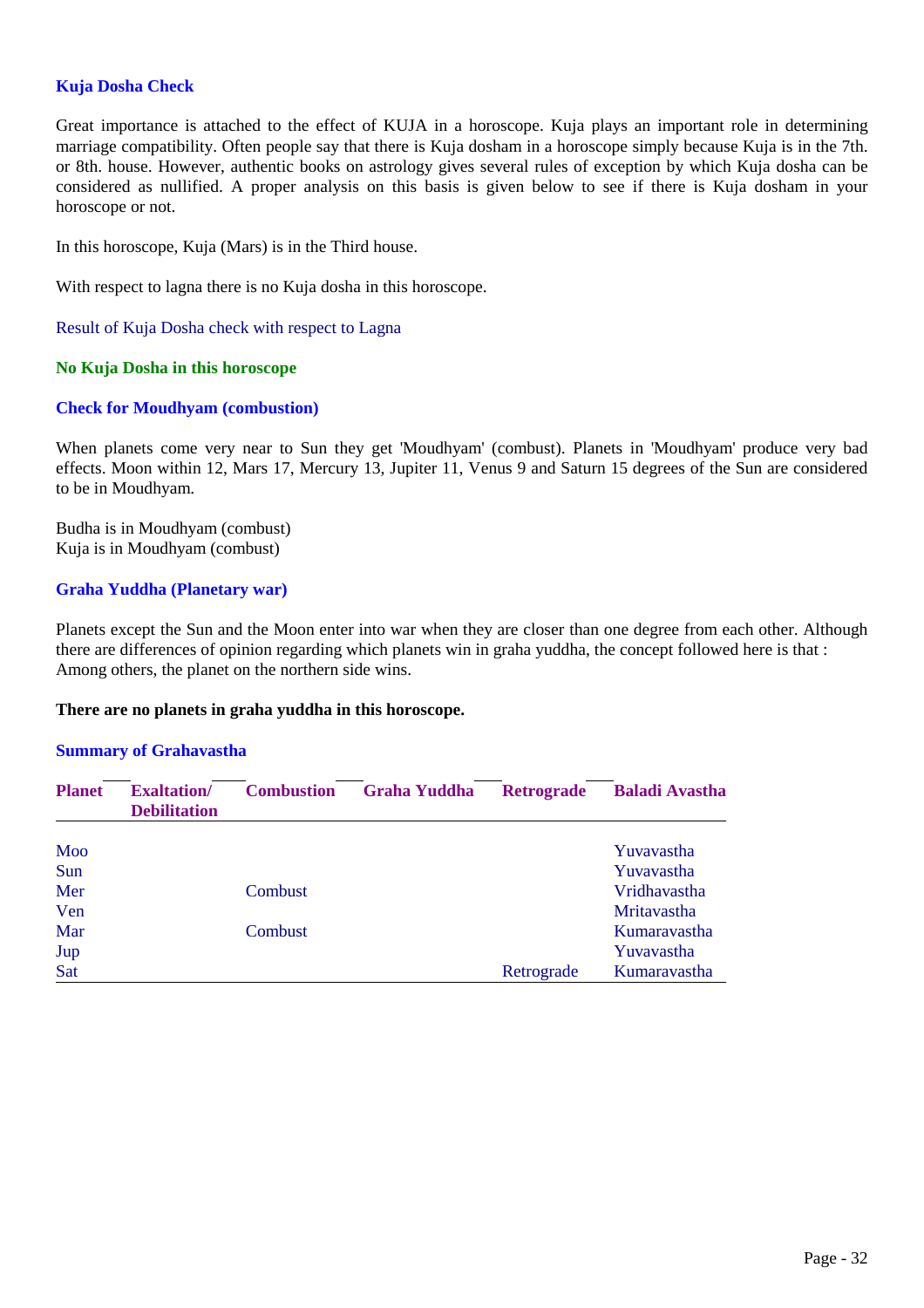#### **Ashtakavarga**

Ashtakavarga system is a predictive method of Indian Astrology that uses a system of points based upon planetary positions. Ashtakavarga means eightfold categorization. It depicts eightfold strength of planets excluding the nodes of the Moon but including the ascendant. It is worked out according to certain well-established rules for measuring the planetary strength. The strength of each planet and the power and intensity of their influence depends upon the location of other planets and the ascendant in relation to it. Eight full points are assigned to each planet. They can obtain strength varying from zero to 8 points which, plotted on different signs in a chart, determine the possibility of a transiting planet in inducing auspicious or other effects during its sojourn in a particular sign. Events and their timings are to a large extent determined by the positioning of particular points. Depending on their negative or positive influences the native can take remedial measures or pre-empt unpleasant possibilities, just by being aware of the likely consequences. To be forewarned is to be forearmed --- the planets are one of the best guides to help condition mans mind to the possibilities of his future.

|           | Moo            | Sun            | Mer  | Ven  | Mar  | Jup  | Sat            | Total |
|-----------|----------------|----------------|------|------|------|------|----------------|-------|
|           |                |                |      |      |      |      |                |       |
| Mesha     | 4              | 2              | 4    | 6    | 3    | 3    | 1              | 23    |
| Vrishabha | 3              | 4              | 4    | 3    | 3    | 7    | 2              | 26    |
| Mithuna   | 4              | 4              | 4    | 3    | 5    | 4    | 3              | 27    |
| Karkata   | 5              | 4              | 4    | 5    | 3    | 2    | 4              | 27    |
| Simha     | $\overline{2}$ | 3              | 4    | 3    | 3    | 4    | $\mathfrak{D}$ | 21    |
| Kanya     | 5              | 4              | 4    | 3    | 3    | 6    | $3*$           | 28    |
| Tula      | 5              | 6              | 7    | 5    |      | 5    | $\overline{2}$ | 31    |
| Vrischika | 6              | 6              | 4    | 4    | 4    | 6    | 6              | 36    |
| Dhanu     | 4              | 5              | 5    | 7    | 7    | 5    | 5              | 38    |
| Makara    | $3*$           | $\overline{2}$ | 5    | $7*$ |      | 3    | 4              | 25    |
| Kumbha    | 4              | $3*$           | $5*$ | 3    | $3*$ | 6    | 4              | 28    |
| Meena     | 4              | 5              | 4    | 3    | 3    | $5*$ | 3              | 27    |
|           | 49             | 48             | 54   | 52   | 39   | 56   | 39             | 337   |

\* - Planetary Position.

Lagna in Dhanu.

# **Moon's Ashtakavarga**

The effect of having three Bindus in the moon's ashtakavarga on your chart is neither extremely beneficial or detrimental. Misfortune and ill health will raise their ungly heads occasionally but you will be empowered to weather all storms and emerge the better. It is good to keep a close watch on the health of your mother and other female relatives.

# **Sun's Ashtakavarga**

There is no avoiding the effects of the three Bindus present in the sun's ashtakavarga in your chart. Frequent travel and consequent physical exertions effected to your body will be many and will exhaust and tire you to the point of frustration. Yet the control of your mind will depend on you. Be ever on guard to ensure this does not afflict your mental well being. Take counsel from learned professionals to help you tide over the rough periods of life.

# **Mercury's Ashtakavarga**

Lucky you to be favoured by Mercury's ashtakavarga with the presence of five Bindus. You will top the popularity charts with your warm and friendly nature. Your ability to put yourself in others shoes and understand the other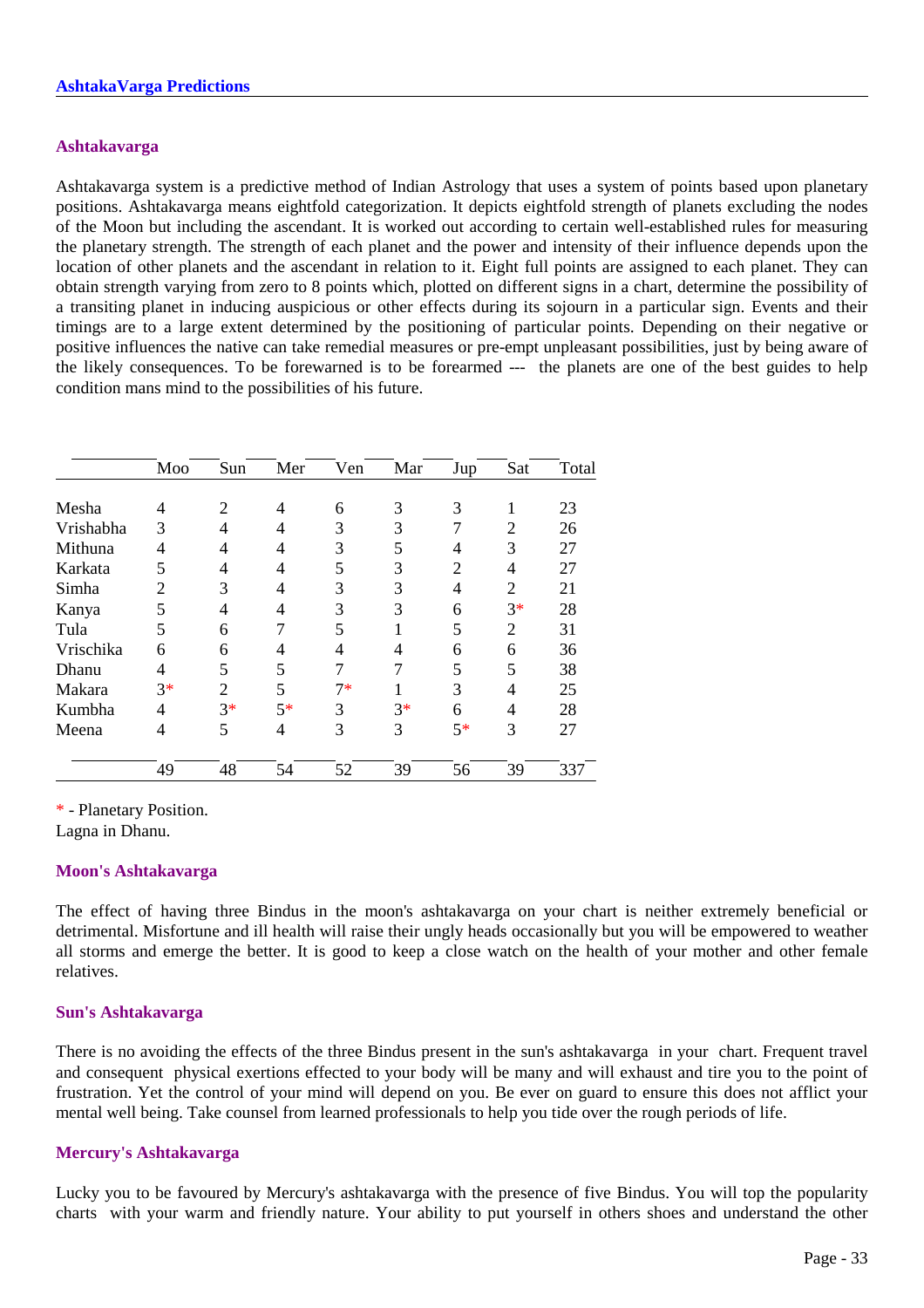persons point of view will give you an edge in establishing good relationships with all.

# **Venus' Ashtakavarga**

Planet Venus has a predilection for you and blesses you in the ashtakavarga with a generous seven Bindus. This indicates the abundance of jewellery with special reference to pearls that will be your proud possessions. You will never want in finery and will enjoy using and amassing what Venus generously bestows on you.

#### **Mars' Ashtakavarga**

The occurrence of three Bindus in the mars' ashtakavarga indicates a tendency to remain away from your loved ones. This may be due to career opportunities abroad or the decision to migrate to better pastures. You may not entirely relish the separation but will have to endure it.

#### **Jupiter's Ashtakavarga**

The power wielded by the five Bindus occurring in Jupiter's ashtakavarga in your chart is a great blessing. It spells success in endeavours and in overcoming challenges, and getting the better of your opponents. Overall you are born under this lucky planetary position and will enjoy the benefits of circumstances conspiring to help you succeed.

#### **Saturn's Ashtakavarga**

Relationship problems will be the thorn in your side. There are three Bindus in Saturn's ashtakavarga which point to family disharmony, unhappiness due to domestic discord and sufferings on account of children. Matters will be compouded by financial challenges. Learning prudent saving habits and money management could reduce a good amount of your burden.

#### **Sarvashtakavarga Predictions**

The significance of the greatest number of Bindus in your chart appearing in Vrischika to Kumba cannot be undermined. Blessed are those on whom fortune smiles during the twilight years of life. Regardless of what might have happened in your life earlier, rewards await you in old age. The planets conspire to eliminate stresses and tensions of finances and health and lead you towards the peaceful enjoyment of retirement and grand-parenthood.

At the age corresponding to the figures in the signs occupied by Jupiter, Venus and Mercury..your fortune turns for the better . Your educational ambitions will materialise and you could acquire that coveted seat for higher education if you have been aspiring towards that. Your future looks set to take off on the path to wealth, recognition and fame for your professional accomplishments . Personal life will also match up giving you the ideal mate and marital togetherness will bring much joy . Your life with progeny also appears blessed. This is the stage of life that will be one of the most rewarding for you.

In your case this special periods comes in your 27, 25 and 28 years of age.

#### **Transit forecast**

| Name                   | : Sample (Male)      |
|------------------------|----------------------|
| <b>Birth Rasi</b>      | : Makara             |
| <b>Birth Star</b>      | : Shravana           |
| Position of planets on | : $16$ -July- $2014$ |
| Ayanamsa               | : Chitra Paksha      |

Transit forecast is based on the comparison of the present position of planets with those in the birth-chart. The movements of the Sun, Jupiter and Saturn have a great influence on your life. Sometimes the effects may be opposing, nullifying or reinforcing. The net effect is not indicated, but you should be able to get an idea of the dynamics at work by studying the impact of each particular transit aspect. Your immediate future, therefore, is a blend of the following predictions.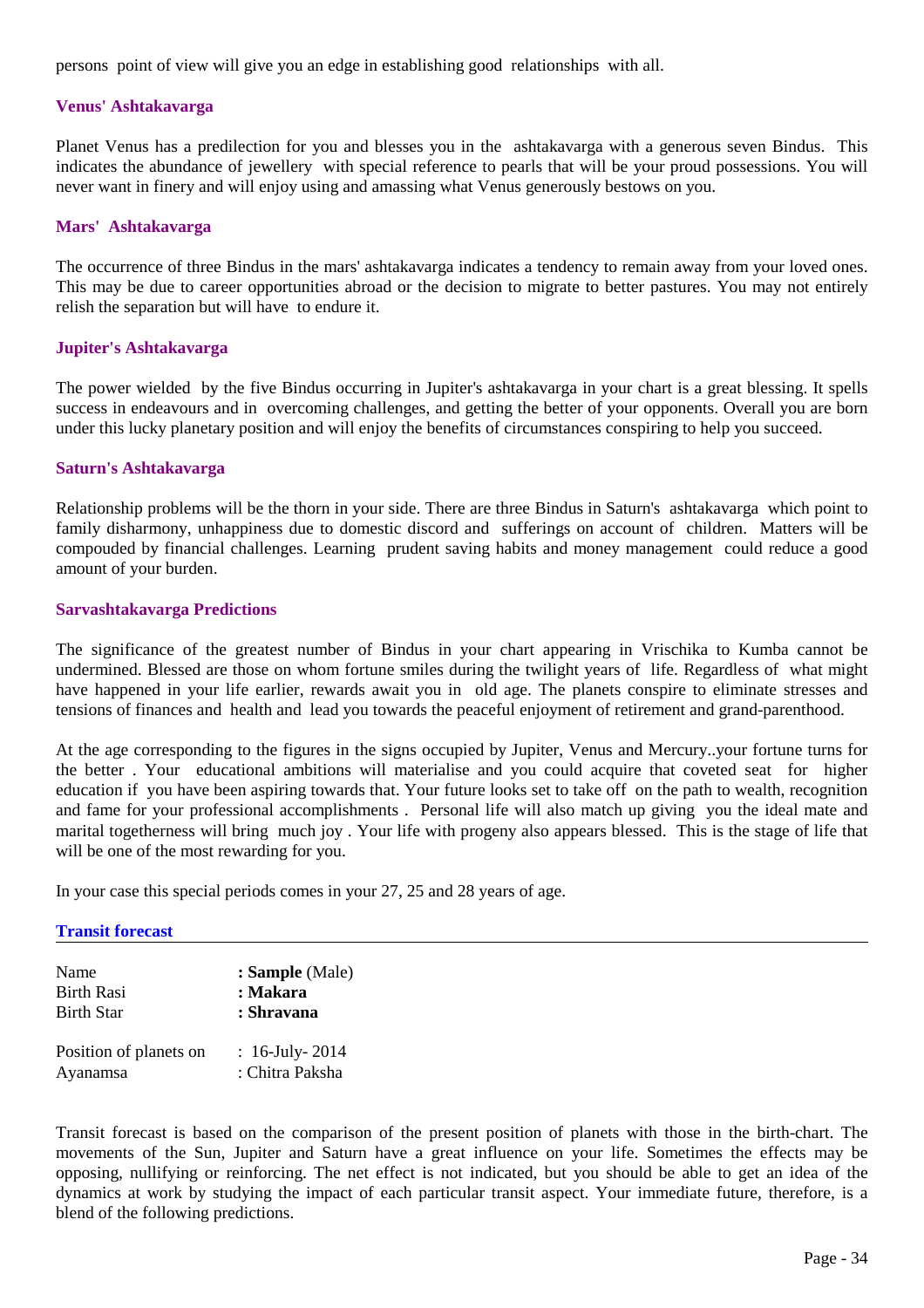# **Transit of Sun**

The Sun takes about a month to transit through one sign.

# ∇ **( 16-June-2014 >> 16-July-2014 )**

During this period Sun transits the Sixth house.

These are good days for fun with friends and family. Occasionally, you may feel pushed around. The atmosphere at home will be really pleasant. Your parents will do well in their work. They might have to spend money on you for some reason. Your appearance will be important to them.

# ∇ **( 16-July-2014 >> 15-August-2014 )**

During this period Sun transits the Seventh house.

You will have to travel and experience all kinds of changes at this time. You may not get all the things you ask for at home, but you will get what you need. You might enjoy getting into trouble with your friends, and this will worry your parents. Parents: Your son's health will be more sensitive at this time.

# ∇ **( 15-August-2014 >> 14-September-2014 )**

During this period Sun transits the Eighth house.

You will be more nervous and fearful, but your parents and teachers will try to help you. If you are scared of an adult, tell your parents immediately. It is only when you explain your fears that you can learn to conquer them. Parents: Strangers will cause your son some fear at this time. Also, he may be prone to an upset stomach, which may in part be due to nervousness or worry.

# **Transit of Jupiter**

Jupiter stays in one sign for about a year. It is a powerful planet and a lot of importance is attached to the effect of this planet.

# ∇ **( 20-June-2014 >> 14-July-2015 )**

During this period Jupiter transits the Seventh house.

The position of Jupiter ensures that this will be a good time for all in your family. Your parents may buy a new car. You will be excited and alert about everything. You will be well liked by those around you. You may feel that your parents are willing to give you much more freedom.

# ∇ **( 15-July-2015 >> 11-August-2016 )**

During this period Jupiter transits the Eighth house.

Transitory influence of Jupiter is not good during this period. You may be concerned about things that are happening around you. Always get an adult's help while making a fire. Be careful while playing and don't take unnecessary risks. You could fall and hurt yourself. You may have some problems with your teeth at this time. You feel depressed. However, you may get a new bicycle or one of your parents may buy a new car.

# **Transit of Saturn**

Saturn is generally a sorrowful planet and its influence can be depressing. However in certain positions it gives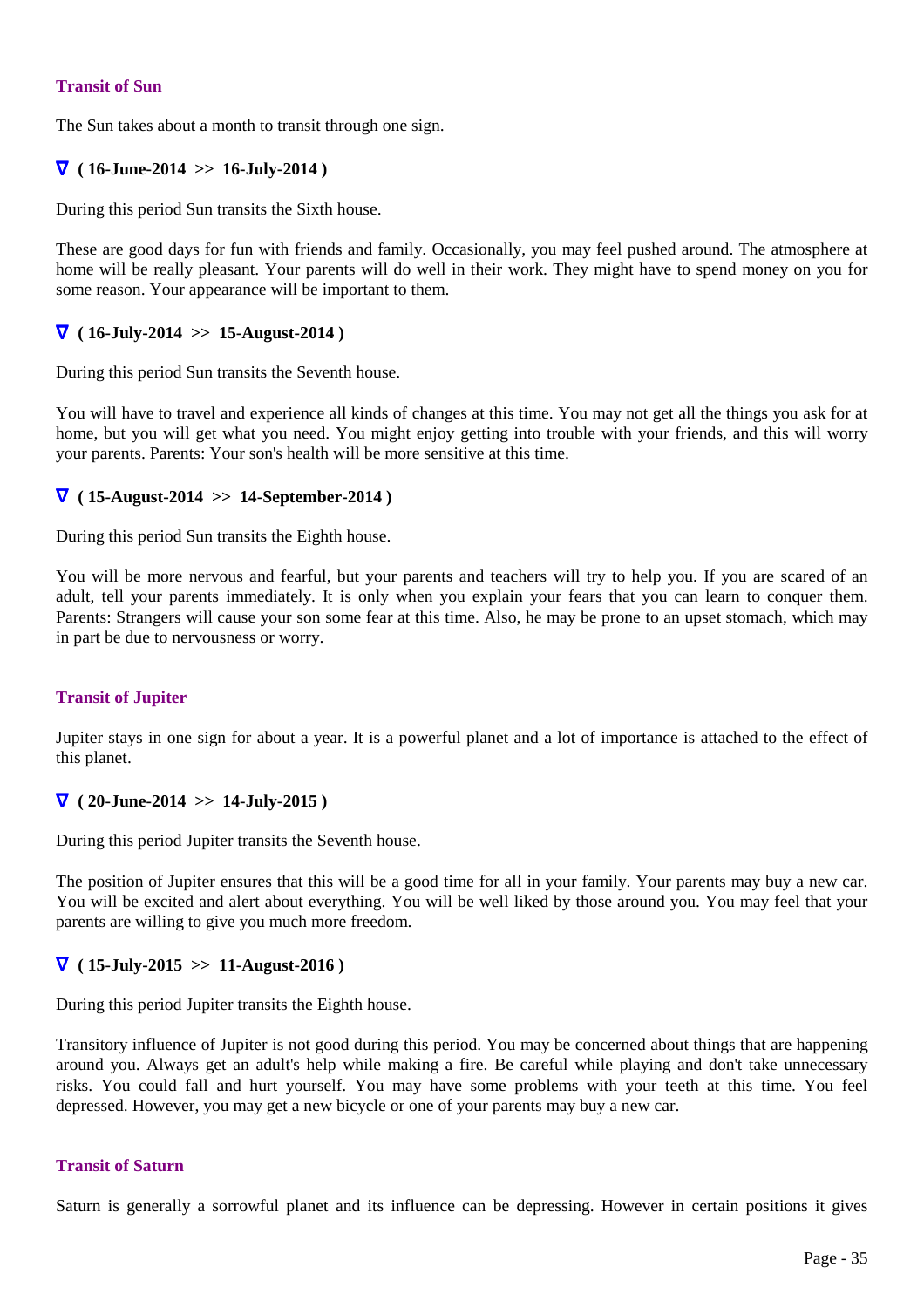powerful and beneficial results. Saturn takes about two and a half years to move through a sign.

# ∇ **( 5-August-2012 >> 2-November-2014 )**

During this period Saturn transits the Tenth house.

You get into a more aggressive mood and your parents will find it hard to control you. Your mother may be unable to discipline you. You will be more impulsive at this time. You may feel rebellious about your family. You may not like all the guests that come to your house. Your parents, however, have a lot of friends and are out of the house a lot.

# ∇ **( 3-November-2014 >> 26-January-2017 )**

During this period Saturn transits the Eleventh house.

You will be considered lucky at this time because of all the things happening in your home. You will be more alert and active. Your family will do well. Your parents may buy a new car, or someone close to you may buy a new house or new property. It is a busy and happy time at home. You are an active member of the family. You make a lot of friends. Parents: Monitor your son's eating habits and health.

# **Star Lord / Sub-Lord / Sub-Sub-Lord Charts**

| <b>Planet</b> | <b>Star</b>   | <b>Star Lord</b> | Sub          | <b>Sub-Sub</b> |
|---------------|---------------|------------------|--------------|----------------|
|               |               |                  | Lord         | Lord           |
|               |               |                  |              |                |
| Lagnam        | Purvashada    | Shukra           | <b>Budha</b> | Surya          |
| Chandra       | Shravana      | Chandra          | Guru         | Sani           |
| Surya         | Satabhisha    | Rahu             | Shukra       | Sani           |
| <b>Budha</b>  | Purvabhadra   | Guru             | Guru         | <b>Shukra</b>  |
| <b>Shukra</b> | Uttarashada   | Surya            | <b>Budha</b> | Shukra         |
| Kuja          | Satabhisha    | Rahu             | Sani         | Shukra         |
| Guru          | Uttarabhadra  | Sani             | Rahu         | <b>Budha</b>   |
| Sani          | Hasta         | Chandra          | Shukra       | Sani           |
| Rahu          | Moola         | Ketu             | Kuja         | Sani           |
| Ketu          | Mrigasira     | Kuja             | Surya        | Guru           |
| Maandi        | Utaraphalguni | Surya            | Rahu         | Sani           |

# **Nirayana Longitudes (Summary)** ( Deg. Min. Sec. )

| Planet          | Rasi             | Longitude Star/Pada     |                 | Planet Rasi  |                 | Longitude Star/Pada   |                   |
|-----------------|------------------|-------------------------|-----------------|--------------|-----------------|-----------------------|-------------------|
|                 |                  |                         |                 |              |                 |                       |                   |
| Lagnam Dhanu    |                  | 24:42:26                | Purvashada / 4  | Guru         | Meena           | 13:56:35              | Uttarabhadra / 4  |
|                 |                  | Chandra Makara 14:22:17 | Shravana $/2$   | Sani         | Kanya           | $22:11:19R$ Hasta / 4 |                   |
| Surya           | Kumbha 16:56:19  |                         | Satabhisha / 4  | Rahu         | Dhanu           | 5:7:4                 | Moola $/2$        |
| <b>Budha</b>    | Kumbha 20:55:59  |                         | Purvabhadra / 1 | Ketu         | Mithuna $5:7:4$ |                       | Mrigasira / 4     |
| Shukra          | Makara 5:44:29   |                         | Uttarashada / 3 | Maandi Simha |                 | 29:49:17              | Utaraphalguni / 1 |
| Kuja            | Kumbha $11:24:2$ |                         | Satabhisha / 2  |              |                 |                       |                   |
| <b>Upagraha</b> |                  |                         |                 |              |                 |                       |                   |

Corresponding to each planet, a sub-planet (Upagraha) is calculated. The sub planets of Moon, Venus, Mars, Rahu and Ketu are based on the longitude of the Sun as follows.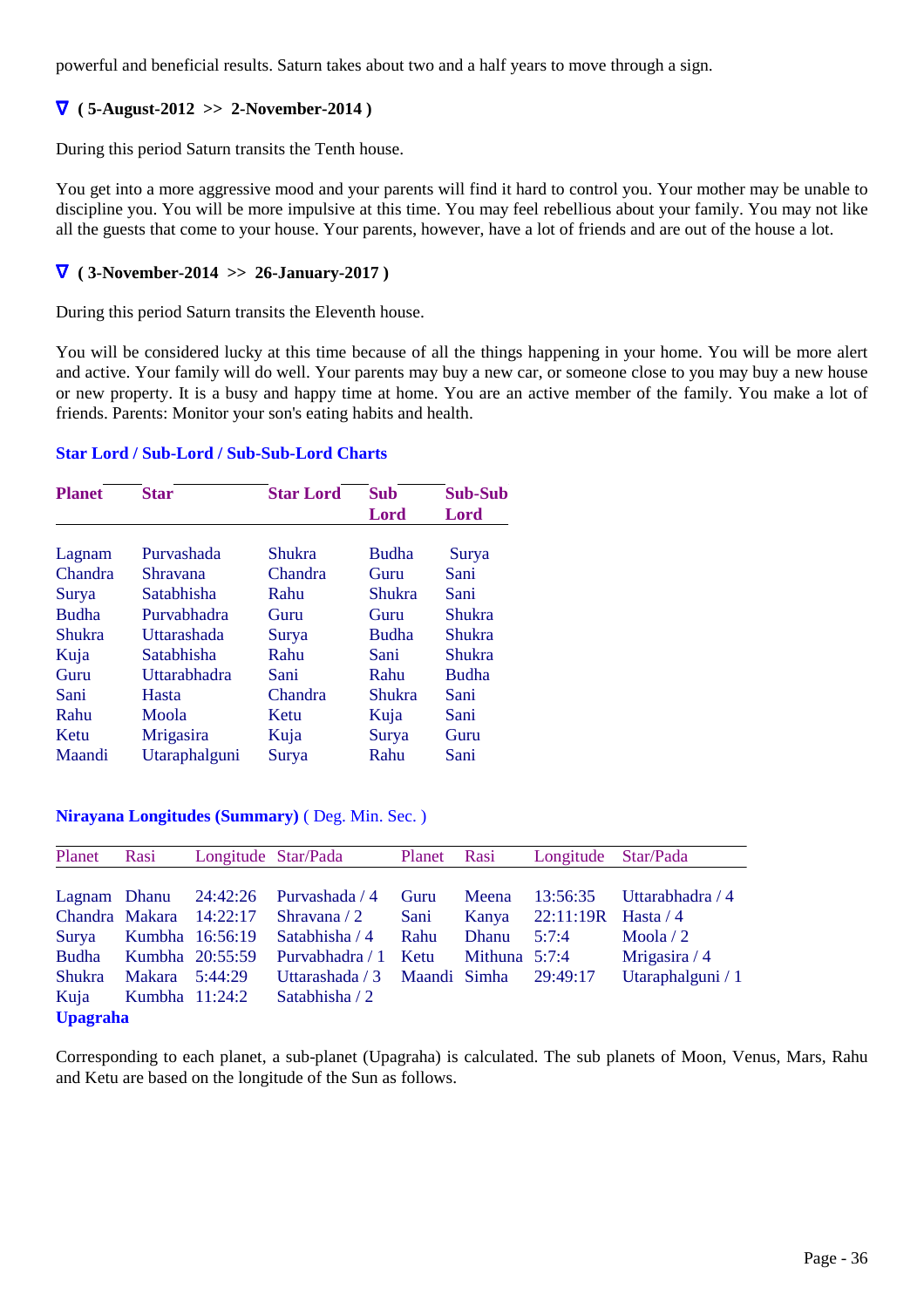#### **Dhumadi Group of Sub-Planets**

| <b>Planet</b> | <b>Upagraha</b>      | <b>Method of Calculation</b>           |
|---------------|----------------------|----------------------------------------|
|               |                      |                                        |
| <b>Mars</b>   | <b>Dhuma</b>         | Longitude of $Sun + 133$ Deg. 20 Min.  |
| Rahu          | Vyatipata (Pata)     | 360 - Dhuma                            |
| Moon          | Parivesh (Paridhi)   | $180 + V$ yatipata (Pata)              |
| Venus         | Indrachapa (Kodanda) | 360 - Parivesh (Paridhi)               |
| Ketu          | Upaketu              | Indrachapa (Kodanda) + 16 Deg. 40 Min. |

The sub-planets of Sun, Mercury, Jupiter, Saturn and an additional sub-planet of Mars are calculated based on the division of day or night into eight equal parts.

The first part belongs to the lord of the day, followed by the remaining lords of the week in cyclic order. The eight part is lordless.In the case of birth at night, out of the eight equal parts, the first seven are allotted to the lords of the planets starting from the 5th. weekday.

Two different methods are popularly adopted for finding the longitude.In the first method an ascendant is calculated for the beginning of the period ruled by the planet. In the second method, the end of the period is taken.

In the case of Gulika, the sub-planet of Saturn, a third method is also available to calculate the longitude of the dhumadi group of subplanets based on fixed values of rise time as given below.The value calculated thus is termed MAANDI in Astro-Vision Horoscope and presented along with the principal planets in the Rasi Chart.

| <b>Days</b>     | <b>Birth during day</b> | <b>Birth during night</b> |  |  |
|-----------------|-------------------------|---------------------------|--|--|
|                 |                         |                           |  |  |
| Sunday          | 26 Ghati (Nazhika)      | 10 Ghati (Nazhika)        |  |  |
| Monday          | 22                      | 6                         |  |  |
| Tuesday         | 18                      | $\mathcal{D}_{\cdot}$     |  |  |
| Wednesday       | 14                      | 26                        |  |  |
| <b>Thursday</b> | 10                      | 22                        |  |  |
| Friday          | 6                       | 18                        |  |  |
| Saturday        | 2                       | 14                        |  |  |

# **Gulikadi group**

Method selected : Ascendant at period start

| <b>Planet</b> | <b>Upagraha</b> | <b>Period start</b> | <b>Period End</b> |
|---------------|-----------------|---------------------|-------------------|
| Sun           | Kala            | 19:57:26            | 21:27:49          |
| Mercury       | Ardhaprahara    | 0:28:34             | 1:58:56           |
| <b>Mars</b>   | Mrityu          | 22:58:11            | 0:28:34           |
| Jupiter       | Yamakantaka     | 1:58:56             | 3:29:19           |
| Saturn        | Gulika          | 18:27:4             | 19:57:26          |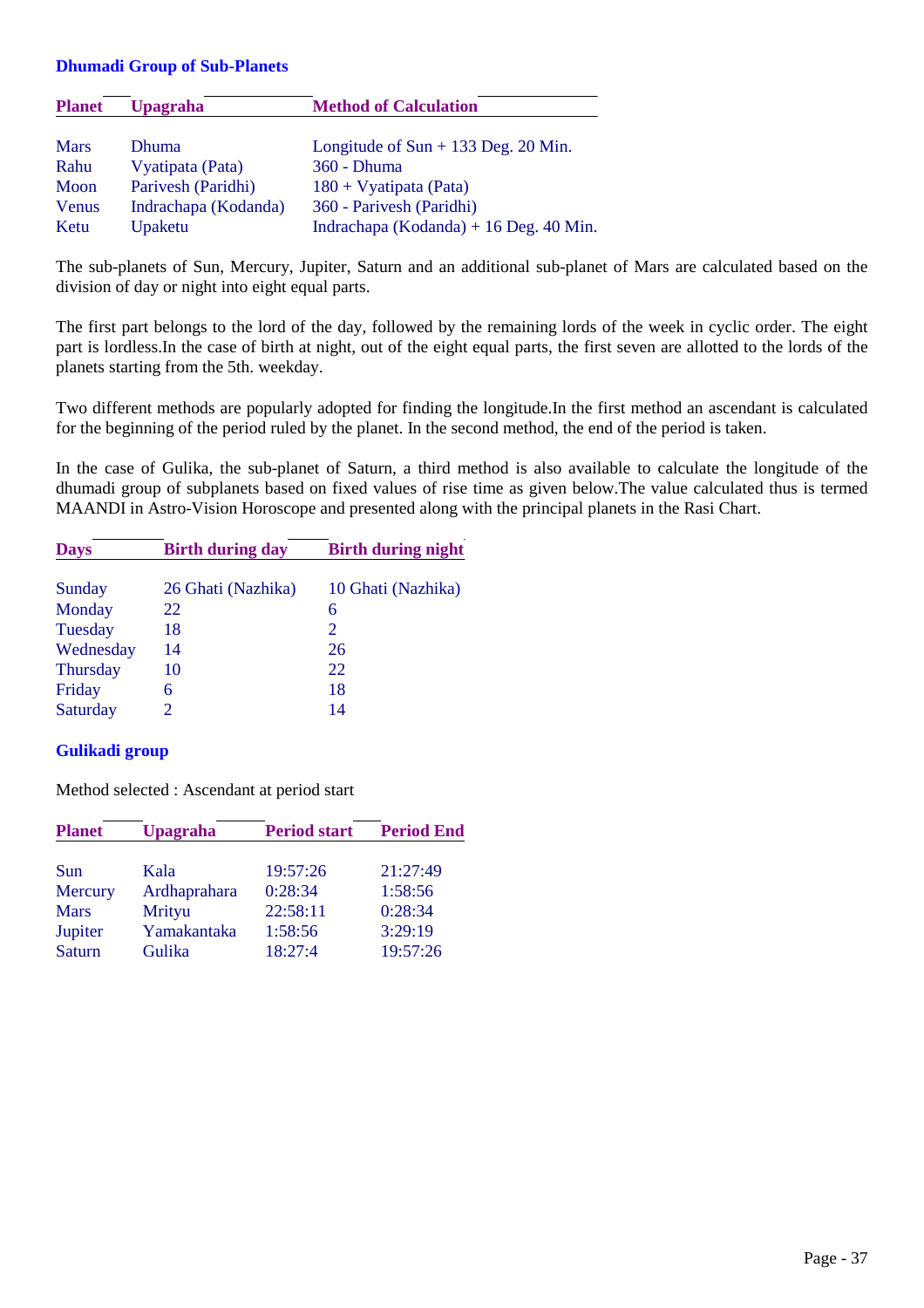# **Upagraha Longitudes**

| <b>Upagraha</b>   | Longitude   | <b>Rasi</b>   | <b>Long.</b> in Rasi | <b>Star</b>   | Pada           |  |
|-------------------|-------------|---------------|----------------------|---------------|----------------|--|
|                   | Deg:Min:Sec |               | Deg:Min:Sec          |               |                |  |
|                   |             |               |                      |               |                |  |
| Kala              | 160:33:25   | Kanya         | 10:33:25             | Hasta         |                |  |
| Ardhaprahara      | 226:11:7    | Vrischika     | 16:11:7              | Anuradha      | 4              |  |
| Mrityu            | 205:12:17   | Tula          | 25:12:17             | Vishakha      | 2              |  |
| Yamakantaka       | 246:50:58   | <b>Dhanu</b>  | 6:50:58              | Moola         | 3              |  |
| Gulika            | 137:37:27   | Simha         | 17:37:27             | Purvaphalguni | $\overline{2}$ |  |
| Parivesh          | 89:43:41    | Mithuna       | 29:43:41             | Punarvasu     | 3              |  |
| <b>Indrachapa</b> | 270:16:19   | <b>Makara</b> | 0:16:19              | Uttarashada   | $\overline{2}$ |  |
| Vyatipata         | 269:43:41   | <b>Dhanu</b>  | 29:43:41             | Uttarashada   |                |  |
| Upaketu           | 286:56:19   | <b>Makara</b> | 16:56:19             | Shravana      | 3              |  |
| Dhuma             | 90:16:19    | Karkata       | 0:16:19              | Punaryasu     | 4              |  |

# **Star Lord / Sub-Lord / Sub-Sub-Lord Charts of Upagrahas**

| <b>Upagraha</b> | <b>Star</b>   | <b>Star Lord</b> | Sub          | <b>Sub-Sub</b> |
|-----------------|---------------|------------------|--------------|----------------|
|                 |               |                  | Lord         | Lord           |
|                 |               |                  |              |                |
| Kala            | Hasta         | Chandra          | Chandra      | Sani           |
| Ardhaprahara    | Anuradha      | Sani             | Guru         | Chandra        |
| Mrityu          | Vishakha      | Guru             | <b>Budha</b> | Rahu           |
| Yamakantaka     | Moola         | Ketu             | Rahu         | <b>Shukra</b>  |
| Gulika          | Purvaphalguni | <b>Shukra</b>    | Kuja         | Sani           |
| Parivesh        | Punaryasu     | Guru             | Chandra      | Rahu           |
| Indrachapa      | Uttarashada   | Surya            | Rahu         | <b>Budha</b>   |
| Vyatipata       | Uttarashada   | Surya            | Rahu         | Guru           |
| Upaketu         | Shravana      | Chandra          | Sani         | Chandra        |
| <b>Dhuma</b>    | Punaryasu     | Guru             | Chandra      | Ketu           |

# **Shodasavarga Table**

|                 | Lag            |     |     | Moo Sun Mer Ven Mar Jup |     |     |     | <b>Sat</b> |     |    | Rah Ket Maa |
|-----------------|----------------|-----|-----|-------------------------|-----|-----|-----|------------|-----|----|-------------|
|                 |                |     |     |                         |     |     |     |            |     |    |             |
| Rasi            | 9              | 10: | 11  | 11                      | 10: | 11  | 12: | 6:         | 9   | 3  | 5           |
| Hora            | 4:             | 4:  | 4:  | 4:                      | 4:  | 5   | 4:  | 5          | 5   | 5  | 4:          |
| Drekkana        | 5              | 2:  | 3   | 7                       | 10: | 3   | 4:  | 2:         | 9   | 3  | 1           |
| Chathurthamsa   | 6:             | 1   | 5   | 5                       | 10: | 2:  | 3   | 12:        | 9   | 3  | 2:          |
| Saptamsa        | 2:             | 7   | 2:  | 3                       | 5   | 1   | 9   | 5          | 10: | 4: | 11          |
| <b>Navamsa</b>  | 8:             | 2:  | 12: | 1                       | 11  | 10: | 8:  | 4:         | 2:  | 8: | 9           |
| Dasamsa         | 5              | 10: | 4:  | 5                       | 7   | 2:  | 12: | 9          | 10: | 4: | 2:          |
| Dwadasamsa      | 6:             | 3   | 5   | 7                       | 12: | 3   | 5   | 2:         | 11  | 5  | 4:          |
| Shodasamsa      | 10:            | 8:  | 2:  | 4:                      | 4:  | 11  | 4:  | 8:         | 11  | 11 | 8:          |
| Vimsamsa        | 9              | 10: | 8:  | 10:                     | 4:  | 4:  | 2:  | 7          | 8:  | 8: | 4:          |
| Chathurvimsamsa | 12:            | 3   | 6:  | 9                       | 8:  | 2:  | 3   | 9          | 9   | 9  | 4:          |
| <b>Bhamsa</b>   | 11             | 4:  | 10: | 1                       | 9   | 5   | 10: | 11         | 5   | 11 | 3           |
| Trimsamsa       | 3              | 12: | 9   | 3                       | 6:  | 9   | 12: | 10:        | 11  | 11 | 7           |
| Khavedamsa      | 9              | 2:  | 11  | 4:                      | 2:  | 4:  | 1   | 12:        | 7   | 7  | 4:          |
| Akshavedamsa    | 10:            | 10: | 6:  | 12:                     | 9   | 10: | 5   | 6:         | 4:  | 4: | 1           |
| Shashtiamsa     | 10:            | 2:  | 8:  | 4:                      | 9   | 9   | 3   | 2:         | 7   | 1  | 4:          |
| Ojarasi Count   | $\overline{7}$ | 4   | 6   | 10                      | 6   | 9   | 7   | 6          | 11  | 11 | 7           |

 1-Mesha 2-Vrishabha 3-Mithuna 4-Karkata 5-Simha 6-Kanya 10-Makara 11-Kumbha 12-Meena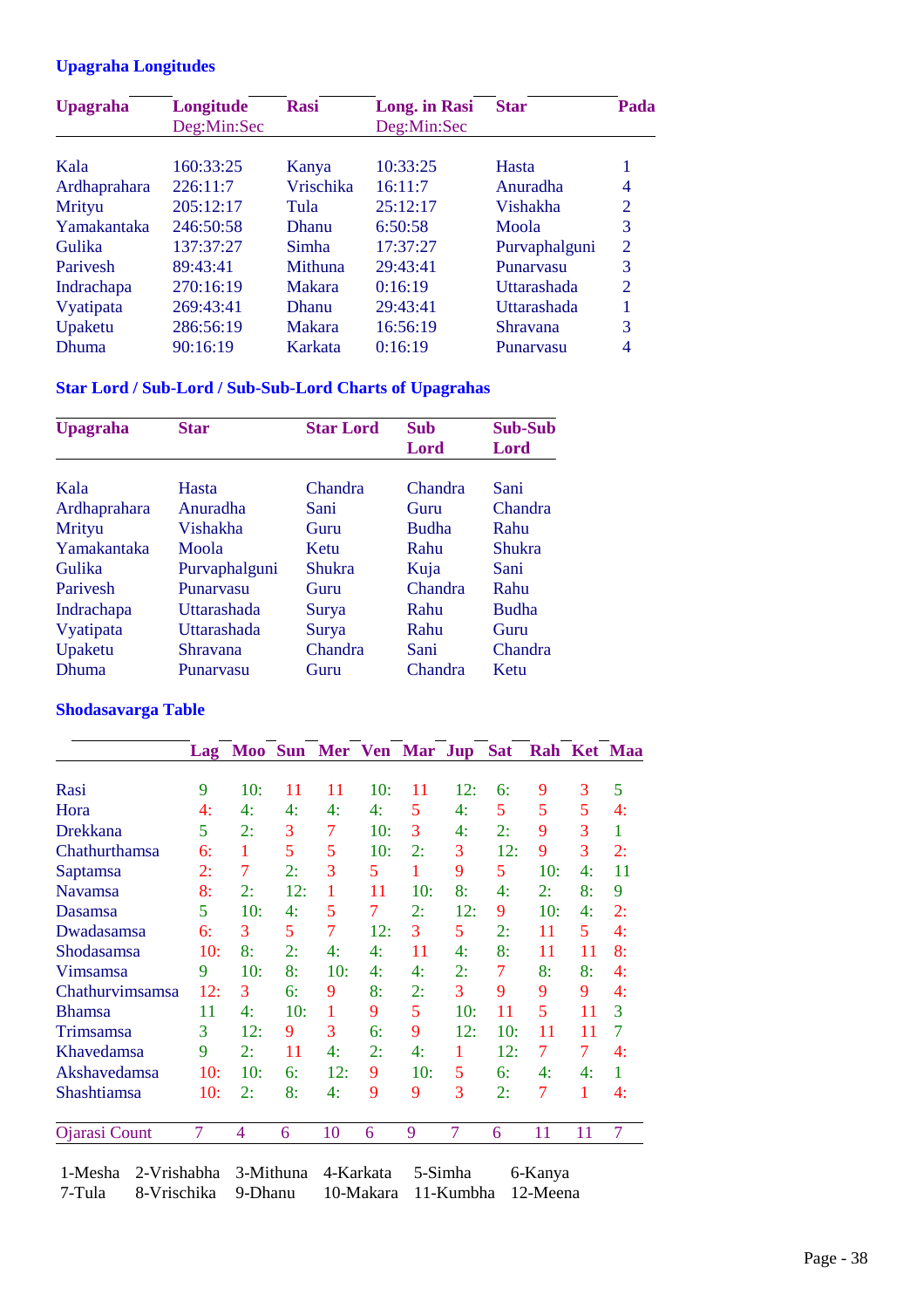# **Ashtakavarga**

|               | <b>Moo</b>     | <b>Sun</b> | <b>Mer</b> | <b>Ven</b> | <b>Mar</b> | <b>Jup</b>     | <b>Sat</b>     | <b>Total</b> |
|---------------|----------------|------------|------------|------------|------------|----------------|----------------|--------------|
|               |                |            |            |            |            |                |                |              |
| Mesha         | 4              | 2          | 4          | 6          | 3          | 3              |                | 23           |
| Vrishabha     | 3              | 4          | 4          | 3          | 3          | 7              | $\overline{2}$ | 26           |
| Mithuna       | 4              | 4          | 4          | 3          | 5          | 4              | 3              | 27           |
| Karkata       | 5              | 4          | 4          | 5          | 3          | $\overline{2}$ | 4              | 27           |
| Simha         | $\mathfrak{D}$ | 3          | 4          | 3          | 3          | 4              | $\overline{2}$ | 21           |
| Kanya         | 5              | 4          | 4          | 3          | 3          | 6              | 3              | 28           |
| Tula          | 5              | 6          | 7          | 5          |            | 5              | $\overline{2}$ | 31           |
| Vrischika     | 6              | 6          | 4          | 4          | 4          | 6              | 6              | 36           |
| <b>Dhanu</b>  | 4              | 5          | 5          | 7          |            | 5              | 5              | 38           |
| <b>Makara</b> | 3              | 2          | 5          |            |            | 3              | 4              | 25           |
| Kumbha        | 4              | 3          | 5          | 3          | 3          | 6              | 4              | 28           |
| Meena         | 4              | 5          | 4          | 3          | 3          | 5              | 3              | 27           |
|               | 49             | 48         | 54         | 52         | 39         | 56             | 39             | 337          |

# **Shadbala Summary Table**

| Moo                            | <b>Sun</b> | <b>Mer</b> | <b>Ven</b> | <b>Mar</b> | Jup    | <b>Sat</b> |  |
|--------------------------------|------------|------------|------------|------------|--------|------------|--|
| <b>Total Shadbala</b>          |            |            |            |            |        |            |  |
| 515.79                         | 361.86     | 402.68     | 269.25     | 348.80     | 511.45 | 398.61     |  |
| <b>Total Shadbala in Rupas</b> |            |            |            |            |        |            |  |
| 8.60                           | 6.03       | 6.71       | 4.49       | 5.81       | 8.52   | 6.64       |  |
| <b>Minimum Requirement</b>     |            |            |            |            |        |            |  |
| 6.00                           | 5.00       | 7.00       | 5.50       | 5.00       | 6.50   | 5.00       |  |
| Shadbala Ratio                 |            |            |            |            |        |            |  |
| 1.43                           | 1 21       | 0.96       | 0.82       | 1.16       | 1.31   | 1.33       |  |
| <b>Relative Rank</b>           |            |            |            |            |        |            |  |
|                                | 4          | 6          |            |            | 3      |            |  |

# **Ishta Phala / Kashta Phala Table**

|                     | Moo   | <b>Sun</b> | <b>Mer</b> | Ven   | Mar   | Jup   | <b>Sat</b> |
|---------------------|-------|------------|------------|-------|-------|-------|------------|
| <b>Ishta Phala</b>  | 16.07 | 31.63      | 11.06      | 30.09 | 994   | 15.86 | 50.06      |
| <b>Kashta Phala</b> | 42.18 | 25.36      | 48.24      | 29.66 | 16.13 | 42.61 | 9.92       |